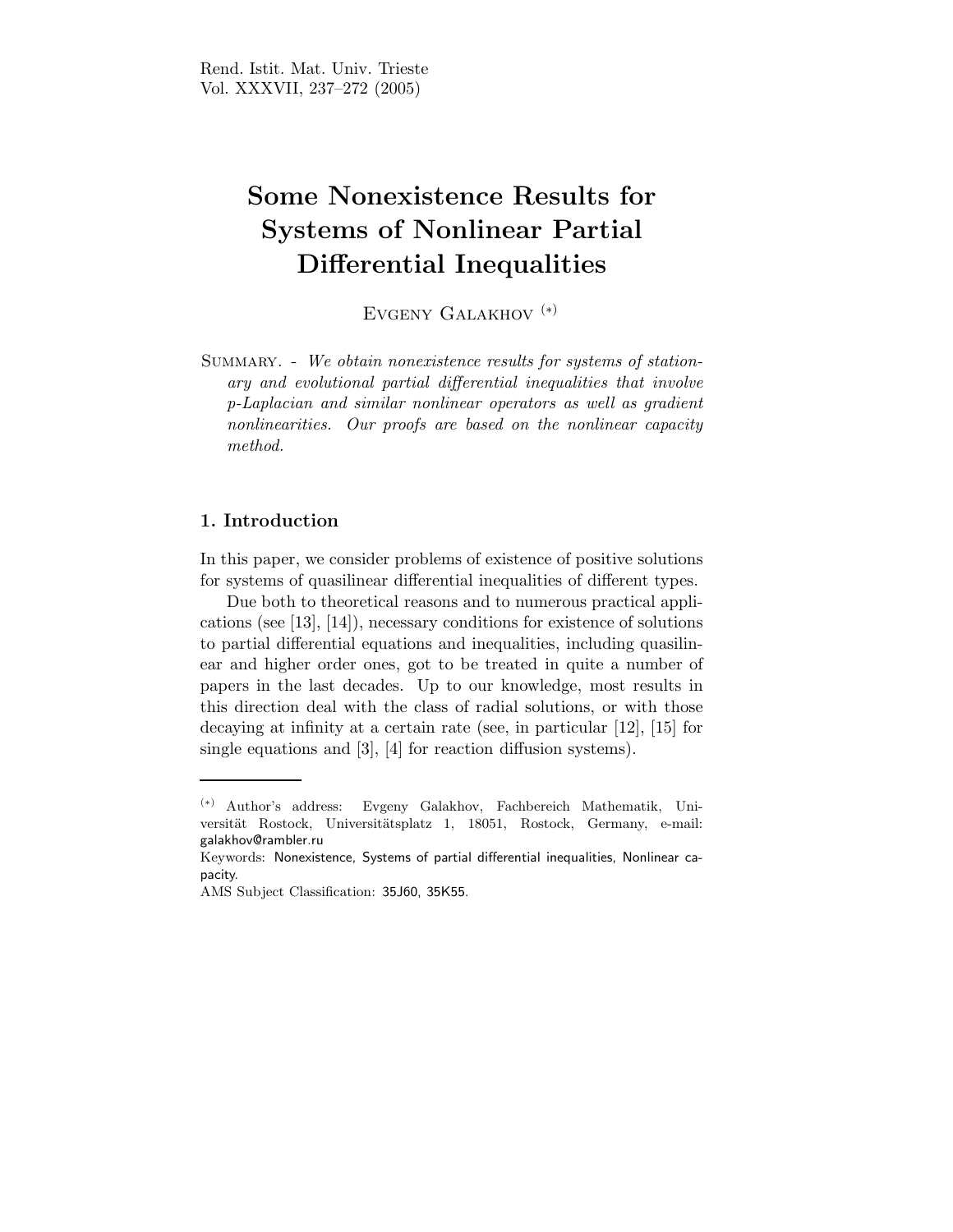#### 238 E. GALAKHOV

A more general approach to these problems is due to E. Mitidieri and S. Pohozaev (see their papers [9]–[11] and the monography [8]). Their "nonlinear capacity" method consists in obtaining a priori estimates based on the weak formulation of the problem with a special choice of test functions, usually in the form  $\chi(x) = \varphi_R(x) u^{\gamma}(x)$ , where u is the eventual solution,  $\varphi_R$  a standard mollifier, the size of whose support depends on a parameter  $R > 0$ , and  $\gamma \in \mathbb{R}$ . The subsequent passage to a limit for  $R \to \infty$  (in the case of unbounded domains) or  $R \to 0$  (for bounded ones) yields a contradiction to assumed properties of the solution. In evolution problems, the test functions depend upon the temporal variable as well, but the general structure of the argument is similar.

Our method is based on appropriate modifications of this approach. However, for stationary systems with singular terms in bounded domains, we sometimes combine it with the strong maximum principle, similarly to our earlier papers [5] and [6]. We also cover systems with gradient terms, that were not investigated previously to the best of our knowledge.

This paper consists of five sections besides the introduction. In the second one we formulate basic assumptions and introduce test functions for subsequent use. Section 3 deals with systems of stationary differential inequalities with singular nonlinearities, but without gradient ones, which get added in Section 4. In Section 5 we pass on to evolution systems without gradient nonlinearities, and in Section 6, to those that do contain ones.

The author thanks Enzo L. Mitidieri and Stanislav I. Pohozaev for introducing him to the field and for fruitful discussion.

# 2. Basic Definitions

Let  $\Omega \subset \mathbb{R}^n$  be a smooth domain, and let S be a closed (eventually empty) lower dimensional subset of  $\overline{\Omega}$ . We denote  $\Omega \setminus S = \Omega'$ . (Evidently, for  $S = \emptyset$  or  $S \subset \partial \Omega$ , one has  $\Omega' = \Omega$ .) For  $\varepsilon > 0$ , we shall use the notation  $S^{\varepsilon} = \{x \in \Omega': \rho(x, S) \leq \varepsilon\}.$ 

Suppose that  $A: \Omega' \times \mathbb{R}_+ \times \mathbb{R}^n \to \mathbb{R}_+$  is a Carathéodory function, and let

$$
L_A u = \text{div}(A(x, u, \nabla u) \nabla u)
$$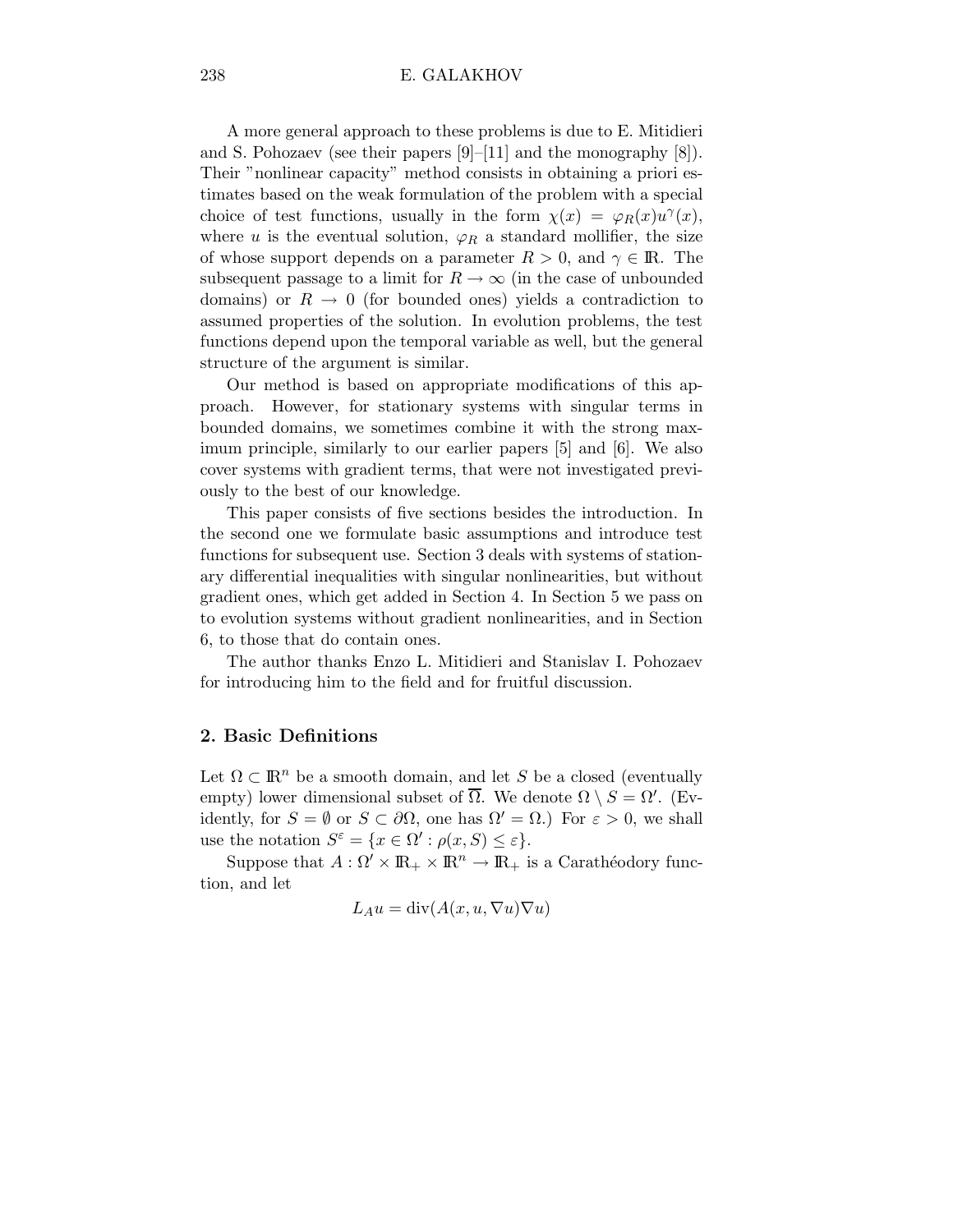for any  $u \in W^{1,1}_{loc}(\Omega')$  such that  $A(x, u, \nabla u) \in L^1_{loc}(\Omega')$ .

In what follows we shall use the notation  $p' = \frac{p}{p-1}$  $\frac{p}{p-1}$ . Our terminology is derived from [1].

DEFINITION 2.1. The function  $A$  and the corresponding elliptic operator  $L_A$  are called strongly-p-coercive (S-p-C) if, for some constants  $c, C > 0$  and all  $(x, u, \eta) \in \Omega' \times \mathbb{R}_+ \times \mathbb{R}^n$ , there hold the inequalities

$$
c|\eta|^{p-2} \le A(x, u, \eta) \le C|\eta|^{p-2} \tag{1}
$$

with some  $p, 1 < p < n$ . The operator  $-L<sub>A</sub>$  is called strongly-panticoercive  $(S-p-A)$  in this case.

Example 2.2. The Laplace operator is strongly-2-coercive. In general, the p-Laplace operator with  $A = |\eta|^{p-2}$  is strongly-p-coercive.

To establish a priori estimates of the solution of an inequality, we put into its weak formulation parameter-dependent test functions of the form

$$
\chi_{\varepsilon}(x) = \xi_{\varepsilon}^{\lambda}(x) \tag{2}
$$

with  $\lambda > 0$  large enough (which can be specified further according to the nature of the problem), where  $\xi_{\varepsilon}$  (and hence  $\chi_{\varepsilon}$  itself) belong to  $C_0^1(\Omega';[0,1])$ . In case  $S \subset \Omega$ , where a model situation may be  $S = \{0\}$  and  $\rho(x) = |x|$ , we shall use functions supported in a thin layer which surrounds S, but does not intersect with it:

$$
\xi_{\varepsilon}(x) = \begin{cases} 0 & (x \in S^{\varepsilon} \cup (\Omega \setminus S^{4\varepsilon})), \\ 1 & (x \in S^{3\varepsilon} \setminus S^{2\varepsilon}), \end{cases}
$$
 (3)

where  $\varepsilon > 0$  is so small that  $S^{4\varepsilon} \subset \Omega$ .

If  $S = \partial \Omega$ , we introduce test functions equal to 1 in the most part of the domain  $\Omega$ , with the exception of a thin layer near the boundary where they vanish:

$$
\xi_{\varepsilon}(x) = \begin{cases} 1 & (x \in \Omega \setminus \partial \Omega^{2\varepsilon}), \\ 0 & (x \in \partial \Omega^{\varepsilon}). \end{cases}
$$
 (4)

In both cases, we shall additionally assume that

$$
|D^{\beta}\xi_{\varepsilon}(x)| \le c\varepsilon^{-|\beta|} \ (x \in \Omega') \tag{5}
$$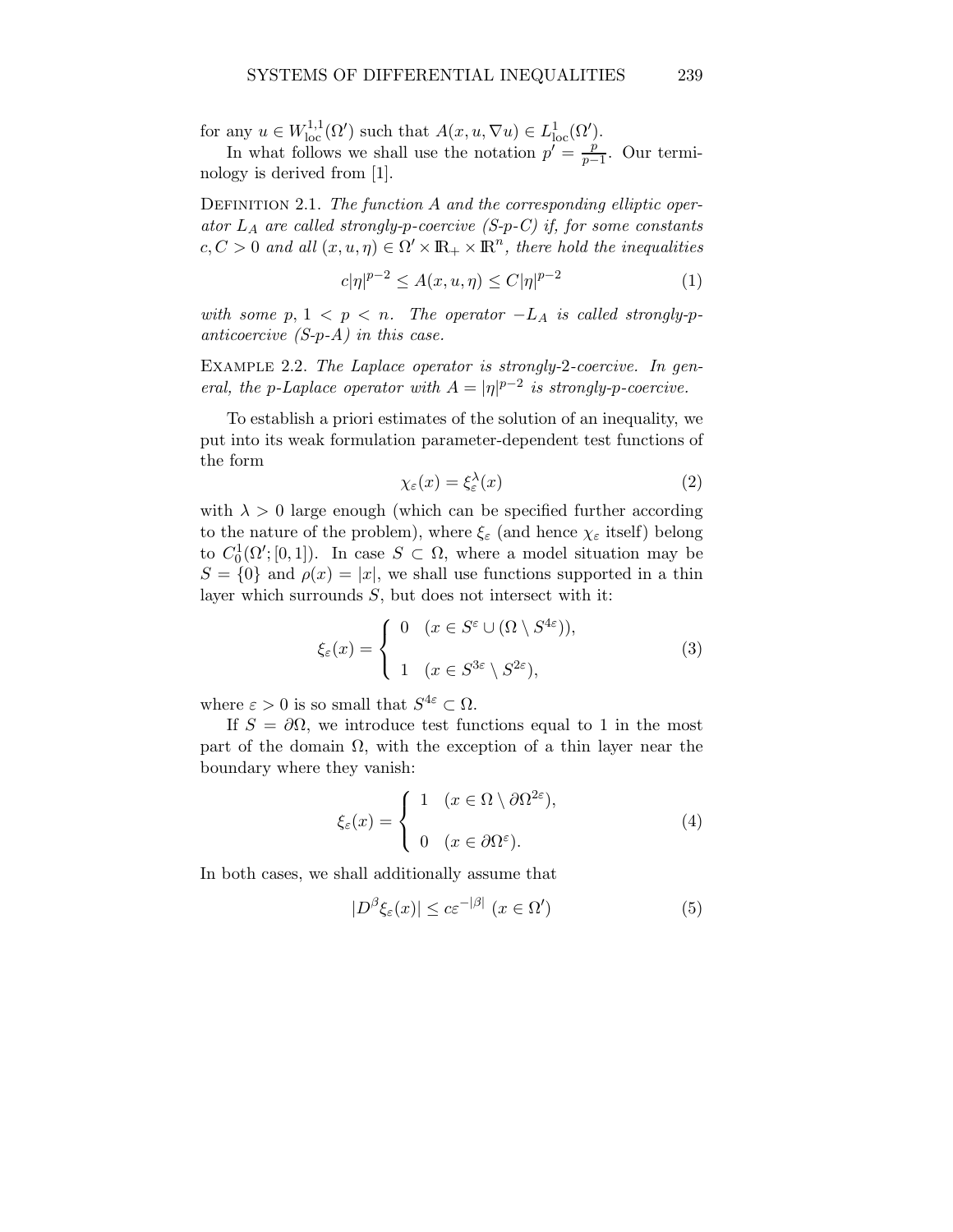for each multi-index  $\beta$  that appears in the formulation of the problem or in the proof.

Finally, in case  $\Omega = \Omega' = \mathbb{R}^n$  we shall take

$$
\chi_R(x) = \xi_R^{\lambda}(x) \tag{6}
$$

with  $\lambda > 0$  large enough and  $\xi_R \in C_0^1(\mathbb{R}^n; [0,1])$  such that

$$
\xi_R(x) = \begin{cases} 1 & (x \in B_R(0)), \\ 0 & (x \in \mathbb{R}^n \setminus B_{2R}(0)) \end{cases}
$$
 (7)

and

$$
|D^{\beta}\xi_R(x)| \le cR^{-|\beta|} \ (x \in \mathbb{R}^n)
$$
 (8)

for each multi-index  $\beta$ .

Here and in the sequel, c denotes generic positive constants independent of  $x$  and  $u$ .

# 3. Stationary Systems

In this section, we consider the problem

$$
\begin{cases}\n\operatorname{div}(A(x, u, \nabla u) \nabla u) \ge f v^{q_1} & \text{in } \Omega', \\
\operatorname{div}(B(x, v, \nabla v) \nabla v) \ge g u^{p_1} & \text{in } \Omega', \\
u, v \ge 0 & \text{in } \Omega'\n\end{cases}
$$
\n(1)

assuming that A (or  $-A$ ) is S-p-C and B (or  $-B$ ) is S-q-C with constants  $p, q > 1$  respectively.

Let  $\gamma \in \mathbb{R}$ . We consider the class of solutions

$$
X_{\gamma}(\Omega') = \{(u, v) : \Omega' \to \mathbb{R}_+ \times \mathbb{R}_+, f v^{q_1} u^{\gamma}, f v^{q_1},
$$
  

$$
g u^{p_1} v^{\gamma}, g u^{p_1}, |\nabla u|^p u^{\gamma - 1}, |\nabla v|^q v^{\gamma - 1} \in L^1_{loc}(\Omega)\}.
$$

We also define intersection sets

$$
X_+(\Omega') = \bigcap_{\gamma > 0} X_{\gamma}(\Omega') \text{ and } X_-(\Omega') = \bigcap_{\gamma < 0} X_{\gamma}(\Omega').
$$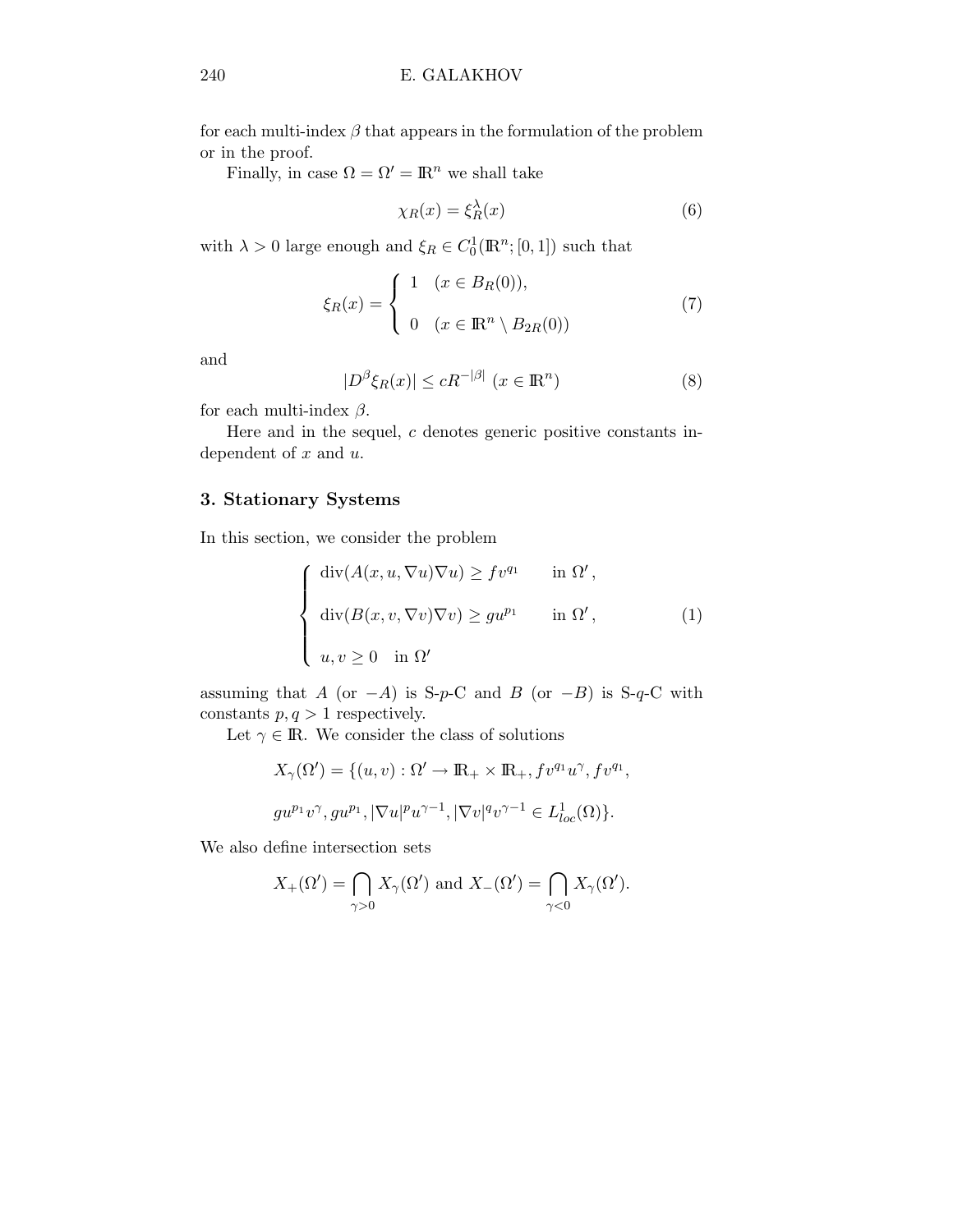DEFINITION 3.1. We shall say that a pair of nonnegative functions  $(u, v) \in W^{1,p}_{loc}(\Omega') \times W^{1,q}_{loc}(\Omega')$  satisfies the system (1) in the weak (distributional) sense if

$$
A(x, u(x), \nabla u(x)), B(x, v(x), \nabla v(x)) \in L^1_{loc}(\Omega'),
$$
  

$$
L_A u, L_B v \in L^1_{loc}(\Omega'),
$$

and for any nonnegative test function  $\varphi \in C_0^1(\Omega')$  one has

$$
-\int_{\Omega'} A(x, u, \nabla u)(\nabla u, \nabla \varphi) dx \ge \int_{\Omega'} f v^{q_1} \varphi dx, -\int_{\Omega'} B(x, v, \nabla v)(\nabla v, \nabla \varphi) dx \ge \int_{\Omega'} g u^{p_1} \varphi dx,
$$
 (2)

where all integrals are supposed to exist. If

$$
\text{ess} \inf_{x \in \Omega'} \max(u(x), v(x)) > 0,
$$

then the solution is called strictly positive.

The results of this section are based on

LEMMA 3.2. Let  $A, B: \Omega \times \mathbb{R}_+ \times \mathbb{R}^n \to \mathbb{R}$ . Suppose that A is S-p-C (resp. S-p-A) and B is S-q-C (resp. S-q-A) with  $min(p, q) > 1$  and

$$
p - 1 < p_1, \ q - 1 < q_1. \tag{3}
$$

Then all eventual solutions of  $(1)$  satisfy apriori estimates

$$
\left(\int_{\Omega'} f v^{q_1} \varphi \, dx\right)^{p_1 q_1 - (p-1)(q-1)} \leq c \mu^{p_1 q_1 - (p-1)(q-1)} (\text{supp}|\nabla \varphi|) \cdot \max_{x \in \text{supp}|\nabla \varphi|} \left( |\nabla \varphi(x)|^{q_1 (q(p-1) + pp_1)} f^{-(p-1)(q-1)}(x) g^{-(p-1)q_1}(x) \right),
$$
\n
$$
\left(\int_{\Omega'} g u^{p_1} \varphi \, dx\right)^{p_1 q_1 - (p-1)(q-1)} \leq c \mu^{p_1 q_1 - (p-1)(q-1)} (\text{supp}|\nabla \varphi|) \cdot \max_{x \in \text{supp}|\nabla \varphi|} \left( |\nabla \varphi(x)|^{p_1 (p(q-1) + qq_1)} f^{-(q-1)p_1}(x) g^{-(p-1)(q-1)}(x) \right),
$$
\n(4)

where  $\varphi$  is any admissible test function.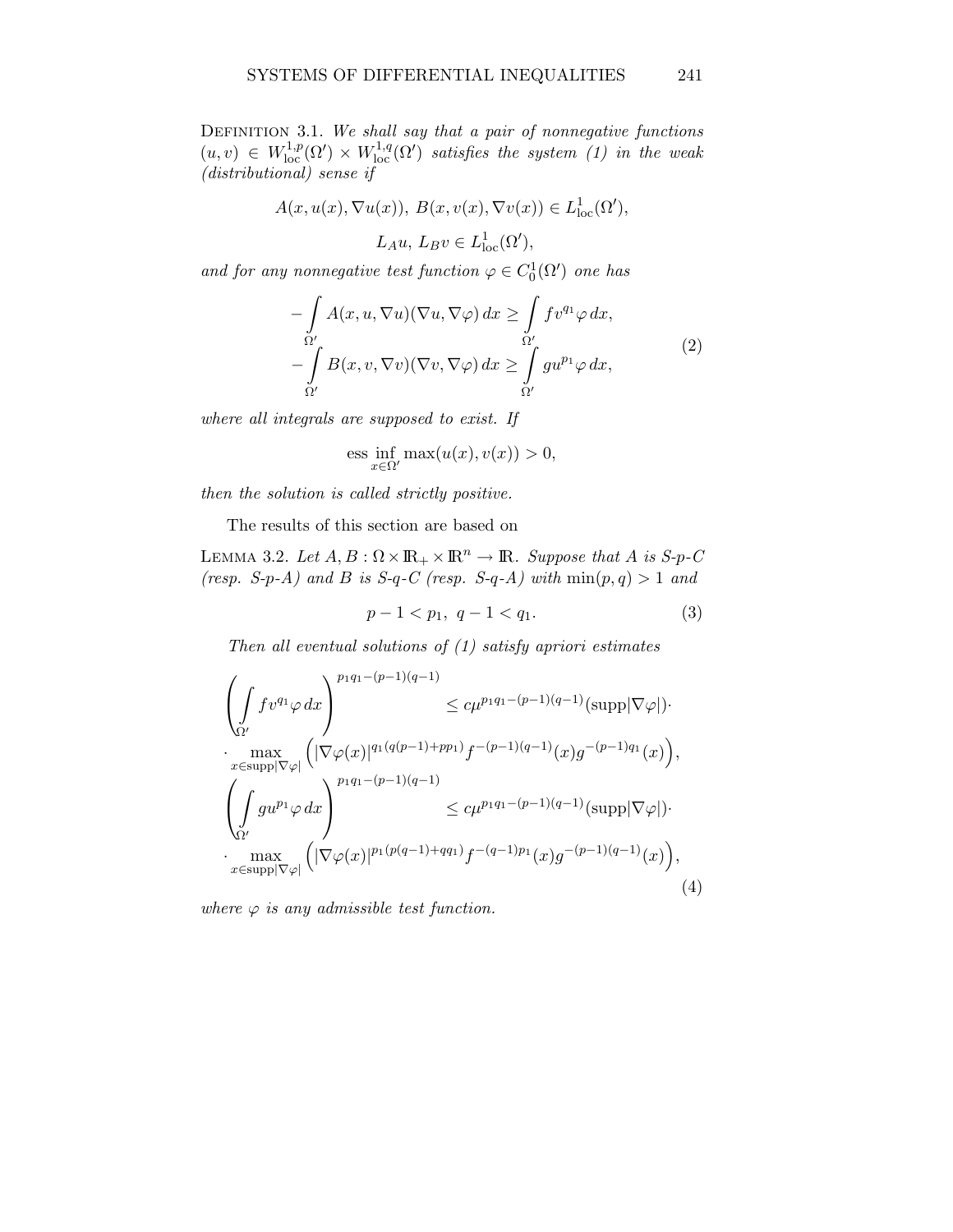Proof. To prove this lemma, we adapt a method developed in  $[8]-[9]$ for quasilinear elliptic systems with  $a, b \equiv 1$  in  $\mathbb{R}^n$  (see, in particular, Theorem 8.1 of [8]). In case of anti-coercive systems and  $S = \partial \Omega$ , our result was proven in [5]. Here we assume that both operators are coercive, otherwise we take  $\gamma < 0$  and test functions  $(u + \delta)^\gamma \varphi$ and  $(v + \delta)^\gamma \varphi$  with  $\delta \to 0$ .

Let  $(u, v) \in X_{\gamma}(\Omega')$  be a solution to (1), and let  $\varphi \in C_0^1(\Omega'; \mathbb{R}_+)$ be a standard cut–off function.

By multiplying the first and the second equation of (1) respectively by  $u^{\gamma}\varphi$  and by  $v^{\gamma}\varphi$  and integrating by parts we find

$$
\int_{\Omega'} f v^{q_1} u^{\gamma} \varphi \, dx \le - \int_{\Omega'} A(x, u, \nabla u) (\gamma |\nabla u|^2 u^{\gamma - 1} \varphi + (\nabla u, \nabla \varphi) u^{\gamma}) \, dx,
$$
  

$$
\int_{\Omega'} g u^{p_1} v^{\gamma} \varphi \, dx \le - \int_{\Omega'} B(x, v, \nabla v) (\gamma |\nabla v|^2 v^{\gamma - 1} \varphi + (\nabla v, \nabla \varphi) v^{\gamma}) \, dx.
$$

Using inequalities (1), we obtain

$$
\int_{\Omega'} f v^{q_1} u^{\gamma} \varphi \, dx \leq -c \left( \gamma \int_{\Omega'} |\nabla u|^p u^{\gamma-1} \varphi \, dx + \int_{\Omega'} |\nabla u|^{p-1} |\nabla \varphi| u^{\gamma} \, dx \right),
$$
  

$$
\int_{\Omega'} g u^{p_1} v^{\gamma} \varphi \, dx \leq -c \left( \gamma \int_{\Omega'} |\nabla v|^{q} v^{\gamma-1} \varphi \, dx + \int_{\Omega'} |\nabla v|^{q-1} |\nabla \varphi| v^{\gamma} \, dx \right).
$$

Further, by the Young inequality with parameter  $\eta > 0$  we have

$$
\int_{\Omega'} f v^{q_1} u^{\gamma} \varphi \, dx + c(|\gamma| - \eta) \int_{\Omega'} |\nabla u|^p u^{\gamma - 1} \varphi \, dx \leq c_{\eta} \int_{\Omega'} \frac{|\nabla \varphi|^p}{\varphi^{p-1}} u^{p + \gamma - 1} \, dx,
$$
\n(5)\n
$$
\int_{\Omega'} g u^{p_1} v^{\gamma} \varphi \, dx + c(|\gamma| - \eta) \int_{\Omega'} |\nabla v|^q v^{\gamma - 1} \varphi \, dx \leq d_{\eta} \int_{\Omega'} \frac{|\nabla \varphi|^q}{\varphi^{q-1}} v^{\gamma + q - 1} \, dx,
$$
\n(6)

where the constants  $c_{\eta}$ ,  $d_{\eta} > 0$  depend only on the operators and  $\gamma, \eta > 0.$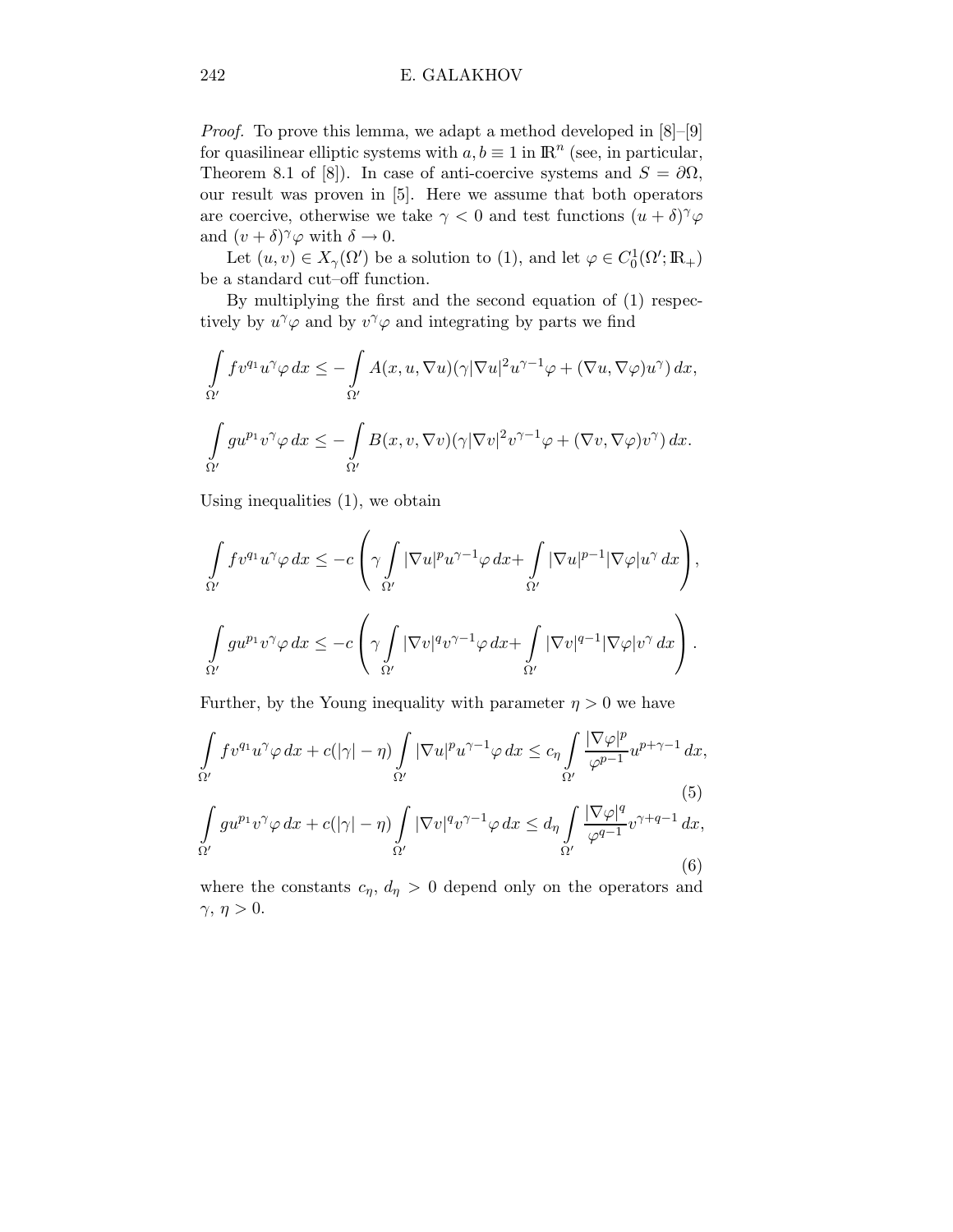Next we test (1) with  $\varphi$  and obtain by the Hölder inequality

$$
\int_{\Omega'} f v^{q_1} \varphi \, dx \le \left( \int_{\Omega'} |\nabla u|^{p} u^{\gamma - 1} \varphi \, dx \right)^{\frac{1}{p'}} \left( \int_{\Omega'} \frac{|\nabla \varphi|^{p}}{\varphi^{p-1}} u^{(1 - \gamma)(p-1)} \, dx \right)^{\frac{1}{p}},
$$
\n
$$
\int_{\Omega'} g u^{p_1} \varphi \, dx \le \left( \int_{\Omega'} |\nabla v|^{q} v^{\gamma - 1} \varphi \, dx \right)^{\frac{1}{q'}} \left( \int_{\Omega'} \frac{|\nabla \varphi|^{q}}{\varphi^{q-1}} v^{(1 - \gamma)(q-1)} \, dx \right)^{\frac{1}{q}}.
$$
\n(8)

By using (5) and (6), the last estimates imply that

$$
\int_{\Omega'} f v^{q_1} \varphi \, dx \le D_\eta \left( \int_{\Omega'} \frac{|\nabla \varphi|^p}{\varphi^{p-1}} u^{p+\gamma-1} \, dx \right)^{\frac{1}{p'}} \cdot \left( \int_{\Omega'} \frac{|\nabla \varphi|^p}{\varphi^{p-1}} u^{(1-\gamma)(p-1)} \, dx \right)^{\frac{1}{p}}, \quad (9)
$$

$$
\int_{\Omega'} g u^{p_1} \varphi \, dx \le E_\eta \left( \int_{\Omega'} \frac{|\nabla \varphi|^q}{\varphi^{q-1}} v^{\gamma+q-1} \, dx \right)^{\frac{1}{q'}} \cdot \left( \int_{\Omega'} \frac{|\nabla \varphi|^q}{\varphi^{q-1}} v^{(1-\gamma)(q-1)} \, dx \right)^{\frac{1}{q}}, \tag{10}
$$

where  $D_{\eta}$  and  $E_{\eta} > 0$  depend only on the operators and  $\gamma$ ,  $\eta > 0$ .

Now we apply the Hölder inequality with parameters  $a, a'$  to the first integral on the right–hand side of (9) and we get

$$
\left(\int_{\Omega'} \frac{|\nabla \varphi|^p}{\varphi^{p-1}} u^{p+\gamma-1} dx\right)^{\frac{1}{p'}} \leq
$$
\n
$$
\leq \left(\int_{\text{supp}|\nabla \varphi|} g u^{(p+\gamma-1)a} \varphi dx\right)^{\frac{1}{p'a}} \left(\int_{\text{supp}|\nabla \varphi|} g^{-\frac{a'}{a}} \frac{|\nabla \varphi|^{pa'}}{\varphi^{pa'-1}} dx\right)^{\frac{1}{p'a'}} ,\tag{11}
$$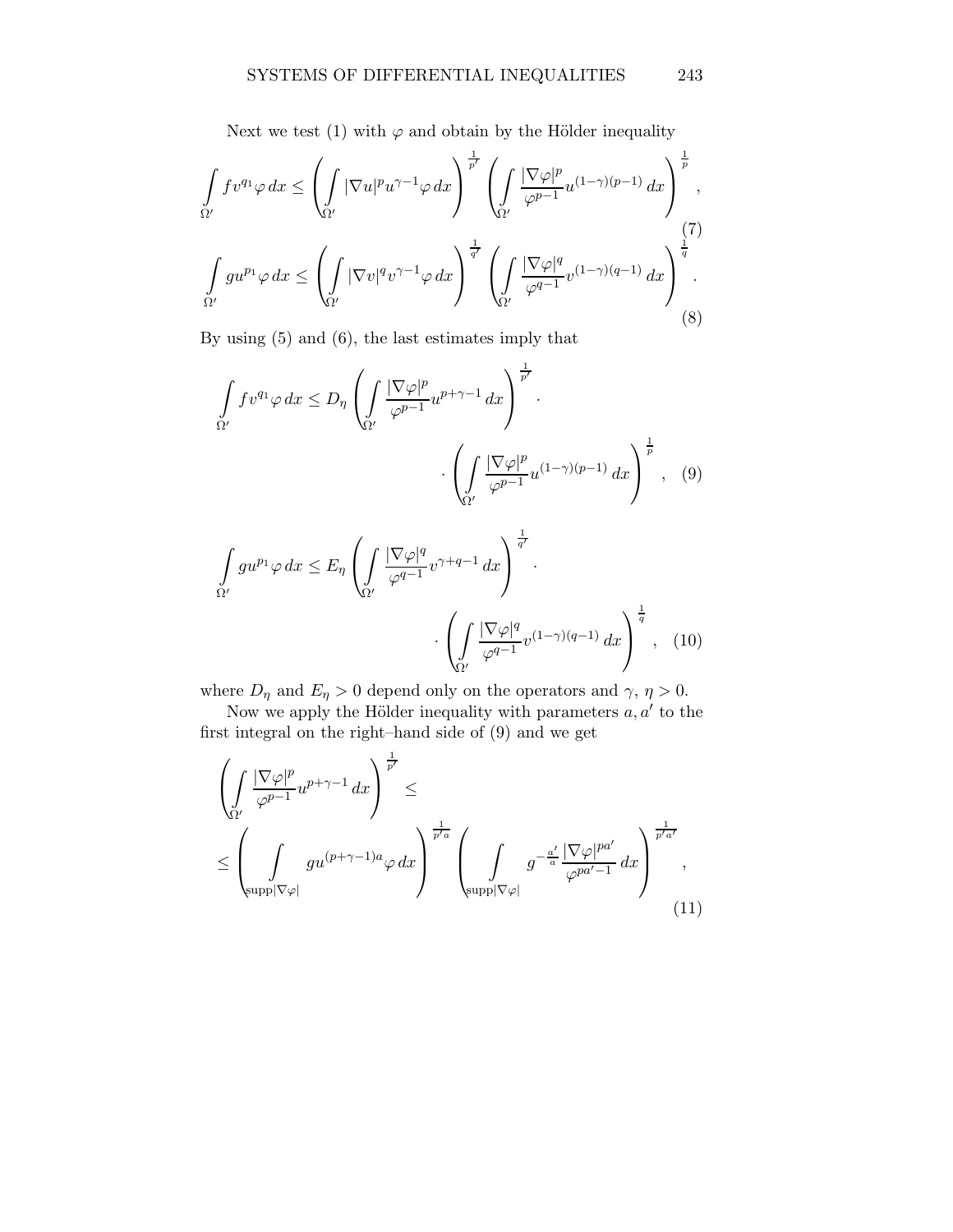where  $\frac{1}{a} + \frac{1}{a'}$  $\frac{1}{a'} = 1$ . By choosing the parameter a so that  $(p+\gamma-1)a =$  $p_1$  from (9) and (11) we have

$$
\int_{\Omega'} f v^{q_1} \varphi \, dx \le D_\eta \left( \int_{\text{supp}|\nabla \varphi|} g u^{p_1} \varphi \, dx \right)^{\frac{1}{p' a}} \cdot \left( \int_{\text{supp}|\nabla \varphi|} g^{-\frac{a'}{a}} \frac{|\nabla \varphi|^{pa'}}{\varphi^{pa'-1}} \, dx \right)^{\frac{1}{p'a'}} \cdot \left( \int_{\text{supp}|\nabla \varphi|} \frac{|\nabla \varphi|^{p}}{\varphi^{p-1}} u^{(1-\gamma)(p-1)} \, dx \right)^{\frac{1}{p}}. \tag{12}
$$

By repeating this procedure with parameters  $y,y^\prime > 1$  with the last integral of (12) we obtain

$$
\left(\int_{\Omega'}\frac{|\nabla\varphi|^p}{\varphi^{p-1}}u^{(1-\gamma)(p-1)}\,dx\right)^{\frac{1}{p}} \leq
$$
\n
$$
\leq \left(\int_{\text{supp}|\nabla\varphi|}gu^{(1-\gamma)(p-1)y}\varphi\,dx\right)^{\frac{1}{py}} \left(\int_{\text{supp}|\nabla\varphi|}g^{-\frac{y'}{y}}\frac{|\nabla\varphi|^{py'}}{\varphi^{py'-1}}\,dx\right)^{\frac{1}{py'}},\tag{13}
$$

where  $\frac{1}{y} + \frac{1}{y'}$  $\frac{1}{y'} = 1$ . By choosing y so that  $(1 - \gamma)(p - 1)y = p_1$  in (13) and combining it with (12) we deduce that

$$
\int_{\Omega'} f v^{q_1} \varphi \, dx \le D_\eta \left( \int_{\text{supp} |\nabla \varphi|} g u^{p_1} \varphi \, dx \right)^{\frac{1}{p' a}} \cdot \left( \int_{\text{supp} |\nabla \varphi|} g u^{p_1} \varphi \, dx \right)^{\frac{1}{p' a}} \cdot \left( \int_{\text{supp} |\nabla \varphi|} g^{-\frac{a'}{a}} \frac{|\nabla \varphi|^{p a'}}{\varphi^{p a' - 1}} \, dx \right)^{\frac{1}{p' a'}} \cdot \left( \int_{\text{supp} |\nabla \varphi|} g^{-\frac{y'}{y}} \frac{|\nabla \varphi|^{p y'}}{\varphi^{p y' - 1}} \, dx \right)^{\frac{1}{p y'}}
$$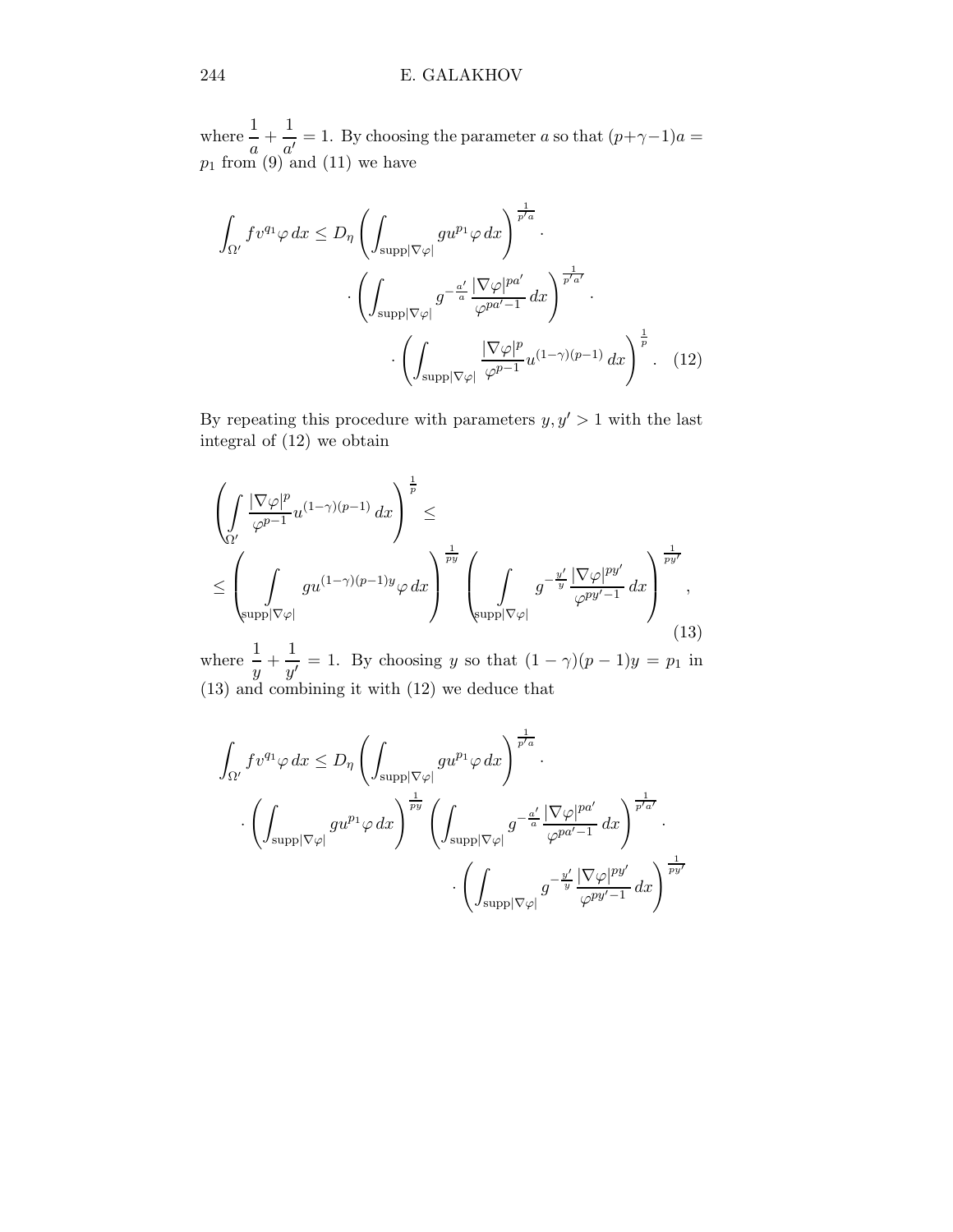that is,

$$
\int_{\Omega'} f v^{q_1} \varphi \, dx \le D_\eta \left( \int_{\text{supp}|\nabla \varphi|} g u^{p_1} \varphi \, dx \right)^{\frac{1}{p' a} + \frac{1}{p y}}.
$$
\n
$$
\cdot \left( \int_{\text{supp}|\nabla \varphi|} g^{-\frac{a'}{a}} \frac{|\nabla \varphi|^{p a'}}{\varphi^{p a' - 1}} dx \right)^{\frac{1}{p' a'}} \cdot \left( \int_{\text{supp}|\nabla \varphi|} g^{-\frac{y'}{y}} \frac{|\nabla \varphi|^{p y'}}{\varphi^{p y' - 1}} dx \right)^{\frac{1}{p y'}}.
$$
\n(14)

where we have chosen the parameters  $a, y$  so that

$$
\begin{cases}\n\frac{1}{y} + \frac{1}{y'} = 1, & (1 - \gamma)(p - 1)y = p_1, \\
\frac{1}{a} + \frac{1}{a'} = 1, & (\gamma + p - 1)a = p_1.\n\end{cases}
$$
\n(15)

We observe that this choice of  $a$  and  $y$  is admissible by our assumption (3) provided that  $|\gamma|$  is chosen sufficiently small. Introducing new parameters  $\boldsymbol{b}$  and  $\boldsymbol{z}$  such that

$$
\begin{cases} \frac{1}{z} + \frac{1}{z'} = 1, & (1 - \gamma)(q - 1)z = q_1, \\ \frac{1}{b} + \frac{1}{b'} = 1, & (\gamma + q - 1)b = q_1 \end{cases}
$$
\n(16)

and estimating now the right–hand side of (10), we obtain

$$
\int_{\Omega'} g u^{p_1} \varphi \, dx \le E_\eta \left( \int_{\text{supp}|\nabla \varphi|} f v^{q_1} \varphi \, dx \right)^{\frac{1}{q' b} + \frac{1}{q z}}.
$$
\n
$$
\cdot \left( \int_{\text{supp}|\nabla \varphi|} f^{-\frac{b'}{b}} \frac{|\nabla \varphi|^{q b'}}{\varphi^{q b'-1}} dx \right)^{\frac{1}{q' b'}} \cdot \left( \int_{\text{supp}|\nabla \varphi|} f^{-\frac{z'}{z}} \frac{|\nabla \varphi|^{q z'}}{\varphi^{q z'-1}} dx \right)^{\frac{1}{q z'}}.
$$
\n(17)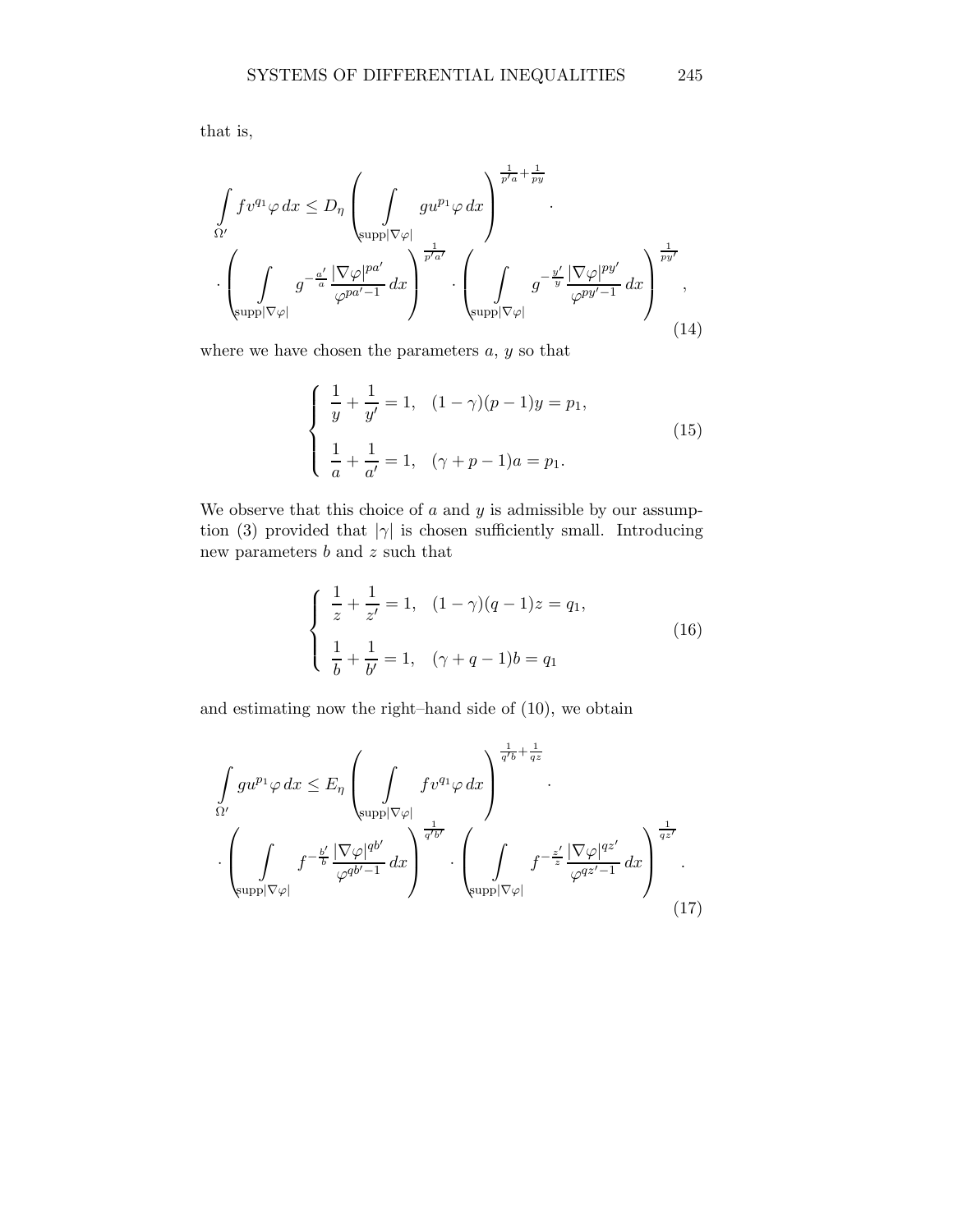Combining (14) and (17), we get

$$
\left(\int_{\Omega'} f v^{q_1} \varphi \, dx\right)^{1 - m_1 m_2} \leq D_{\eta} E_{\eta}^{m_2} \left(\int_{\text{supp}|\nabla \varphi|} f^{-\frac{b'}{b}} \frac{|\nabla \varphi|^{qb'}}{\varphi^{qb'-1}} \, dx\right)^{\frac{m_2}{q'b'}}.
$$
\n
$$
\cdot \left(\int_{\text{supp}|\nabla \varphi|} f^{-\frac{z'}{z}} \frac{|\nabla \varphi|^{qz'}}{\varphi^{qz'-1}} \, dx\right)^{\frac{m_2}{qz'}} \cdot \left(\int_{\text{supp}|\nabla \varphi|} g^{-\frac{a'}{a}} \frac{|\nabla \varphi|^{pa'}}{\varphi^{pa'-1}} \, dx\right)^{\frac{1}{p'a'}}.
$$
\n
$$
\cdot \left(\int_{\text{supp}|\nabla \varphi|} g^{-\frac{u'}{y}} \frac{|\nabla \varphi|^{py'}}{\varphi^{py'-1}} \, dx\right)^{\frac{1}{p_y'}} ,
$$
\n
$$
(18)
$$

$$
\left(\int_{\Omega'} gu^{p_1} \varphi \, dx\right)^{1-m_1 m_2} \leq E_{\eta} D_{\eta}^{m_1} \left(\int_{\text{supp}|\nabla \varphi|} g^{-\frac{a'}{a}}(x) \frac{|\nabla \varphi|^{pa'}}{\varphi^{pa'-1}} dx\right)^{\frac{m_1}{p'a'}}.
$$
\n
$$
\left(\int_{\text{supp}|\nabla \varphi|} g^{-\frac{y'}{y}}(x) \frac{|\nabla \varphi|^{py'}}{\varphi^{py'-1}} dx\right)^{\frac{m_1}{py'}} \left(\int_{\text{supp}|\nabla \varphi|} f^{-\frac{b'}{b}}(x) \frac{|\nabla \varphi|^{qb'}}{\varphi^{qb'-1}} dx\right)^{\frac{1}{q'b'}}.
$$
\n
$$
\left(\int_{\text{supp}|\nabla \varphi|} f^{-\frac{z'}{z}}(x) \frac{|\nabla \varphi|^{qz'}}{\varphi^{qz'-1}} dx\right)^{\frac{1}{qz'}},
$$
\n
$$
(19)
$$

and finally

$$
\left(\int_{\Omega'} f v^{q_1} \varphi \, dx\right)^{1 - m_1 m_2} \le D_\eta E_\eta^{m_2} \mu(\text{supp}|\nabla \varphi|)^{\frac{m_2}{q'b'} + \frac{m_2}{qz'} + \frac{1}{p'a'} + \frac{1}{py'}}.
$$
  
\n
$$
\cdot \max_{x \in \text{supp}|\nabla \varphi|} \left(|\nabla \varphi(x)|^{m_2 q + p} f^{-\frac{m_2}{q'b} - \frac{m_2}{qz}} g^{-\frac{1}{p'a} - \frac{1}{py}}\right),
$$
\n(20)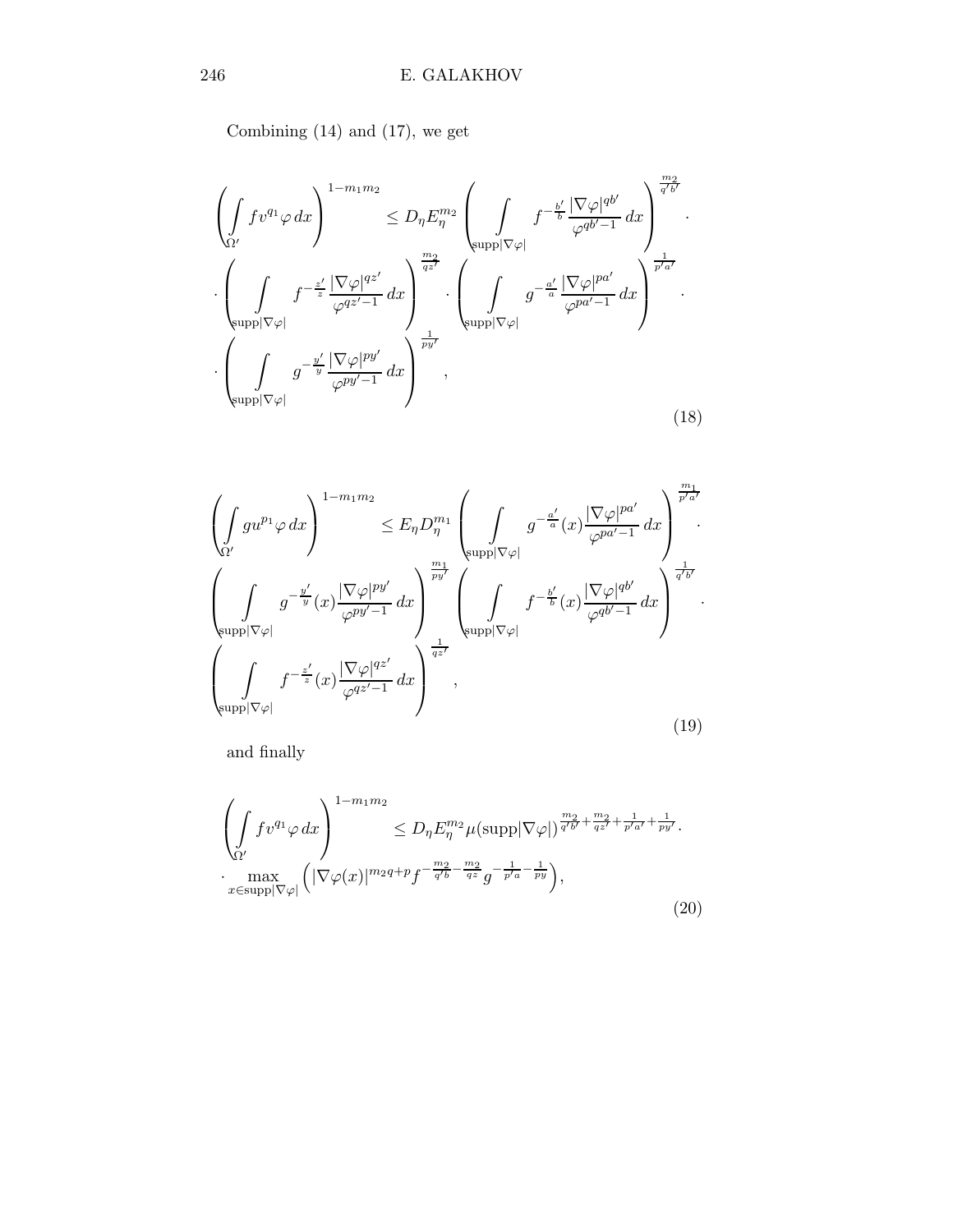$$
\left(\int_{\Omega'} gu^{p_1} \varphi \, dx\right)^{1 - m_1 m_2} \le E_\eta D_\eta^{m_1} \mu(\text{supp} |\nabla \varphi|)^{\frac{m_1}{p' a'} + \frac{m_1}{p y'} + \frac{1}{q' b'} + \frac{1}{q z'}}.
$$
  

$$
\cdot \max_{x \in \text{supp} |\nabla \varphi|} \left( |\nabla \varphi(x)|^{m_1 p + q} f^{-\frac{1}{q' b} - \frac{1}{q z}} g^{-\frac{m_1}{p' a} - \frac{m_1}{p y}} \right),
$$
\n(21)

where

$$
m_1 := \frac{1}{q'b} + \frac{1}{qz}, \quad m_2 := \frac{1}{p'a} + \frac{1}{py}.
$$
 (22)

An easy computation, by taking into account of (15) and (16), gives the explicit values of  $m_1$  and  $m_2$ , that is

$$
m_1 = \frac{q-1}{q_1}, \quad m_2 = \frac{p-1}{p_1}.
$$
 (23)

Consequently from assumption (3) it follows that the exponent appearing on the left–hand side of  $(20)$ – $(21)$  satisfies

$$
1 - m_1 m_2 = \frac{p_1 q_1 - (p - 1)(q - 1)}{p_1 q_1} > 0.
$$

Calculating the explicit values of the exponents on the right by  $(15)$ – (16), we obtain (4).  $\Box$ 

Using Lemma 3.2, we can prove a series of nonexistence results for systems. Here we start with Case 2 (boundary singularity).

THEOREM 3.3. Let the assumptions of Lemma 3.2 hold. If  $f, g \in$  $C(\Omega')$  are non-negative functions such that

$$
f(x) \ge c\rho^{-\alpha}(x), \ g(x) \ge d\rho^{-\beta}(x) \tag{24}
$$

in  $\Omega$  with  $\rho = \text{dist}(x, \partial \Omega)$  for some  $c, d > 0$  and  $\alpha, \beta$  satisfying the assumption

$$
\max((\alpha - 1)(q - 1) + (\beta - p_1 - q)q_1, (\beta - 1)(p - 1) + (\alpha - q_1 - p)p_1) > 0,
$$
\n(25)

then problem  $(1)$  with A S-p-C (resp. S-p-A) and B S-q-C (resp.  $S-q-A$ ) has no solutions  $(u, v) \in X_{\gamma}(\Omega')$  such that both  $u \neq 0$  and  $v \not\equiv 0$  for sufficiently small  $\gamma > 0$  (resp.  $\gamma < 0$ ).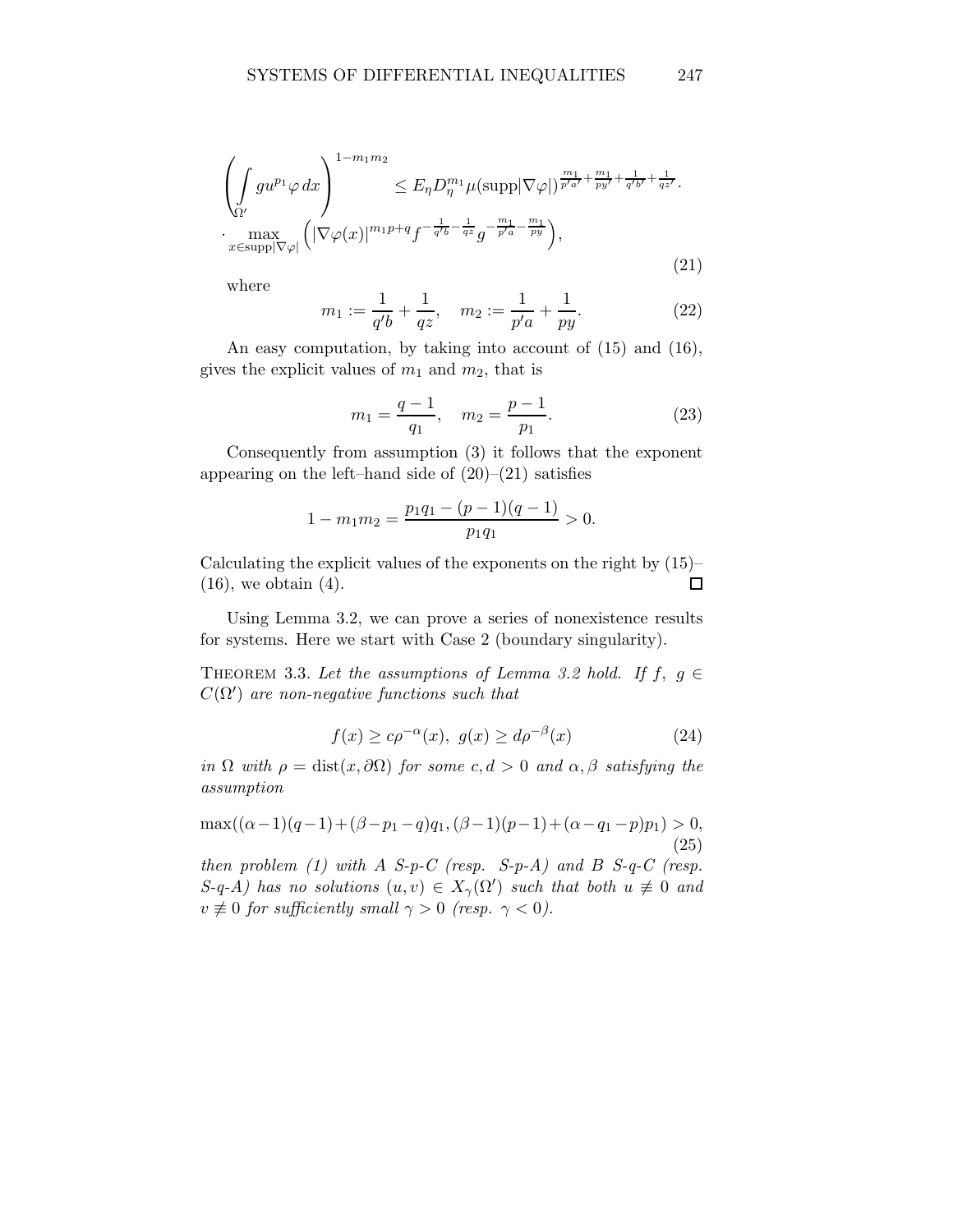*Proof.* Choosing  $\varphi = \chi_{\varepsilon}$  that satisfy (2), (3), and (5), by Lemma 3.2, we get that for any  $\varepsilon > 0$  such that  $\Omega \setminus \partial \Omega^{2\varepsilon} \neq \emptyset$  one has

$$
\int_{\Omega \setminus \partial \Omega^{2\varepsilon}} f v^{q_1} dx \le c \varepsilon^{\delta_1 + \tau_1} \tag{26}
$$

and

$$
\int_{\Omega \setminus \partial \Omega^{2\varepsilon}} g u^{p_1} dx \leq c \varepsilon^{\delta_2 + \tau_2}, \qquad (27)
$$

where

$$
\delta_1 = \delta_v := -\frac{(p-1)((p_1+q)q_1+(q-1))}{p_1q_1-(p-1)(q-1)},
$$
  
\n
$$
\delta_2 = \delta_u := -\frac{(q-1)((q_1+p)p_1+(p-1))}{p_1q_1-(p-1)(q-1)},
$$
  
\n
$$
\tau_1 = \tau_v := \frac{(p-1)(\alpha(q-1)+\beta q_1)}{p_1q_1-(p-1)(q-1)},
$$
  
\n
$$
\tau_2 = \tau_u := \frac{(q-1)(\alpha p_1+\beta(p-1))}{p_1q_1-(p-1)(q-1)}.
$$
\n(28)

From assumptions (3) and (25) it follows that either  $\delta_1 + \tau_1 \ge 0$ ,<br>  $\delta_2 + \tau_2 > 0$ . Letting  $\varepsilon \downarrow 0$ , we complete the proof. or  $\delta_2+\tau_2\geq 0.$  Letting  $\varepsilon\downarrow 0,$  we complete the proof .

In Case 1 ( $S \subset \Omega$ ), as soon as A is S-p-A and B is S-q-A, estimate (4) with test functions  $\varphi_{\varepsilon}$  that satisfy (2), (4) (instead of (3)) and (5) leads to  $(\alpha-p)p_1+(\beta-q)(p-1)$ 

$$
\text{ess} \inf_{x \in \Omega'} u(x) \leq c \varepsilon^{\frac{(\alpha - p)p_1 + (\beta - q)(p - 1)}{p_1 q_1 - (p - 1)(q - 1)}},
$$
\n
$$
\text{ess} \inf_{x \in \Omega'} v(x) \leq c \varepsilon^{\frac{(\alpha - p)(q - 1) + (\beta - q)q_1}{p_1 q_1 - (p - 1)(q - 1)}}.
$$

This results in

THEOREM 3.4. Let (3) hold. Suppose that 
$$
S \subset \Omega
$$
 and  
\n
$$
\max((\alpha - p)p_1 + (\beta - q)(p-1), (\alpha - p)(q-1) + (\beta - q)q_1) > 0.
$$
 (29)

Then problem (1) has no strictly positive solutions in  $X_{\gamma}(\Omega')$ .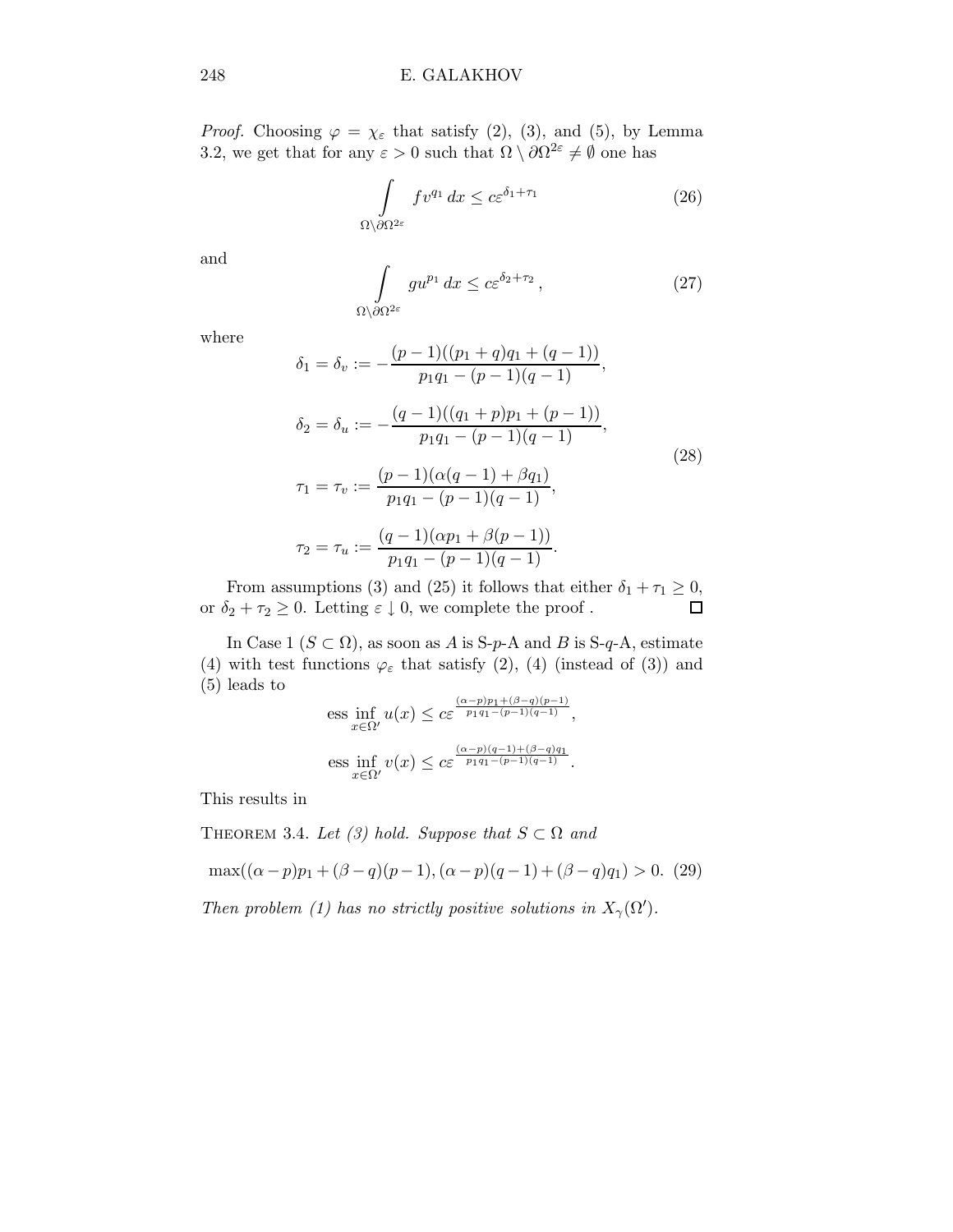REMARK 3.5. If the operators  $L_A$  and  $L_B$  satisfy the strong maximum principle (see conditions of its validity in [2]), then Theorem 3.4 implies that system  $(1)$  has no nonnegative nontrivial solutions at all.

Finally, consider Case 3, i.e.

$$
\begin{cases}\n\operatorname{div}(A(x, u, \nabla u) \nabla u) \ge f v^{q_1} & \text{in } \mathbb{R}^n, \\
\operatorname{div}(B(x, v, \nabla v) \nabla v) \ge g u^{p_1} & \text{in } \mathbb{R}^n, \\
u, v \ge 0 & \text{in } \mathbb{R}^n.\n\end{cases}
$$
\n(30)

In this case, Lemma 3.2 implies

THEOREM 3.6. Let (3) hold with A S-p-C (resp. S-p-A) and B S-q-C (resp. S-q-A). Suppose that  $\Omega = \mathbb{R}^n$  and

$$
\min(\theta_1, \theta_2) \le 0 \tag{31}
$$

with

$$
\theta_1 := \frac{(\alpha - p)p_1 + (\beta - q)(p-1)}{p_1 q_1 - (p-1)(q-1)} + \frac{n-q}{q-1},
$$
  

$$
\theta_2 := \frac{(\alpha - p)(q-1) + (\beta - q)q_1}{p_1 q_1 - (p-1)(q-1)} + \frac{n-p}{p-1}.
$$

Then problem (30) has no positive solution in  $X_+(\mathbb{R}^n)$  (resp.  $X_{-}(\mathbb{R}^n)$ ).

*Proof.* Putting  $\varphi = \chi_R$  that satisfy (6)–(8) into (4), applying Lemma 3.2 and taking  $R \to \infty$ , we immediately obtain the result if inequality (31) is strict. If, for instance,  $\theta_1 \leq \theta_2 = 0$  (the symmetrical case is analogous), then from Lemma 3.2 it follows that  $\int$  $\int_{\mathbb{R}^n} f v^{q_1} dx < \infty$ and hence

$$
\int\limits_{\text{app}|\nabla \varphi_R|}fv^{q_1}\varphi_R\,dx\to 0
$$

 $\rm{su}$ 

as  $R \to \infty$ . Combining this with (14) and (18), we obtain  $u \equiv v \equiv 0$  in  $\mathbb{R}^n$ . in  $\mathbb{R}^n$ .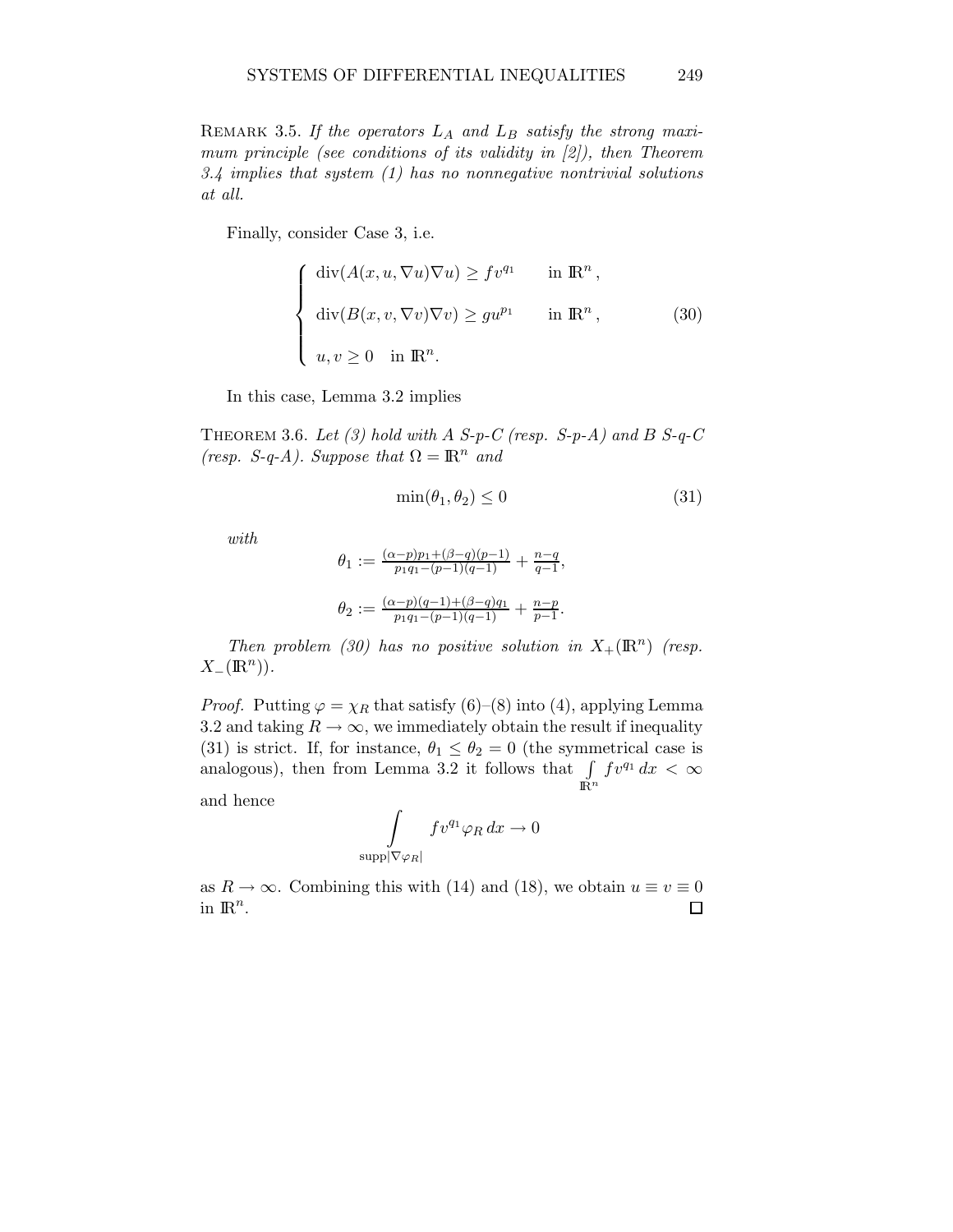REMARK 3.7. In case  $\alpha = \beta = 0$ , Theorem 3.6 essentially reduces to Theorem 22.1 from [8], which is known to be sharp (see Remark 22.1 therein). This suggests to consider eventual solutions of the form

$$
u(x) = c(1+|x|^{s_1})^{\theta_1}, \, v(x) = d(1+|x|^{s_2})^{\theta_2}
$$

with a suitable choice of the constants in order to establish positive solvability of problem (30) with

$$
A = -\Delta_p, B = -\Delta_q,
$$
  

$$
f(x) = (1 + |x|^{s_1})^{-\alpha}, g(x) = (1 + |x|^{s_2})^{-\beta}
$$

if the assumptions of the theorem do not hold.

### 4. Stationary Systems with Gradient Nonlinearities

Consider the system of parabolic inequalities containing gradient terms:

$$
\begin{cases}\n\operatorname{div}(A(x, u, \nabla u)\nabla u)u \ge a_1 v^{q_1} \rho^{-\alpha} - b_1 |\nabla u|^{s_1} \rho^{-\alpha_1} & (x \in \Omega'), \\
\operatorname{div}(B(x, v, \nabla v)\nabla v)v \ge a_2 u^{p_1} \rho^{-\beta} - b_2 |\nabla u|^{s_2} \rho^{-\beta_1} & (x \in \Omega').\n\end{cases}
$$
\n(1)

We can also consider the case  $\Omega = \mathbb{R}^n$ ,  $S = \emptyset$  and  $\rho(x) = |x|$ . We assume that

$$
p_1 > p - 1, \t q_1 > q - 1,
$$
  
\n
$$
0 < s_1 < \frac{pp_1}{p_1 + 1}, \quad 0 < s_2 < \frac{qq_1}{q_1 + 1}, \t(2)
$$

and the operator A (resp. B) is  $S-p-C$  (resp.  $S-q-C$ ) with

$$
c_1|\eta|^{p-2} \le A(x, y, \eta) \le C_1|\eta|^{p-2}, \quad c_2|\eta|^{p-2} \le B(x, y, \eta) \le C_2|\eta|^{p-2}
$$
\n(3)

for all  $(x, y, \eta) \in \Omega' \times \mathbb{R}_+ \times \mathbb{R}^n$ .

Suppose that (1) has a nontrivial positive solution in the following sense.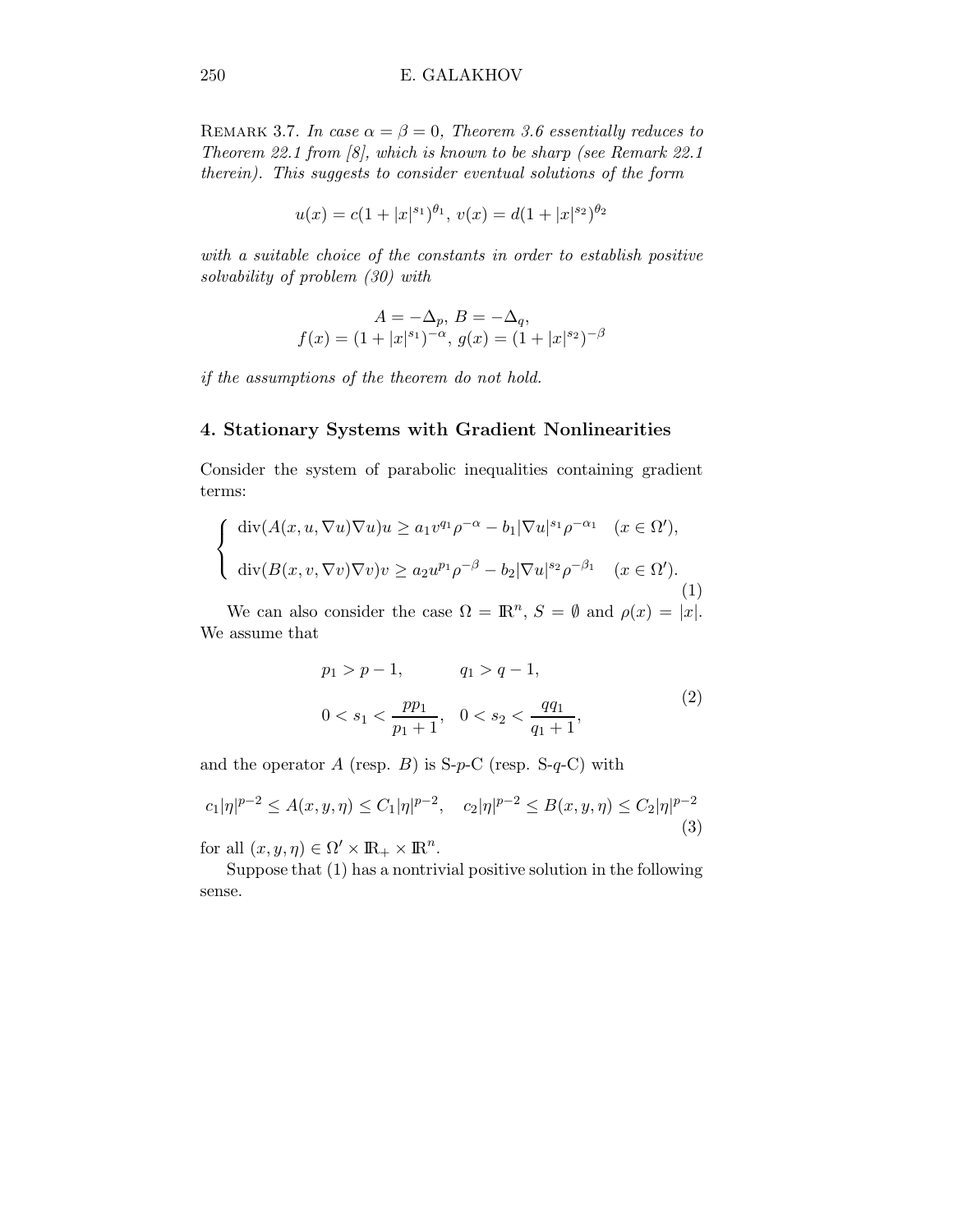DEFINITION 4.1. A pair of nonnegative functions  $(u, v) \in (L_{1,\text{loc}}(\Omega'))^2$ is called a solution of (1) iff for each test function  $\varphi \in C_0^{\infty}(\Omega'; \mathbb{R}_+)$ there hold inequalities

$$
a_1 \int_{\Omega'} v^{q_1} \rho^{-\alpha} \varphi \, dx \le \int_{\Omega'} (-A(x, u, \nabla u)(\nabla u, \nabla \varphi) + b_1 |\nabla u|^{s_1} \rho^{-\alpha_1} \varphi) \, dx,
$$
  
\n
$$
a_2 \int_{\Omega'} u^{p_1} \rho^{-\beta} \varphi \, dx \le \int_{\Omega'} (-B(x, v, \nabla v)(\nabla v, \nabla \varphi) + b_2 |\nabla v|^{s_2} \rho^{-\beta_1} \varphi) \, dx,
$$
\n(4)

where all integrals are supposed to exist.

Now choose a parameter  $\gamma$  so that  $\max(1-p, 1-q) < \gamma < 0$ , and let  $\varphi$  be a test function that will be specified later. Testing the first equation against  $u^{\gamma}\varphi$  and the second one against  $v^{\gamma}\varphi$ , with the help of inequalities (3) we obtain

$$
a_1 \int_{\Omega'} v^{q_1} u^{\gamma} \rho^{-\alpha} \varphi \, dx + c_1 |\gamma| \int_{\Omega'} |\nabla u|^p u^{\gamma-1} \varphi \, dx
$$
  
\n
$$
\leq C_1 \int_{\Omega'} |\nabla u|^{p-2} (\nabla u, \nabla \varphi) u^{\gamma} \, dx + b_1 \int_{\Omega'} |\nabla u|^{s_1} u^{\gamma} \rho^{-\alpha_1} \varphi \, dx
$$
  
\n
$$
\leq C_1 \int_{\Omega'} |\nabla u|^{p-1} |\nabla \varphi| u^{\gamma} \, dx + b_1 \int_{\Omega'} |\nabla u|^{s_1} u^{\gamma} \rho^{-\alpha_1} \varphi \, dx,
$$
  
\n
$$
a_2 \int_{\Omega'} u^{p_1} v^{\gamma} \rho^{-\beta} \varphi \, dx + c_2 |\gamma| \int_{\Omega'} |\nabla v|^{q} v^{\gamma-1} \varphi \, dx
$$
  
\n
$$
\leq C_2 \int_{\Omega'} |\nabla v|^{q-2} (\nabla v, \nabla \varphi) v^{\gamma} \, dx + b_2 \int_{\Omega'} |\nabla v|^{s_2} v^{\gamma} \rho^{-\beta_1} \varphi \, dx,
$$
  
\n
$$
\leq C_2 \int_{\Omega'} |\nabla v|^{q-1} |\nabla \varphi| v^{\gamma} \, dx + b_2 \int_{\Omega'} |\nabla v|^{s_2} v^{\gamma} \rho^{-\beta_1} \varphi \, dx,
$$

and, by the Young inequality with appropriate parameters,

$$
a_1 \int_{\Omega'} v^{q_1} u^{\gamma} \rho^{-\alpha} \varphi \, dx + \frac{c_1 |\gamma|}{2} \int_{\Omega'} |\nabla u|^p u^{\gamma-1} \varphi \, dx
$$
  
\n
$$
\leq c(\gamma) \int_{\Omega'} u^{p+\gamma-1} |\nabla \varphi|^p \varphi^{1-p} \, dx + c(b_1, \gamma) \int_{\Omega'} u^{\gamma + \frac{s_1}{p-s_1}} \rho^{-\frac{\alpha_1 p}{p-s_1}} \varphi \, dx,
$$
\n(5)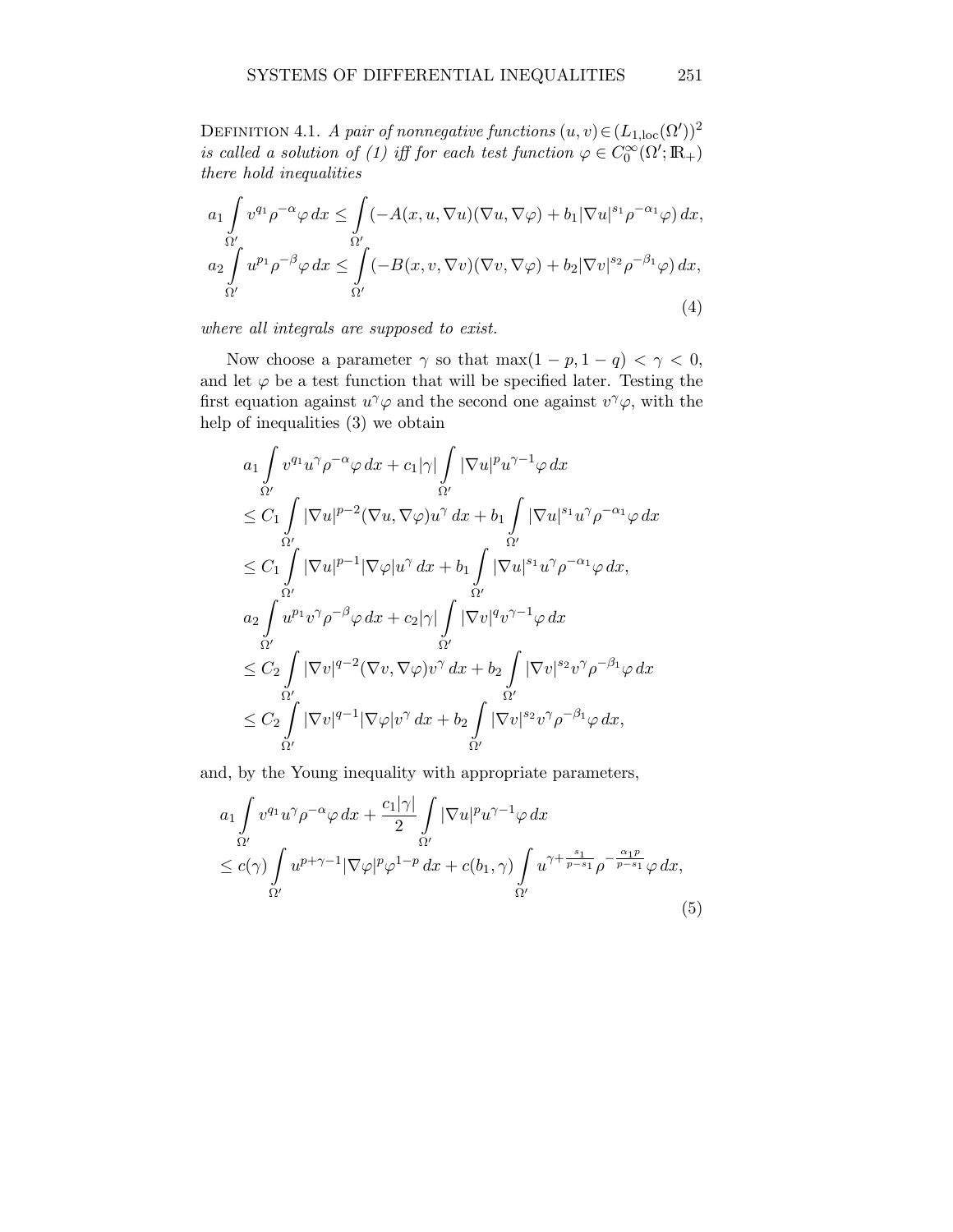$$
a_2 \int_{\Omega'} u^{p_1} v^{\gamma} \rho^{-\beta} \varphi \, dx + \frac{c_2 |\gamma|}{2} \int_{\Omega'} |\nabla v|^q u^{\gamma-1} \varphi \, dx
$$
  
\n
$$
\leq c(\gamma) \int_{\Omega'} u^{q+\gamma-1} |\nabla \varphi|^q \varphi^{1-q} \, dx + c(b_2, \gamma) \int_{\Omega'} v^{\gamma+\frac{s_2}{q-s_2}} \rho^{-\frac{\beta_1 q}{q-s_2}} \varphi \, dx.
$$
\n(6)

Now, testing both equations in (1) with  $\varphi,$  we get

$$
a_1 \int_{\Omega'} v^{q_1} \rho^{-\alpha} \varphi \, dx \le \int_{\Omega'} \left( -A(x, u, \nabla u)(\nabla u, \nabla \varphi) + b_1 |\nabla u|^{s_1} \rho^{-\alpha_1} \varphi \right) dx
$$
  

$$
\le c_1 \int_{\Omega'} |\nabla u|^{p-1} |\nabla \varphi| \, dx + b_1 \int_{\Omega'} |\nabla u|^{s_1} \rho^{-\frac{\alpha_1 p}{p-s_1}} \varphi \, dx \tag{7}
$$

and likewise

$$
a_2 \int_{\Omega'} u^{p_1} \rho^{-\beta} \varphi \, dx \le \int_{\Omega'} (-B(x, v, \nabla v)(\nabla v, \nabla \varphi) + b_2 |\nabla v|^{s_2} \rho^{-\beta_1} \varphi) \, dx
$$
  

$$
\le c_2 \int_{\Omega'} |\nabla v|^{q-1} |\nabla \varphi| \, dx + b_2 \int_{\Omega'} |\nabla v|^{s_2} \rho^{-\frac{\beta_1 q}{q-s_2}} \varphi \, dx.
$$
 (8)

By the Young inequality (note that it is applicable since  $s_1 < p_1$  and  $s_2 < q_1$  by (2)), we get

$$
\int_{\Omega'} |\nabla u|^{p-1} |\nabla \varphi| dx \leq \int_{\Omega'} (\eta |\nabla u|^p u^{\gamma-1} \varphi + a_\eta u^{(1-\gamma)(p-1)} |\nabla \varphi|^p \varphi^{1-p}) dx,\n\int_{\Omega'} |\nabla v|^{q-1} |\nabla \varphi| dx \leq \int_{\Omega'} (\eta |\nabla v|^q v^{\gamma-1} \varphi + b_\eta v^{(1-\gamma)(q-1)} |\nabla \varphi|^q \varphi^{1-q}) dx,\n\int_{\Omega'} |\nabla u|^{s_1} \varphi dx \leq \eta \int_{\Omega'} |\nabla u|^p u^{\gamma-1} \varphi dx + c_\eta \int_{\Omega'} u^{\frac{(1-\gamma)s_1}{p-s_1}} \rho^{-\frac{\alpha_1 p}{p-s_1}} \varphi dx,\n\int_{\Omega'} |\nabla v|^{s_2} \varphi dx \leq \eta \int_{\Omega'} |\nabla v|^q v^{\gamma-1} \varphi dx + d_\eta \int_{\Omega'} v^{\frac{(1-\gamma)s_2}{q-s_2}} \rho^{-\frac{\beta_1 q}{q-s_2}} \varphi dx\n\tag{9}
$$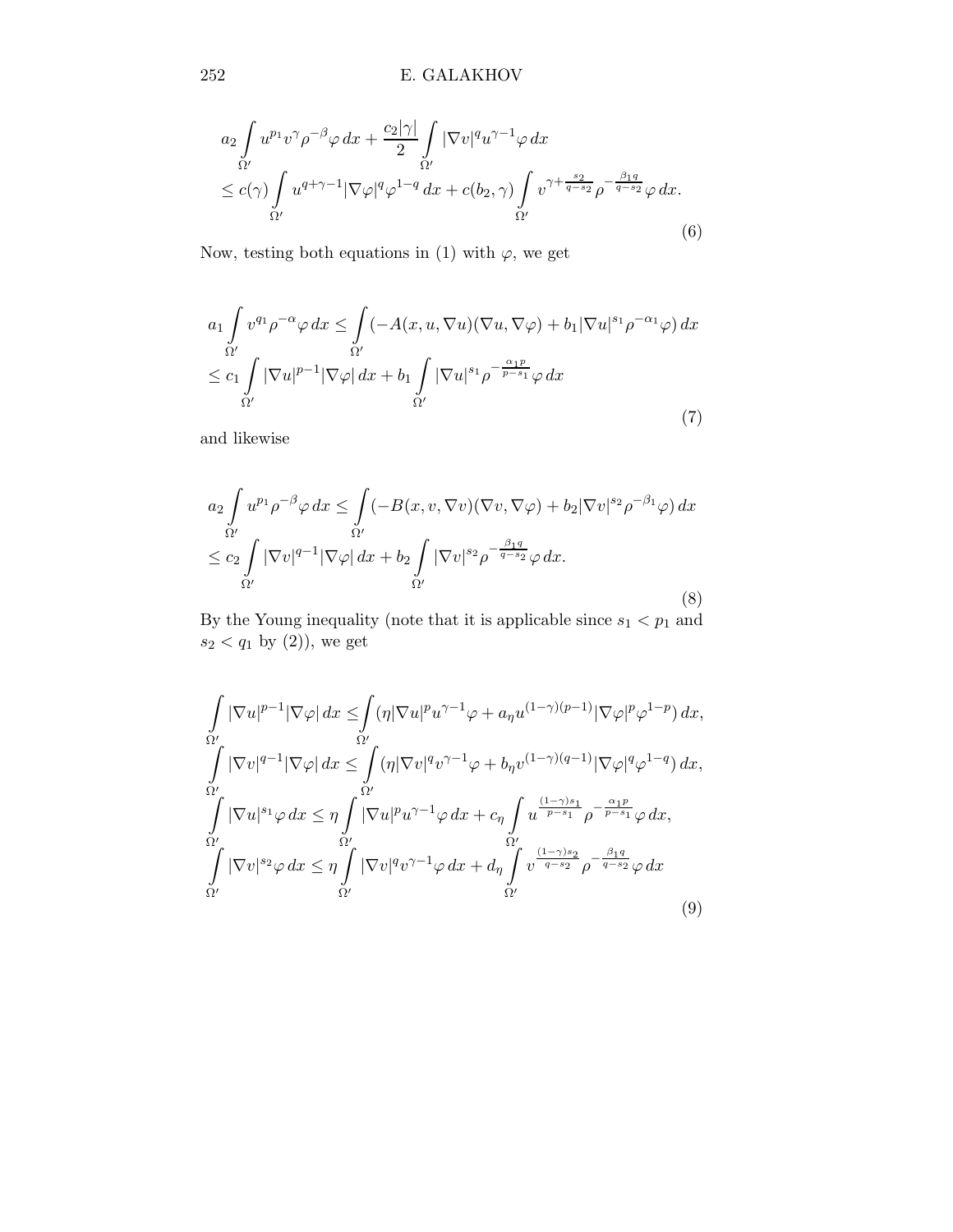with some constants  $a_{\eta}, b_{\eta}, c_{\eta}, d_{\eta} > 0$ . Combining  $(5) - (9)$  leads to

$$
\int_{\Omega'} v^{q_1} \rho^{-\alpha} \varphi \, dx \leq c \left( \int_{\Omega'} u^{p+\gamma-1} |\nabla \varphi|^p \varphi^{1-p} \, dx + \int_{\Omega'} u^{\gamma + \frac{s_1}{p-s_1}} \rho^{-\frac{\alpha_1 p}{p-s_1}} \varphi \, dx \right) + \int_{\Omega'} u^{(1-\gamma)(p-1)} |\nabla \varphi|^p \varphi^{1-p} \, dx + \int_{\Omega'} u^{\frac{(1-\gamma)s_1}{p-s_1}} \rho^{-\frac{\alpha_1 p}{p-s_1}} \varphi \, dx \right),
$$
\n(10)

$$
\int_{\Omega'} u^{p_1} \rho^{-\beta} \varphi \, dx \leq c \left( \int_{\Omega'} v^{q+\gamma-1} |\nabla \varphi|^q \varphi^{1-q} \, dx + \int_{\Omega'} v^{\gamma+\frac{s_2}{q-s_2}} \rho^{-\frac{\beta_1 q}{q-s_2}} \varphi \, dx \right. \\
\left. + \int_{\Omega'} v^{(1-\gamma)(q-1)} |\nabla \varphi|^q \varphi^{1-q} \, dx + \int_{\Omega'} v^{\frac{(1-\gamma)s_2}{q-s_2}} \rho^{-\frac{\beta_1 q}{q-s_2}} \varphi \, dx \right),\tag{11}
$$

where the constant  $c$  depends only on the parameters of the system and on the choice of  $\eta$ .

Now define parameters

$$
\gamma_1 = \frac{p_1}{p + \gamma - 1}, \qquad \delta_1 = \frac{q_1}{q + \gamma - 1},
$$
  
\n
$$
\gamma_2 = \frac{p_1(p - s_1)}{\gamma(p - s_1) + s_1}, \quad \delta_2 = \frac{q_1(q - s_2)}{\gamma(q - s_2) + s_2},
$$
  
\n
$$
\gamma_3 = \frac{p_1}{(1 - \gamma)(p - 1)}, \quad \delta_3 = \frac{q_1}{(1 - \gamma)(q - 1)},
$$
  
\n
$$
\gamma_4 = \frac{p_1(p - s_1)}{(1 - \gamma)s_1}, \qquad \delta_4 = \frac{q_1(q - s_2)}{(1 - \gamma)s_2}
$$
\n(12)

and

$$
\lambda_1 = \lambda_3 = 0, \quad \lambda_2 = \lambda_4 = -\frac{\alpha_1 p}{p - s_1},
$$
  

$$
\mu_1 = \mu_3 = 0, \quad \mu_2 = \mu_4 = -\frac{\beta_1 q}{q - s_2}.
$$
 (13)

Note that, for  $\gamma < 0$  small enough, we have  $\gamma_i > 1$  and  $\delta_i > 1$  (*i* =  $1, \ldots, 4$ ) due to (2). Thus applying the Young inequality with these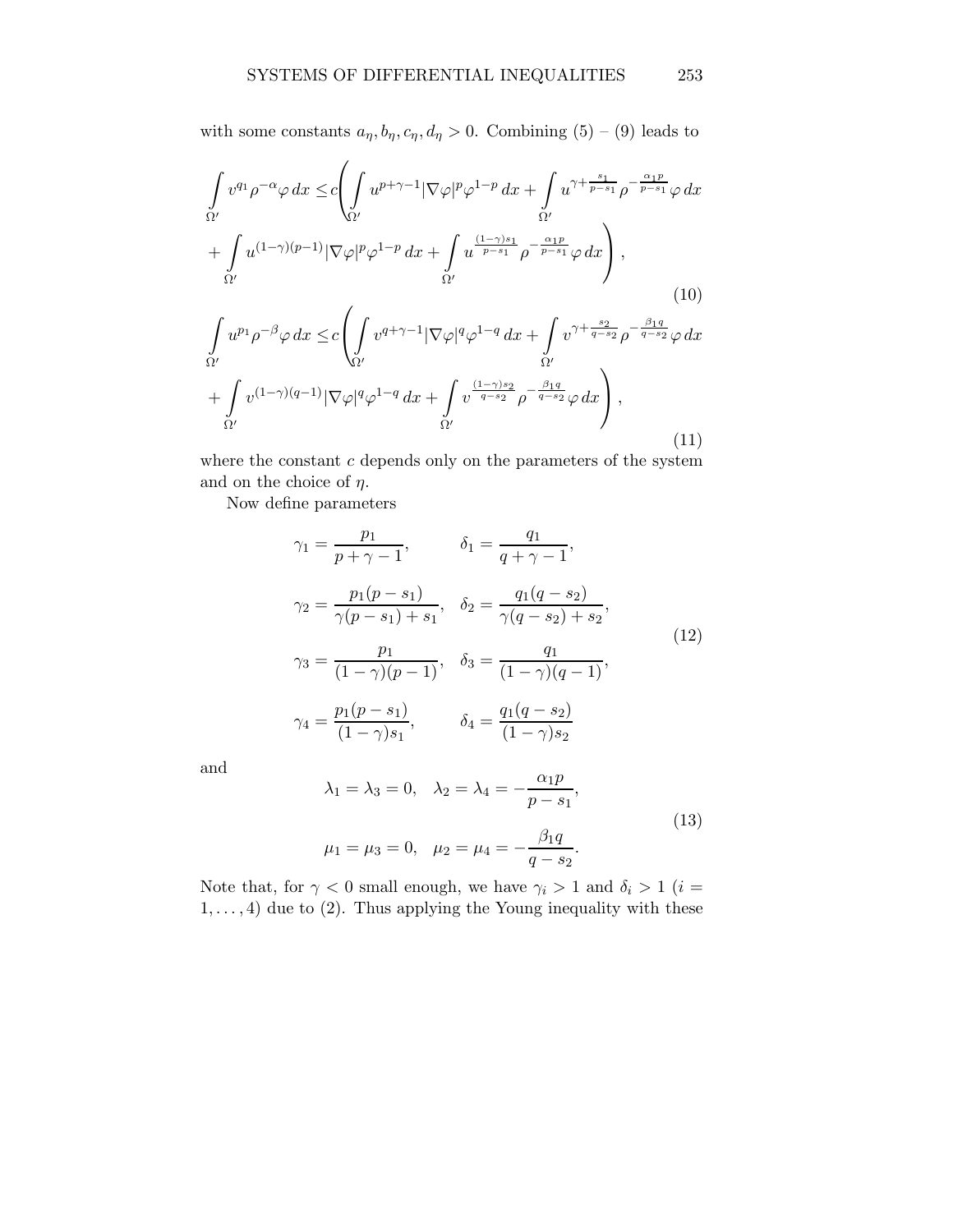#### 254 E. GALAKHOV

parameters to respective terms on the right hand sides of  $(10) - (11)$ results in

$$
\int_{\Omega'} v^{q_1} \rho^{-\alpha} \varphi \, dx \leq \int_{\Omega'} (\eta u^{p_1} \rho^{-\beta} \varphi + c(\eta) \sum_{i=1}^4 \rho^{\gamma_i'} \left(\frac{\beta}{\gamma_i} + \lambda_i\right) |\nabla \varphi|^{p \gamma_i'} \varphi^{1-p \gamma_i'} ) \, dx,
$$
\n(14)

$$
\int_{\Omega'} u^{p_1} \rho^{-\beta} \varphi \, dx \leq \int_{\Omega'} (\eta v^{q_1} \rho^{-\alpha} \varphi + c(\eta) \sum_{i=1}^4 \rho^{\delta_i'} \left(\frac{\alpha}{\delta_i} + \mu_i\right) |\nabla \varphi|^{q \delta_i'} \varphi^{1-q \delta_i'} ) \, dx,
$$
\n(15)

 $\gamma'_i, \delta'_i$  ( $i = 1, \ldots, 4$ ) being conjugate exponents to  $\gamma_i, \delta_i$ , with  $\eta > 0$ arbitrary small.

Now suppose that  $S \subset \Omega$ , and choose a family of test functions  $\varphi = \chi_{\varepsilon}$  with  $\chi_{\varepsilon}$  satisfying (2), (3), and (5). With this choice of  $\varphi$ , substituting (14) with  $\eta < 1$  into (15) and vice versa, we obtain the following estimates:

$$
\max \left( \int_{S^{4\varepsilon} \setminus S^{\varepsilon}} v^{q_1} \rho^{-\alpha} \varphi_{\varepsilon} \, dx, \int_{S^{4\varepsilon} \setminus S^{\varepsilon}} u^{p_1} \rho^{-\beta} \varphi_{\varepsilon} \, dx \right) \le c \varepsilon^{\kappa_0 + m}, \quad (16)
$$

where

$$
\kappa_0 = \min(\kappa_1, \kappa_2),
$$
  
\n
$$
\kappa_1 = \min_{i=1,\dots,4} \gamma'_i \left( \frac{\beta}{\gamma_i} + \lambda_i - p \right),
$$
  
\n
$$
\kappa_2 = \min_{i=1,\dots,4} \delta'_i \left( \frac{\alpha}{\delta_i} + \mu_i - q \right).
$$
\n(17)

Restricting integration on the right hand to the set  $S^{3\varepsilon} \setminus S^{2\varepsilon}$ , where  $\varphi_{\varepsilon}(x) \equiv 1$ , yields

$$
\max \left( \int_{S^{3\varepsilon} \setminus S^{2\varepsilon}} v^{q_1} \rho^{-\alpha} dx, \int_{S^{3\varepsilon} \setminus S^{2\varepsilon}} u^{p_1} \rho^{-\beta} dx \right) \le c \varepsilon^{\kappa_0 + m}
$$

and hence

$$
\max\left(\inf_{x\in S^{3\varepsilon}} u(x), \inf_{x\in S^{3\varepsilon}} v(x)\right) \le c\left(\varepsilon^{\frac{\kappa_0+\alpha}{q_1}} + \varepsilon^{\frac{\kappa_0+\beta}{p_1}}\right). \tag{18}
$$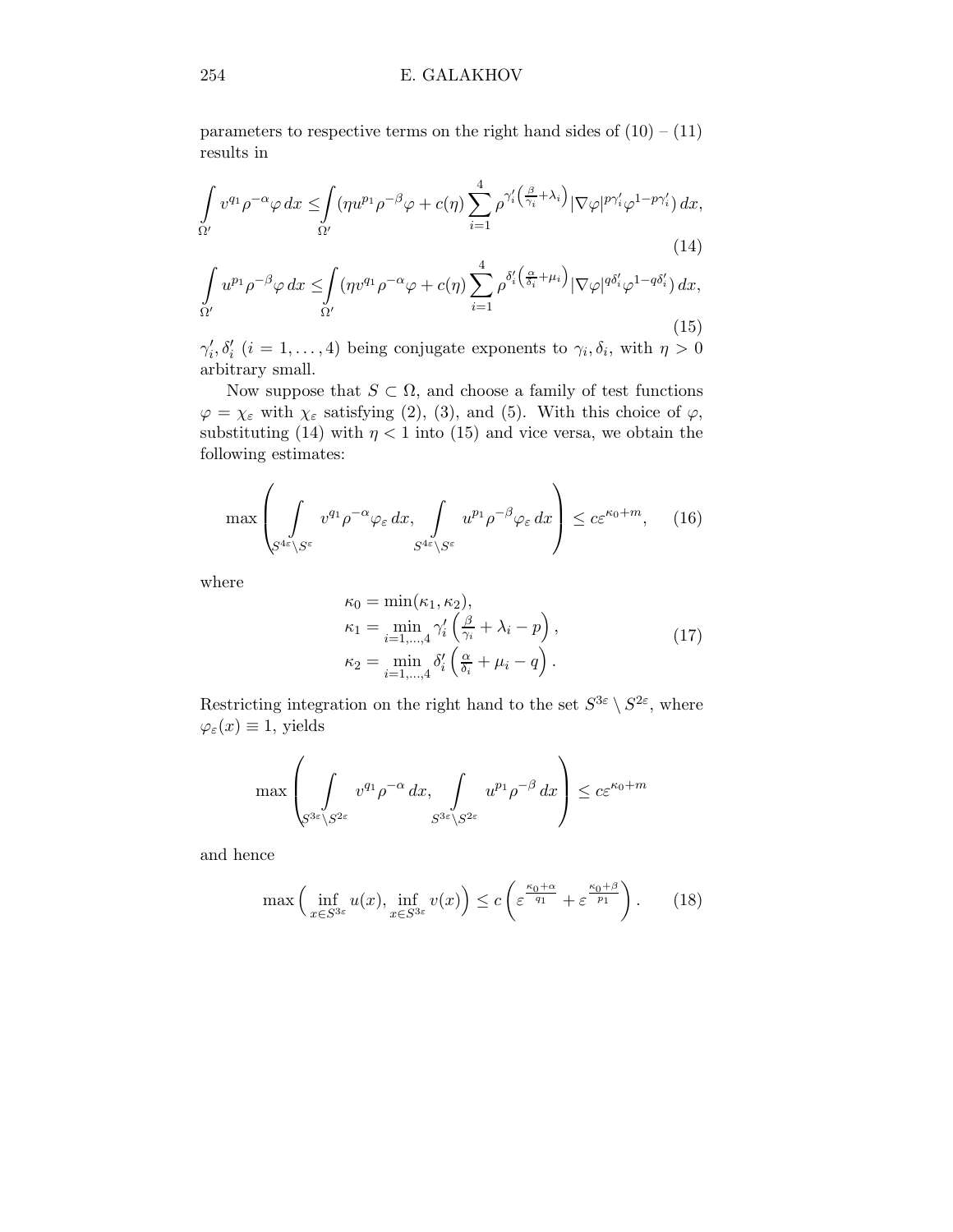Taking  $\varepsilon \to 0$ , we see that inequality (18) contradicts the strong positivity of the solution if  $\kappa_0 > \max(-\alpha, -\beta)$ . Thus we come to the following result.

THEOREM 4.2. Let (2) hold. Assume that one has  $\kappa_0 > \max(-\alpha, -\beta)$ with  $\kappa_0$  defined by (12), (13), and (17).

Then problem (1) with  $S \subset \Omega$  has no strictly positive solution.

REMARK 4.3. If  $A, B$  additionally satisfy the strong maximum principle, Theorem 4.2 implies nonexistence of any nonnegative notrivial solutions to  $(1)$ .

In a similar manner, for  $\Omega = \mathbb{R}^n$  and  $\rho := |x|$ , we can choose  $\varphi = \chi_R(x)$  with  $\chi_R(x) = 1$  (|x| < R), supp $\varphi \subset B_{2R}(0)$ . In this situation, an analogue of (16) with  $\varphi_R$  instead of  $\varphi_\varepsilon$  implies

$$
\max \left( \int\limits_{B_R(0)} v^{q_1} |x|^{-\alpha} dx, \int\limits_{B_R(0)} u^{p_1} |x|^{-\beta} dx \right) \le c R^{M_0 + n},
$$

where

$$
M_0 = \max(M_1, M_2),
$$
  
\n
$$
M_1 = \max_{i=1,\dots,4} \gamma'_i \left(\frac{\beta}{\gamma_i} + \lambda_i - p\right),
$$
  
\n
$$
M_2 = \max_{i=1,\dots,4} \delta'_i \left(\frac{\alpha}{\delta_i} + \mu_i - q\right).
$$
\n(19)

Thus, taking  $R \to \infty$  leads to

THEOREM 4.4. Let (2) hold and  $M_0 > -n$ , where  $M_0$  is defined by (12), (13), and (19).

Then problem (1) with  $\Omega = \mathbb{R}^n$  and  $\rho := |x|$  has no positive solution.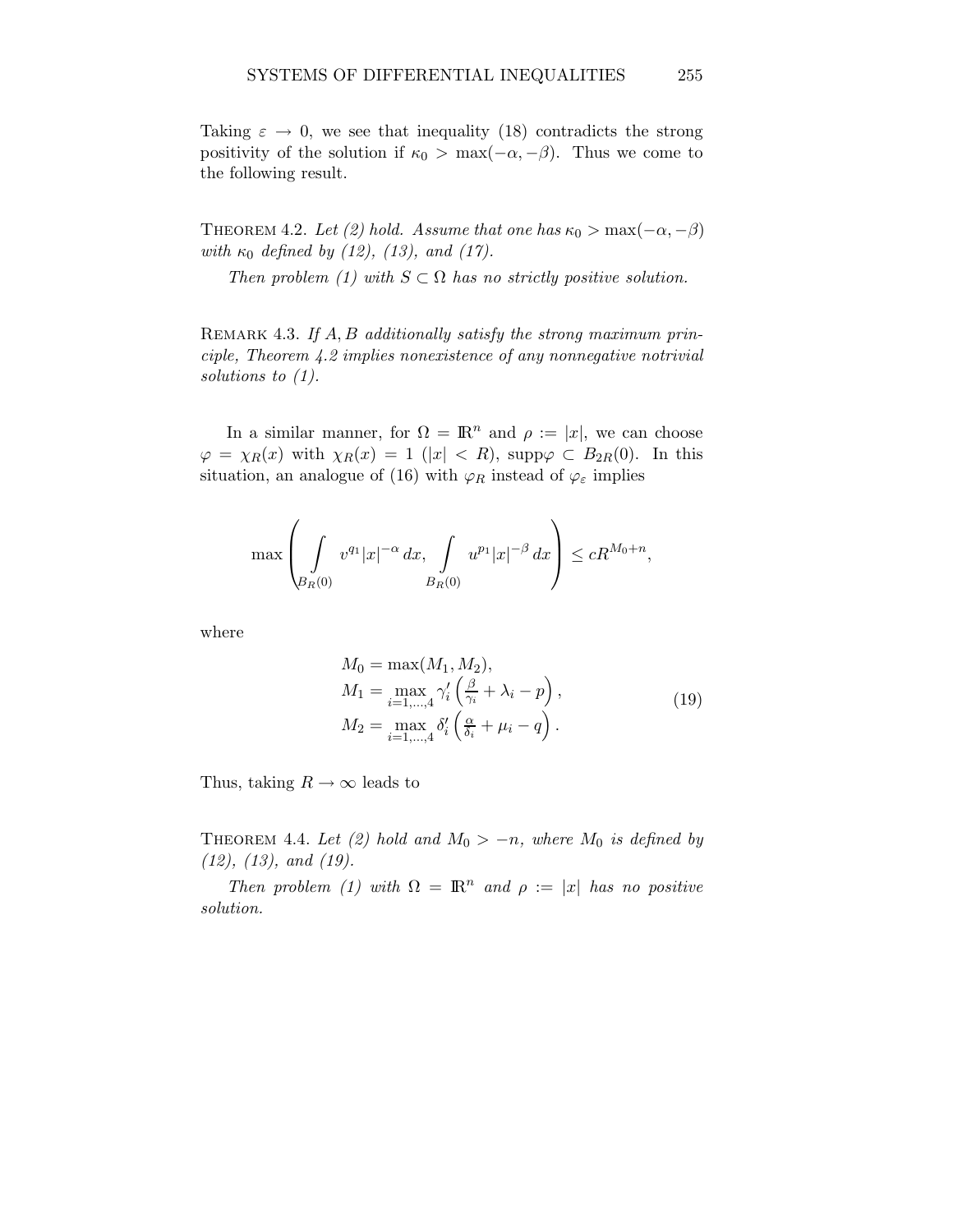#### 5. Parabolical Systems: Nonexistence

Now consider a system of first order evolutional inequalities

$$
\begin{cases}\nu_t + \operatorname{div}(A(x, u, \nabla u) \nabla u) \ge a \rho^{-\alpha} v^{q_1} & ((x, t) \in Q = \Omega' \times \mathbb{R}_+), \\
v_t + \operatorname{div}(B(x, v, \nabla v) \nabla v) \ge b \rho^{-\beta} u^{p_1} & ((x, t) \in Q), \\
u(x, 0) = u_0(x) & (x \in \Omega'), \\
v(x, 0) = v_0(x) & (x \in \Omega').\n\end{cases}
$$
\n(1)

Here we assume that  $u_0, v_0 \in C(\Omega'; \overline{\mathbb{R}_+})$  and one has

$$
p_1 > \max(p-1, 1), q_1 > \max(q-1, 1). \tag{2}
$$

The operators  $A$  and  $B$  are supposed to satisfy  $(7)$ .

DEFINITION 5.1. A pair of nonnegative functions  $(u, v) \in (C(\overline{Q}) \cup$  $W^{1,p}_{loc}(Q)) \times (C(\bar{Q}) \cup W^{1,q}_{loc}(Q)), u(x,0) = u_0(x), v(x,0) = v_0(x)$  is called a solution of (1) iff for each test function  $\varphi \in C_0^{\infty}(Q; \overline{\mathbb{R}_+})$ there hold inequalities

$$
a \int_{\mathbb{R}_+} \int_{\Omega'} v^{q_1} \rho^{-\alpha} \varphi \, dx \, dt + \int_{\Omega'} u_0 \varphi(x,0) \, dx
$$
  
\n
$$
\leq - \int_{\mathbb{R}_+} \int_{\Omega'} \left( A(x, u, \nabla u) (\nabla u, \nabla \varphi) + u \frac{\partial \varphi}{\partial t} \right) \, dx \, dt,
$$
  
\n
$$
b \int_{\mathbb{R}_+} \int_{\Omega'} u^{p_1} \rho^{-\beta} \varphi \, dx \, dt + \int_{\Omega'} v_0 \varphi(x,0) \, dx
$$
  
\n
$$
\leq - \int_{\mathbb{R}_+} \int_{\Omega'} \left( B(x, v, \nabla v) (\nabla v, \nabla \varphi) + v \frac{\partial \varphi}{\partial t} \right) \, dx \, dt.
$$
\n(3)

The argument that follows is based on those from Section 40, [8], where a similar system is considered with  $f(x) = g(x) \equiv 1$  and  $\Omega = \mathbb{R}^n$ .

Assume that problem (1) has a solution in the sense of Definition 5.1, and let  $\varphi$  be a standard test function. Testing the first inequality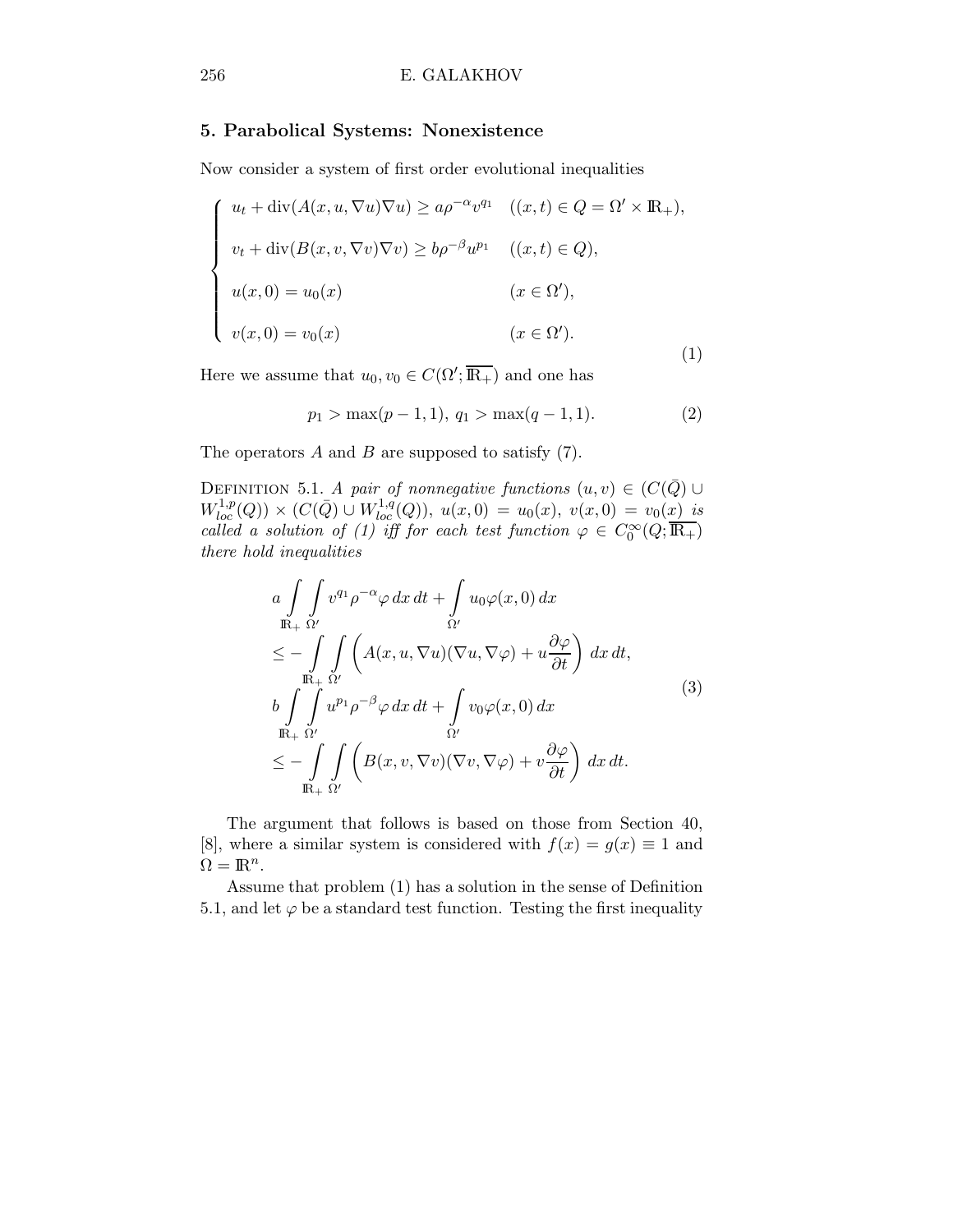in (1) with  $u^{\gamma}\varphi$  and the second one with  $v^{\gamma}\varphi$ , similarly to the proof of Theorem 4.2, due to (7), we obtain

$$
\int_{\mathbb{R}_+} \int_{\Omega'} (av^{q_1} u^{\gamma} \rho^{-\alpha} + c_1 |\gamma| |\nabla u|^p u^{\gamma-1}) \varphi \, dx \, dt + \int_{\Omega'} u_0^{\gamma+1} \varphi \, dx \n\leq \int_{\mathbb{R}_+} \int_{\Omega'} \left( C_1 |\nabla u|^{p-2} (\nabla u, \nabla \varphi) u^{\gamma} \, dx \, dt - \frac{1}{\gamma+1} u^{\gamma+1} \frac{\partial \varphi}{\partial t} \right) \, dx \, dt, \n\int_{\mathbb{R}_+} \int_{\Omega'} (bu^{p_1} v^{\gamma} \rho^{-\beta} \varphi + c_2 |\gamma| |\nabla v|^q v^{\gamma-1} \varphi) \, dx \, dt + \int_{\Omega'} v_0^{\gamma+1} \varphi \, dx \n\leq \int_{\mathbb{R}_+} \int_{\Omega'} \left( C_2 |\nabla v|^{q-2} (\nabla v, \nabla \varphi) v^{\gamma} \, dx \, dt - \frac{1}{\gamma+1} v^{\gamma+1} \frac{\partial \varphi}{\partial t} \right) \, dx \, dt,
$$

and, by the Young inequality with appropriate parameters,

$$
\int_{\mathbb{R}_+} \int_{\Omega'} (av^{q_1} u^{\gamma} \rho^{-\alpha} + \frac{c_1 |\gamma|}{2} |\nabla u|^{p} u^{\gamma-1}) \varphi \, dx \, dt + \int_{\Omega'} u_0^{\gamma+1} \varphi \, dx
$$
\n
$$
\leq C_1(\gamma) \int_{\mathbb{R}_+} \int_{\Omega'} \left( u^{p+\gamma-1} |\nabla \varphi|^{p} \varphi^{1-p} + u^{\gamma+1} \left| \frac{\partial \varphi}{\partial t} \right| \right) \, dx \, dt,
$$
\n
$$
\int_{\mathbb{R}_+} \int_{\Omega'} (bu^{p_1} v^{\gamma} \rho^{-\beta} + \frac{c_2 |\gamma|}{2} |\nabla v|^{q} v^{\gamma-1} \varphi) \, dx \, dt + \int_{\Omega'} v_0^{\gamma+1} \varphi \, dx
$$
\n
$$
\leq C_2(\gamma) \int_{\mathbb{R}_+} \int_{\Omega'} \left( v^{q+\gamma-1} |\nabla \varphi|^{q} \varphi^{1-q} + v^{\gamma+1} \left| \frac{\partial \varphi}{\partial t} \right| \right) \, dx \, dt
$$
\n(4)

with some constants  $c_1, c_2, C_1(\gamma), C_2(\gamma) > 0$  for  $\gamma < 0$  small enough. Now let  $\theta > 0$  and

$$
A_{\varepsilon} = \left\{ (x, t) : \rho(x), t^{\theta} \le R \right\}, \ B_{\varepsilon} = A_{\varepsilon} \cap \{ t = 0 \}.
$$

Recall that  $\Omega' \subset \mathbb{R}^n$  and  $m := n - \dim S$ . We introduce the notation

$$
a_1 = b_1 = \frac{p_1 q_1}{(p-1)(q-1)}, \quad a_2 = b_3 = \frac{p_1 q_1}{p-1},
$$
  
\n
$$
a_3 = b_2 = \frac{p_1 q_1}{q-1}, \qquad a_4 = b_4 = p_1 q_1,
$$
\n(5)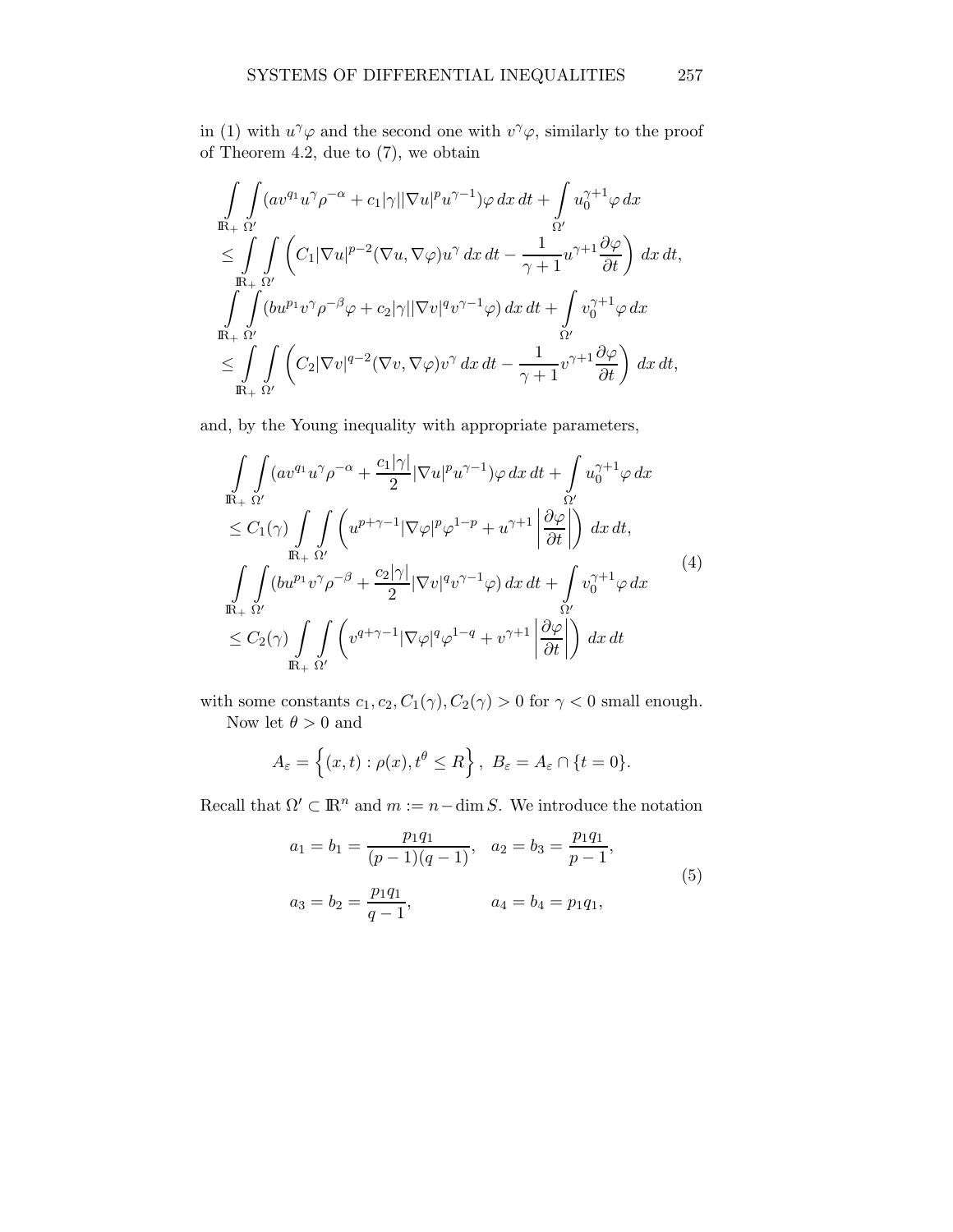as well as

$$
\gamma_1 = \frac{(m+\theta)\Lambda_0 + (p-1)(\beta(q-1) + (\alpha - q)q_1) - pp_1q_1}{q_1},
$$
  
\n
$$
\gamma_2 = \frac{m(p_1q_1 - p + 1) + \theta\Lambda_1 + (p-1)(\alpha q_1 + \beta) - pp_1q_1}{q_1},
$$
  
\n
$$
\gamma_3 = \frac{m(p_1q_1 - q + 1) + (\beta - \theta)(q - 1) + (\alpha - q)q_1}{q_1},
$$
  
\n
$$
\gamma_4 = \frac{m(p_1q_1 - 1) - \theta(q_1 + 1) + \alpha q_1 + \beta}{q_1},
$$
  
\n(6)

and symmetrically

$$
\delta_1 = \frac{(m+\theta)\Lambda_0 + (q-1)(\alpha(p-1) + (\beta - p)p_1) - qp_1q_1}{p_1},
$$
  
\n
$$
\delta_2 = \frac{m(p_1q_1 - q + 1) + \theta\Lambda_2 + (q-1)(\beta p_1 + \alpha) - qp_1q_1}{p_1},
$$
  
\n
$$
\delta_3 = \frac{m(p_1q_1 - p + 1) + (\alpha - \theta)(p-1) + (\beta - p)p_1}{p_1},
$$
  
\n
$$
\delta_4 = \frac{m(p_1q_1 - 1) - \theta(p_1 + 1) + \beta p_1 + \alpha}{p_1}
$$
\n(7)

with  $\Lambda_0 := p_1q_1 - (p-1)(q-1)$ ,  $\Lambda_1 := p_1q_1 - (q_1+1)(p-1)$  and  $\Lambda_2 := p_1q_1 - (p_1 + 1)(q - 1).$ 

Our next aim will be to prove the estimates

$$
a \int_{A_{\varepsilon}} \int v^{q_1} \rho^{-\alpha} dx dt + \int_{B_{\varepsilon}} u_0 dx \le c \left\{ \varepsilon^{\gamma_1 a'_1} + \varepsilon^{\gamma_2 a'_2} + \varepsilon^{\gamma_3 a'_3} + \varepsilon^{\gamma_4 a'_4} \right\},
$$
  

$$
b \int_{A_{\varepsilon}} \int u^{p_1} \rho^{-\beta} dx dt + \int_{B_{\varepsilon}} v_0 dx \le c \left\{ \varepsilon^{\delta_1 b'_1} + \varepsilon^{\delta_2 b'_2} + \varepsilon^{\delta_3 b'_3} + \varepsilon^{\delta_4 b'_4} \right\},
$$
  
(8)

where  $a'_i, b'_i$   $(i = 1, ..., 4)$  are conjugate exponents to  $a_i$  and  $b_i$  defined by (5).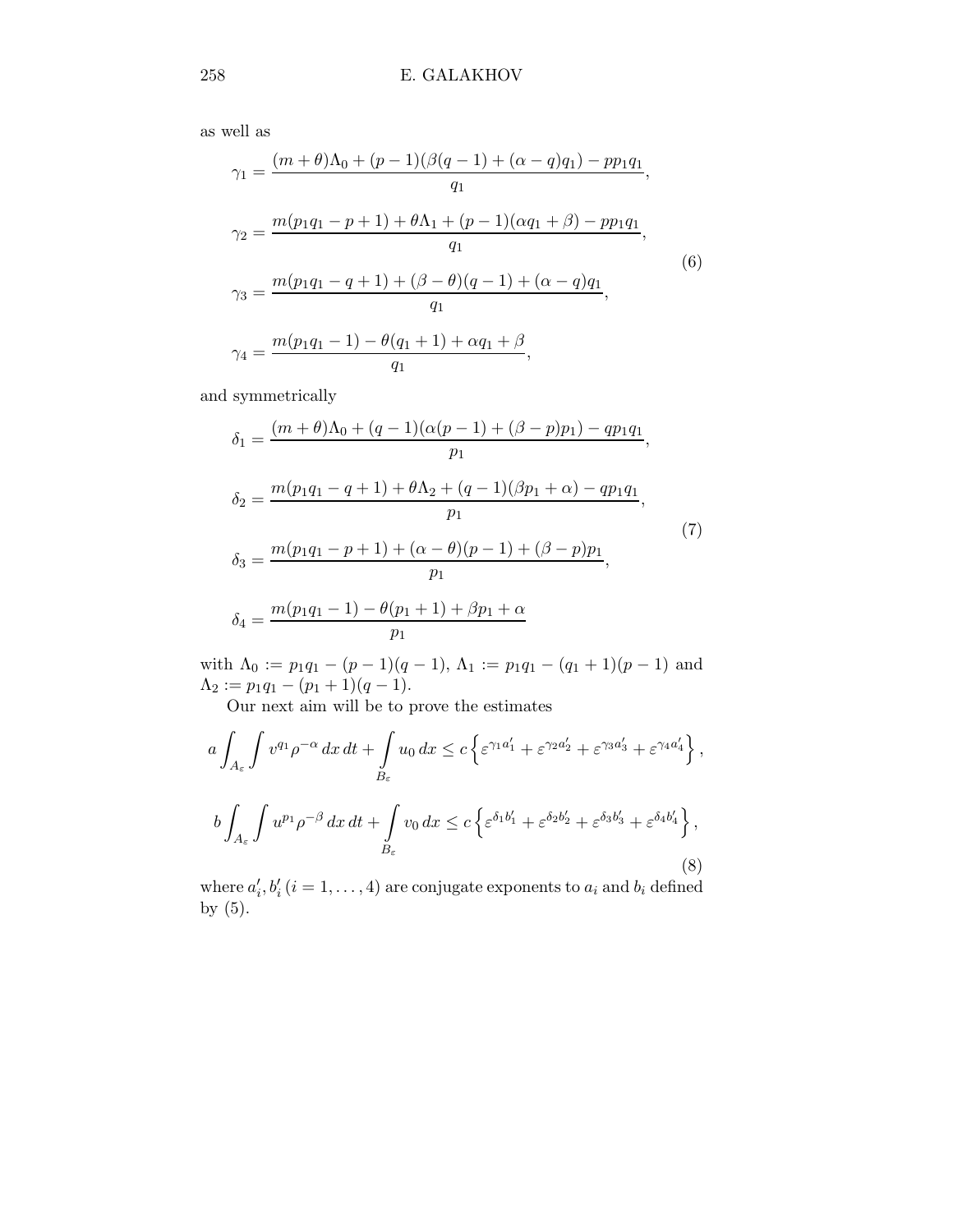For this purpose, we test (1) against  $\varphi$  and, due to positivity of  $u_0$  and  $v_0$ , obtain

$$
a \int_{\mathbb{R}_+} \int_{\Omega'} v^{q_1} \rho^{-\alpha} \varphi \, dx \, dt \le -\int_{\mathbb{R}_+} \int_{\Omega'} \left( A(x, u, \nabla u) (\nabla u, \nabla \varphi) + u \frac{\partial \varphi}{\partial t} \right) \, dx \, dt
$$

and

$$
b \int_{\mathbb{R}_+} \int_{\Omega'} u^{p_1} \rho^{-\beta} \varphi \, dx \, dt \le -\int_{\mathbb{R}_+} \int_{\Omega'} \left( B(x, v, \nabla v)(\nabla v, \nabla \varphi) + v \frac{\partial \varphi}{\partial t} \right) \, dx \, dt,
$$

which by  $(3)$  and the Hölder inequality leads to

$$
a \int_{\mathbb{R}_+} \int v^{q_1} \rho^{-\alpha} \varphi \, dx \, dt \le c \left( \int_{\mathbb{R}_+} \int |\nabla u|^p u^{\gamma-1} \varphi \, dx \, dt \right)^{1/p'}
$$

$$
\cdot \left( \int_{\mathbb{R}_+} \int_{\Omega'} u^{(1-\gamma)(p-1)} |\nabla \varphi|^p \varphi^{1-p} \, dx \, dt \right)^{1/p}
$$

$$
+ \left( \int_{\mathbb{R}_+} \int_{\Omega'} \left| \frac{\partial \varphi}{\partial t} \right|^{p'_1} \varphi^{1-p'_1} \rho^{\frac{\alpha p'_1}{p_1}} \, dx \, dt \right)^{1/p'_1} \left( \int_{\mathbb{R}_+} \int_{\Omega'} u^{p_1} \rho^{-\alpha} \varphi \, dx \, dt \right)^{1/p_1}
$$

$$
(9)
$$

and

$$
b \int_{\mathbb{R}_{+}} \int u^{p_{1}} \rho^{-\beta} \varphi \, dx \, dt \leq c \left( \int_{\mathbb{R}_{+}} \int |\nabla v|^{q} v^{\gamma-1} \varphi \, dx \, dt \right)^{1/q'}.
$$

$$
\cdot \left( \int_{\mathbb{R}_{+}} \int v^{(1-\gamma)(q-1)} |\nabla \varphi|^{q} \varphi^{1-q} \, dx \, dt \right)^{1/q} + \left( \int_{\mathbb{R}_{+}} \int v^{(1-\gamma)(q-1)} |\varphi|^{q'} \varphi^{1-q'_{1}} \rho^{\frac{q'_{1}}{q_{1}}} \, dx \, dt \right)^{1/q'_{1}} \left( \int_{\mathbb{R}_{+}} \int v^{q_{1}} \rho^{-\beta} \varphi \, dx \, dt \right)^{1/q_{1}}.
$$
(10)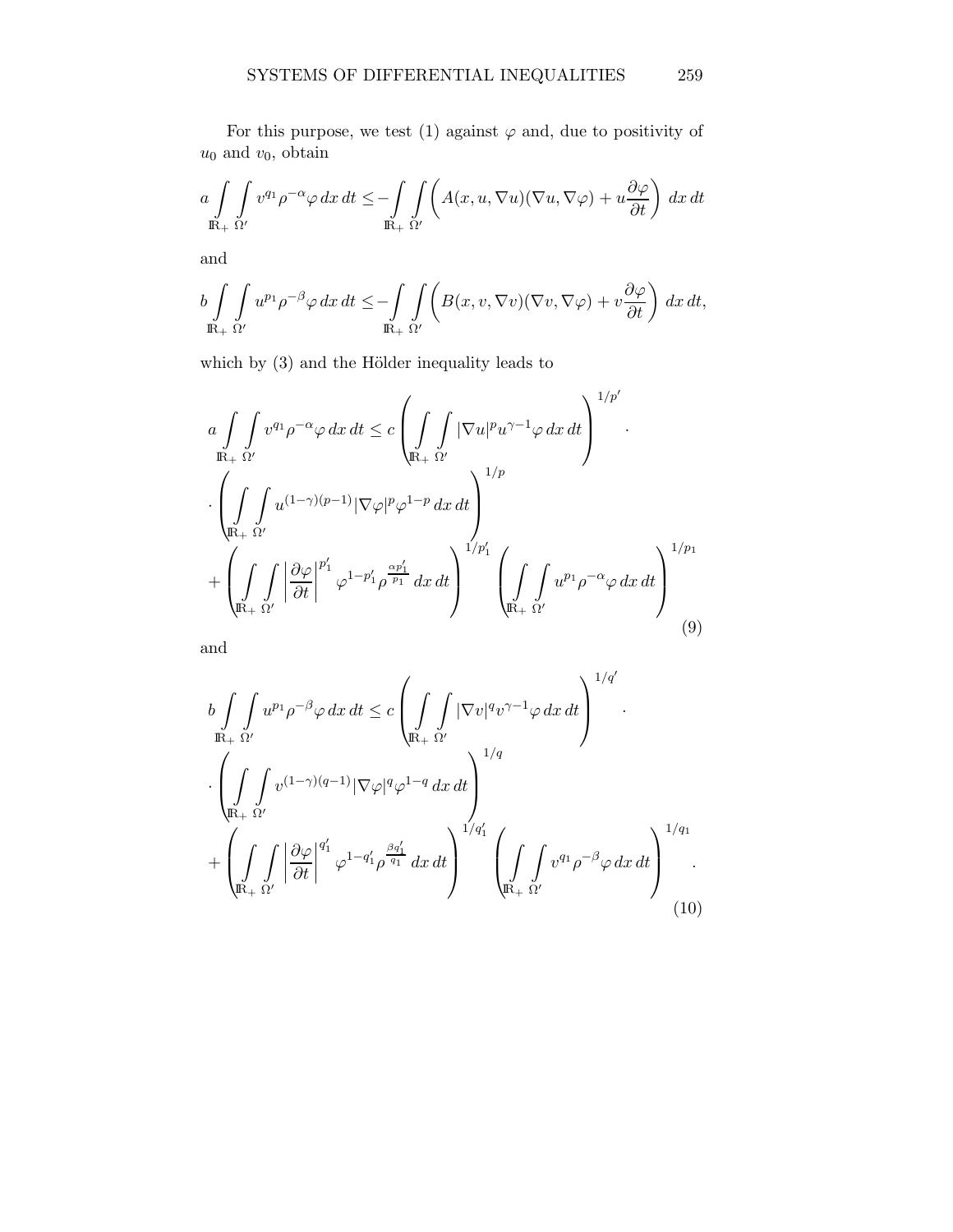We introduce parameters

$$
\kappa_1 = \frac{p_1}{p + \gamma - 1}, \ y_1 = \frac{p_1}{\gamma + 1}, \ z_1 = \frac{p_1}{(1 - \gamma)(p - 1)},
$$
  

$$
\kappa_2 = \frac{q_1}{q + \gamma - 1}, \ y_2 = \frac{q_1}{\gamma + 1}, \ z_2 = \frac{q_1}{(1 - \gamma)(q - 1)}.
$$
 (11)

Denote

$$
X = \int\limits_{\mathbb{R}_+} \int\limits_{\Omega'} v^{q_1} \rho^{-\alpha} dx dt, \ Y = \int\limits_{\mathbb{R}_+} \int\limits_{\Omega'} u^{p_1} \rho^{-\beta} dx dt.
$$

Then from  $(4)$ ,  $(9)$ , and  $(10)$  we get

$$
X \le c \left\{ Y^{\frac{1}{p' \kappa_1} + \frac{1}{p z_1}} A + Y^{\frac{1}{p' y_1} + \frac{1}{p z_1}} B + Y^{\frac{1}{p_1}} C \right\},
$$
  

$$
Y \le c \left\{ X^{\frac{1}{q' \kappa_2} + \frac{1}{q z_2}} D + X^{\frac{1}{q' y_2} + \frac{1}{q z_2}} E + Y^{\frac{1}{q_1}} F \right\}
$$

where

$$
A = \left(\int_{\mathbb{R}_+} \int_{\Omega'} |\nabla \varphi|^{p\kappa'_1} \varphi^{1-p\kappa'_1} \rho^{\frac{\alpha\kappa'_1}{\kappa_1}} dx dt\right)^{\frac{1}{p'\kappa'_1}}.
$$

$$
\cdot \left(\int_{\mathbb{R}_+} \int_{\Omega'} |\nabla \varphi|^{p z'_1} \varphi^{1-p z'_1} \rho^{\frac{\alpha z'_1}{z_1}} dx dt\right)^{\frac{1}{p z'_1}},
$$

$$
B = \left(\int_{\mathbb{R}_+} \int_{\Omega'} |\frac{\partial \varphi}{\partial t}|^{y'_1} \varphi^{1-y'_1} \rho^{\frac{\alpha y'_1}{y_1}} dx dt\right)^{\frac{1}{p'y'_1}}.
$$

$$
\cdot \left(\int_{\mathbb{R}_+} \int_{\Omega'} |\nabla \varphi|^{p z'_1} \varphi^{1-p z'_1} \rho^{\frac{\alpha z'_1}{z_1}} dx dt\right)^{\frac{1}{p z'_1}},
$$

$$
C = \left(\int_{\mathbb{R}_+} \int_{\Omega'} |\frac{\partial \varphi}{\partial t}|^{p'_1} \varphi^{1-p'_1} \rho^{\frac{\alpha p'_1}{p_1}} dx dt\right)^{\frac{1}{p'_1}},
$$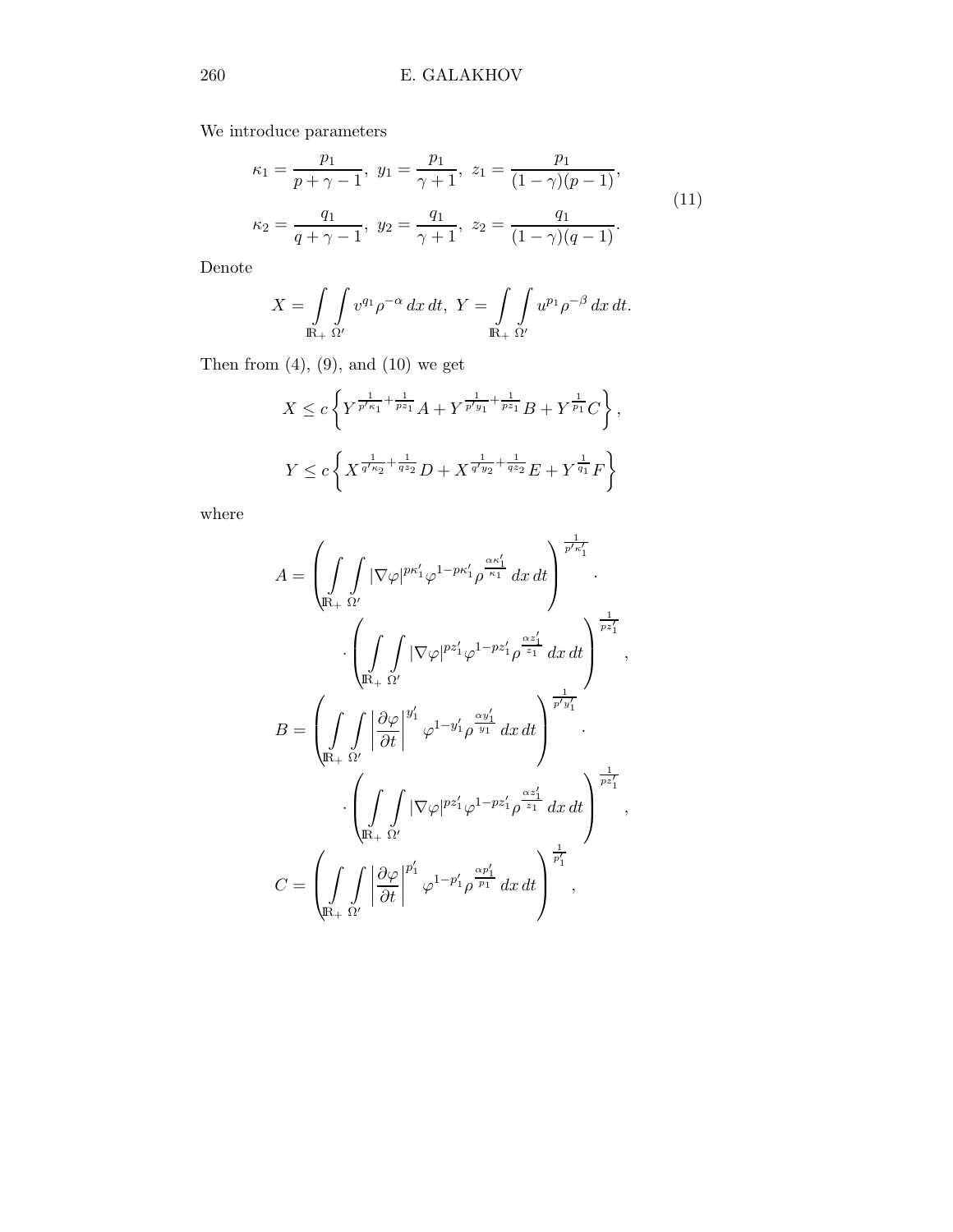$$
D = \left(\int_{\mathbb{R}_+} \int |\nabla \varphi|^{q\kappa_2'} \varphi^{1-q\kappa_2'} \rho^{\frac{\beta\kappa_2'}{\kappa_2}} dx dt\right)^{\frac{1}{q'\kappa_2'}}.
$$

$$
\cdot \left(\int_{\mathbb{R}_+} \int_{\Omega'} |\nabla \varphi|^{qz_2'} \varphi^{1-qz_2'} \rho^{\frac{\beta z_2'}{z_2}} dx dt\right)^{\frac{1}{qz_2'}}.
$$

$$
E = \left(\int_{\mathbb{R}_+} \int_{\Omega'} |\frac{\partial \varphi}{\partial t}|^{y_2'} \varphi^{1-y_2'} \rho^{\frac{\beta y_2'}{y_2}} dx dt\right)^{\frac{1}{q'y_2'}}.
$$

$$
\cdot \left(\int_{\mathbb{R}_+} \int_{\Omega'} |\nabla \varphi|^{qz_2'} \varphi^{1-qz_2'} \rho^{\frac{\beta z_2'}{z_2}} dx dt\right)^{\frac{1}{qz_2'}},
$$

$$
F = \left(\int_{\mathbb{R}_+} \int_{\Omega'} |\frac{\partial \varphi}{\partial t}|^{q_1'} \varphi^{1-q_1'} \rho^{\frac{\beta q_1'}{q_1}} dx dt\right)^{\frac{1}{q_1'}}.
$$

Using the definitions of  $\kappa_i, y_i$  and  $z_i, i = 1, 2$ , from (11), we obtain

$$
X \le c \left(Y^{\frac{p-1}{p_1}}A + Y^{\frac{2(p-1)}{p_{p_1}}}B + Y^{\frac{1}{p_1}}C\right),
$$
  

$$
Y \le c \left(X^{\frac{q-1}{q_1}}D + X^{\frac{2(q-1)}{q_{q_1}}}E + X^{\frac{1}{q_1}}F\right),
$$

that is,

$$
X^{p_1} \le c \left( Y^{p-1} A^{p_1} + Y^{\frac{2(p-1)}{p}} B^{p_1} + Y C^{p_1} \right),
$$
  
\n
$$
Y^{q_1} \le c \left( X^{q-1} D^{q_1} + X^{\frac{2(q-1)}{q}} E^{q_1} + X F^{q_1} \right).
$$
\n(12)

Further, we choose a family of test functions  $\varphi(x,t) = \xi_{\varepsilon}(x)T_{\tau}(t)$ with  $\xi_{\varepsilon}$  satisfying (2), (3), and (5), and  $T_{\tau} \in C_0^{\infty}([0, \tau]; [0, 1])$  such that  $T_{\tau}(0) = 1, T_{\tau}(\tau) = 0$ , and

$$
\int_{0}^{\tau} \frac{|T'_{\tau}|^{s'}}{T^{s'-1}_{\tau}} dx dt \le c\tau^{1-s'}
$$
\n(13)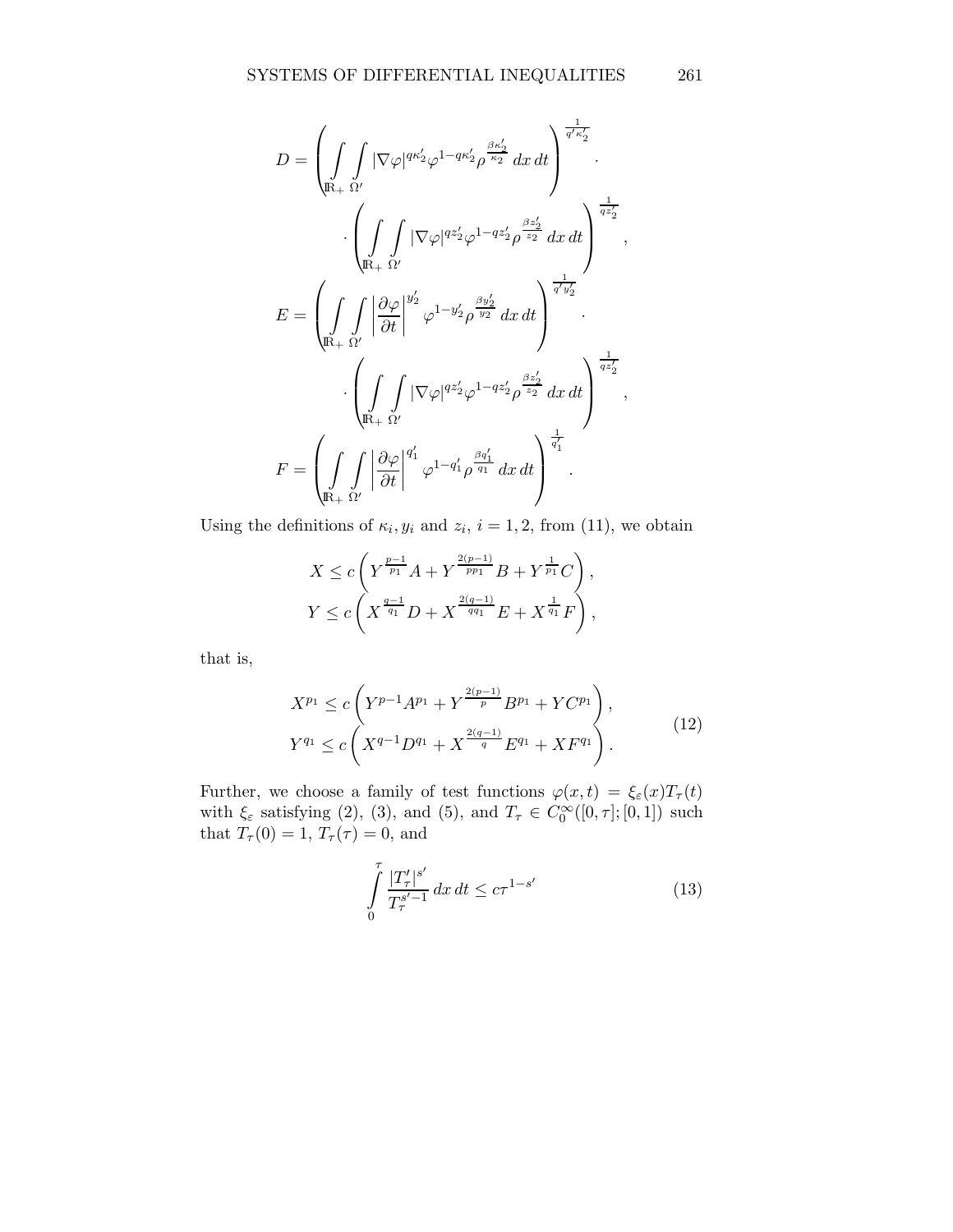with  $c > 0$ ,  $\tau = \varepsilon^{\theta}$  and  $s \in \{p_1, q_1\}$ . This leads to

$$
A \le c_A \varepsilon^{L_1}, B \le c_B \varepsilon^{L_2}, C \le c_C \varepsilon^{L_3},
$$
  
\n
$$
D \le c_D \varepsilon^{M_1}, E \le c_E \varepsilon^{M_2}, F \le c_F \varepsilon^{M_3},
$$
\n(14)

where

$$
L_1 = \frac{(m+\theta)(p_1 - p + 1) - pp_1 + \alpha(p-1)}{p_1},
$$
  
\n
$$
L_2 = \frac{(m+\theta)(pp_1 - 2(p-1)) - \theta p_1(p-1) - pp_1 + 2\alpha(p-1)}{pp_1},
$$
  
\n
$$
L_3 = \frac{m(p_1 - 1) - \theta + \alpha}{p_1},
$$
  
\n
$$
M_1 = \frac{(m+\theta)(q_1 - q + 1) - qq_1 + \beta(q-1)}{q_1},
$$
  
\n
$$
M_2 = \frac{(m+\theta)(qq_1 - 2(q-1)) - \theta q_1(q-1) - qq_1 + 2\beta(q-1)}{qq_1},
$$
  
\n
$$
M_3 = \frac{m(q_1 - 1) - \theta + \beta}{q_1}.
$$
\n(15)

Note that

$$
L_2 = \frac{L_1}{p} + \frac{L_3}{p'}, \ M_2 = \frac{M_1}{q} + \frac{M_3}{q'}.
$$
 (16)

Combining (12) and (14) results in

$$
X^{p_1} \le c \left( Y^{p-1} \varepsilon^{L_1 p_1} + Y^{\frac{2(p-1)}{p}} \varepsilon^{L_2 p_1} + Y \varepsilon^{L_3 p_1} \right),
$$
  

$$
Y^{q_1} \le c \left( X^{q-1} \varepsilon^{M_1 q_1} + X^{\frac{2(q-1)}{q}} \varepsilon^{M_2 q_1} + X \varepsilon^{M_3 q_1} \right),
$$

and, by (16) and the Young inequality,

$$
X^{p_1} \le c \left( Y^{p-1} \varepsilon^{L_1 p_1} + Y \varepsilon^{L_3 p_1} \right), \ Y^{q_1} \le c \left( X^{q-1} \varepsilon^{M_1 q_1} + X \varepsilon^{M_3 q_1} \right).
$$

Thus

$$
X^{p_1} \leq c \left( X^{\frac{(p-1)(q-1)}{q_1}} \varepsilon^{M_1(p-1)+L_1p_1} + X^{\frac{p-1}{q_1}} \varepsilon^{M_3(p-1)+L_1p_1} + X^{\frac{q-1}{q_1}} \varepsilon^{M_1+L_3p_1} + X^{\frac{1}{q_1}} \varepsilon^{M_3+L_3p_1} \right),
$$
  
\n
$$
Y^{q_1} \leq c \left( Y^{\frac{(p-1)(q-1)}{p_1}} \varepsilon^{L_1(q-1)+M_1q_1} + Y^{\frac{p-1}{p_1}} \varepsilon^{L_1+M_3q_1} + Y^{\frac{1}{p_1}} \varepsilon^{L_3+M_3q_1} \right)
$$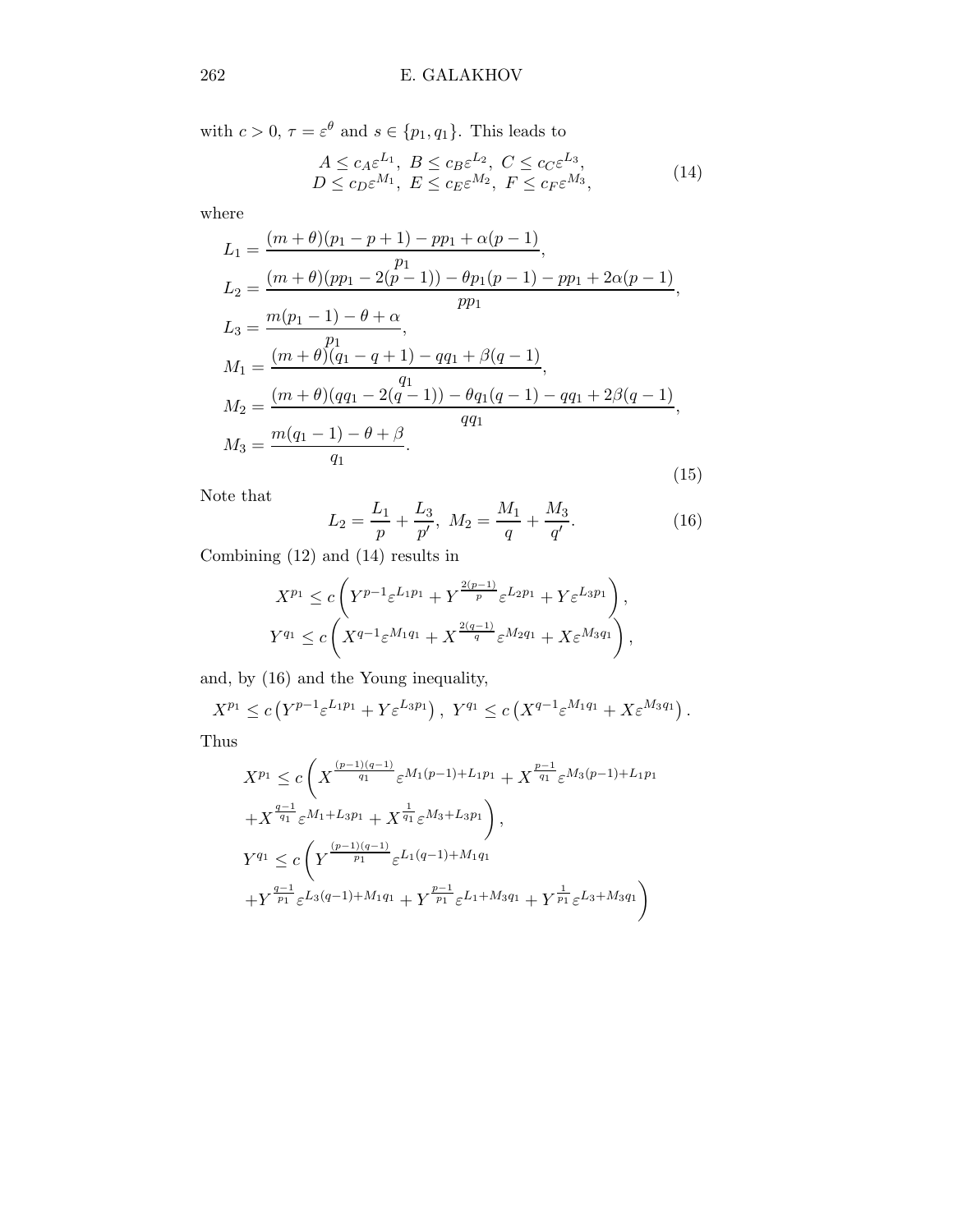or, again by the Young inequality,

$$
X \le c \left( \varepsilon^{(M_1(p-1)+L_1p_1)a'_1} + \varepsilon^{(M_3(p-1)+L_1p_1)a'_2} + \varepsilon^{(M_1+L_3p_1)a'_3} + \varepsilon^{(M_3+L_3p_1)a'_4} \right),
$$
  

$$
Y \le c \left( \varepsilon^{(L_1(q-1)+M_1q_1)b'_1} + \varepsilon^{(L_3(q-1)+M_1q_1)b'_2} + \varepsilon^{(L_1+M_3q_1)b'_3} + \varepsilon^{(L_3+M_3q_1)b'_4} \right),
$$

where  $a'_i, b'_i$   $(i = 1, ..., 4)$  are conjugate exponents to  $a_i$  and  $b_i$  defined by (5). A direct calculation shows that

$$
\gamma_1 = M_1(p-1) + L_1p_1, \quad \delta_1 = L_1(q-1) + M_1q_1, \n\gamma_2 = M_3(p-1) + L_1p_1, \quad \delta_2 = L_3(q-1) + M_1q_1, \n\gamma_3 = M_1 + L_3p_1, \quad \delta_3 = L_1 + M_3q_1, \n\gamma_4 = M_3 + L_3p_1, \quad \delta_4 = L_3 + M_3q_1,
$$
\n(17)

and estimates (8) follow.

Now assume that for some constants  $\sigma_1, \sigma_2 \in \mathbb{R}$ 

$$
u_0(x) \ge c\rho^{\sigma_1}(x) \ (x \in \Omega') \text{ with } \min_{i=1,\dots,4} \gamma_i a_i' > \sigma_1 \tag{18}
$$

or, alternatively,

$$
v_0(x) \ge c\rho^{\sigma_2}(x) \ (x \in \Omega') \text{ with } \min_{i=1,\dots,4} \delta_i b'_i > \sigma_2. \tag{19}
$$

Then, taking  $\varepsilon \to 0$ , we immediately obtain a contradiction. Hence, the following result can be formulated.

THEOREM 5.2. Let  $(2)$  and either  $(18)$  or, alternatively,  $(19)$  hold with parameters defined by  $(5)-(7)$ . Then system (1) has no positive solutions in the sense of Definition 5.1.

REMARK 5.3. The optimal choice of  $\theta$  in this and the next chapter can be made similarly to  $[8]$ , Theorem 40.6.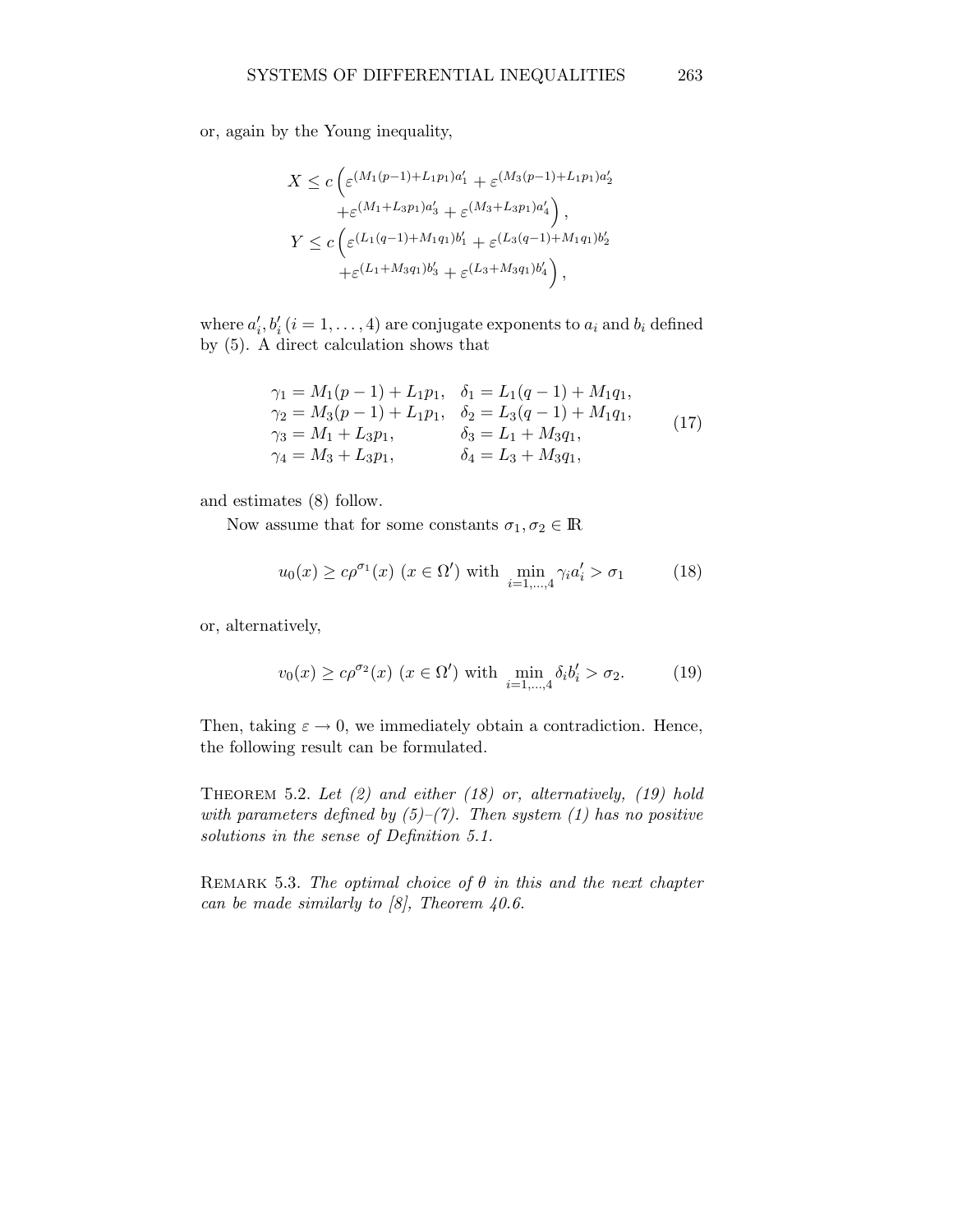# 6. Evolution Systems with Gradient Nonlinearities

Now consider the system of evolutional inequalities containing gradient terms:

$$
\begin{cases}\nu_t + \text{div}(A(x, u, \nabla u) \nabla u)u \ge a_1 v^{q_1} \rho^{-\alpha} - b_1 |\nabla u|^{s_1} \rho^{-\alpha_1} \\
v_t + \text{div}(B(x, v, \nabla v) \nabla v) v \ge a_2 u^{p_1} \rho^{-\beta} - b_2 |\nabla u|^{s_2} \rho^{-\beta_1} \\
(u, t) \in Q), \\
u(x, 0) = u_0(x) \ge 0 \\
v(x, 0) = v_0(x) \ge 0\n\end{cases}
$$
\n
$$
(x, t) \in Q,
$$
\n
$$
(x, t) \in Q),
$$
\n
$$
(x \in \Omega'),
$$
\n
$$
(x \in \Omega').
$$
\n
$$
(1)
$$

We assume that

$$
p_1 > p - 1, \t q_1 > q - 1,
$$
  
\n
$$
0 < s_1 < \frac{pp_1}{p_1 + 1}, \quad 0 < s_2 < \frac{qq_1}{q_1 + 1}.
$$
\n
$$
(2)
$$

For  $S \subset \Omega$ , we shall also suppose that

$$
u_0(x) \ge c\rho^{\delta_1}(x), \ v_0(x) \ge c\rho^{\delta_2}(x) \ (x \in \Omega')
$$
 (3)

with some  $c, \delta_1, \delta_2 > 0$ .

DEFINITION 6.1. A pair of nonnegative functions  $(u, v) \in (L_{1, loc}(Q))^2$ is called a solution of (1) iff for each test function  $\varphi \in C_0^{\infty}(Q; \mathbb{R}_+)$ there hold inequalities

$$
a_1 \int\limits_{R_+} \int\limits_{\Omega'} v^{q_1} \rho^{-\alpha} \varphi \, dx \, dt + \int\limits_{\Omega'} u_0 \varphi(x,0) \, dx \le
$$
  

$$
\leq \int\limits_{R_+} \int\limits_{\Omega'} (-A(x, u, \nabla u)(\nabla u, \nabla \varphi) + b_1 |\nabla u|^{s_1} \rho^{-\alpha_1}) \varphi \, dx \, dt +
$$
  

$$
- \int\limits_{R_+} \int\limits_{\Omega'} u \frac{\partial \varphi}{\partial t} \, dx \, dt
$$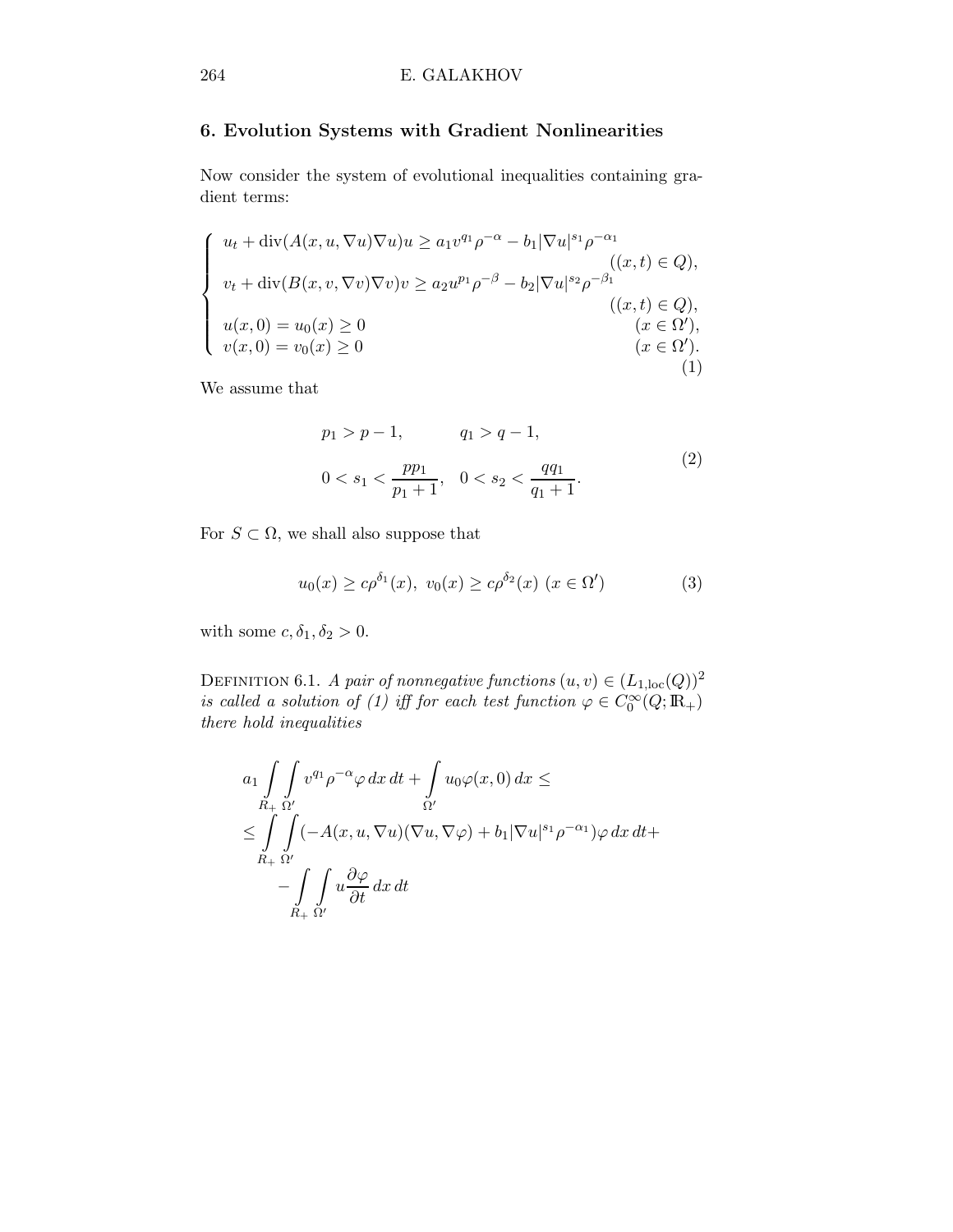$$
a_2 \int\limits_{R_+} \int\limits_{\Omega'} u^{p_1} \rho^{-\beta} \varphi \, dx \, dt + \int\limits_{\Omega'} v_0 \varphi(x,0) \, dx \le
$$
  
\n
$$
\leq \int\limits_{R_+} \int\limits_{\Omega'} (-B(x,v,\nabla v)(\nabla v,\nabla \varphi) + b_2 |\nabla v|^{s_2} \rho^{-\beta_1}) \varphi \, dx \, dt +
$$
  
\n
$$
- \int\limits_{R_+} \int\limits_{\Omega'} v \frac{\partial \varphi}{\partial t} \, dx \, dt.
$$
\n(4)

Suppose that (1) has a nontrivial positive solution. We test the first equation against  $u^{\gamma}\varphi$  and the second one against  $v^{\gamma}\varphi$ , where  $\max(1-p, 1-q, -1) < \gamma < 0$  (if A is S-p-A and B is S-q-A) or  $\gamma > 0$  (if A is S-p-C and B is S-q-C) and  $\varphi$  is a test function that will be specified later. Using our assumptions on A and B (see  $(3)$ ), we obtain

$$
\begin{split} & \int\limits_{\mathbb{R}_+} \int\limits_{\Omega'} (a_1 v^{q_1} u^\gamma \rho^{-\alpha} + c_1 |\gamma| \cdot |\nabla u|^p u^{\gamma-1}) \varphi \, dx \, dt + \int\limits_{\Omega'} u_0^{\gamma+1} \varphi \, dx \\ & \leq \int\limits_{\mathbb{R}_+} \int\limits_{\Omega'} \left( C_1 |\nabla u|^{p-1} \cdot |\nabla \varphi| + b_1 |\nabla u|^{s_1} \rho^{-\alpha_1} \varphi - \frac{u}{\gamma+1} \frac{\partial \varphi}{\partial t} \right) u^\gamma \, dx \, dt, \\ & \int\limits_{\mathbb{R}_+} \int\limits_{\Omega'} (a_2 u^{p_1} v^\gamma \rho^{-\beta} + c_2 |\gamma| \cdot |\nabla v|^q v^{\gamma-1}) \varphi \, dx \, dt + \int\limits_{\Omega'} v_0^{\gamma+1} \varphi \, dx \\ & \leq \int\limits_{\mathbb{R}_+} \int\limits_{\Omega'} \left( C_2 |\nabla v|^{q-1} \cdot |\nabla \varphi| + b_2 |\nabla v|^{s_2} \rho^{-\beta_1} \varphi - \frac{v}{\gamma+1} \frac{\partial \varphi}{\partial t} \right) v^\gamma \, dx \, dt, \end{split}
$$

and, by the Young inequality,

$$
\int_{\mathbb{R}^+} \int_{\Omega'} \left( a_1 v^{q_1} u^{\gamma} \rho^{-\alpha} + \frac{c_1 |\gamma|}{2} |\nabla u|^p u^{\gamma - 1} \right) \varphi \, dx \, dt + \int_{\Omega'} u_0^{\gamma + 1} \varphi \, dx
$$
\n
$$
\leq c(\gamma) \int_{\mathbb{R}^+} \int_{\mathbb{R}^+} u^{p + \gamma - 1} \varphi^{1 - p} \, dx \, dt + c(b_1, \gamma) \int_{\mathbb{R}^+} \int_{\mathbb{R}^+} u^{\gamma + \frac{s_1}{p - s_1}} \rho^{-\frac{\alpha_1 p}{p - s_1}} \varphi \, dx \, dt
$$
\n
$$
+ \frac{1}{\gamma + 1} \int_{\mathbb{R}^+} \int_{\Omega'} u^{\gamma + 1} \left| \frac{\partial \varphi}{\partial t} \right| \, dx \, dt,
$$
\n(5)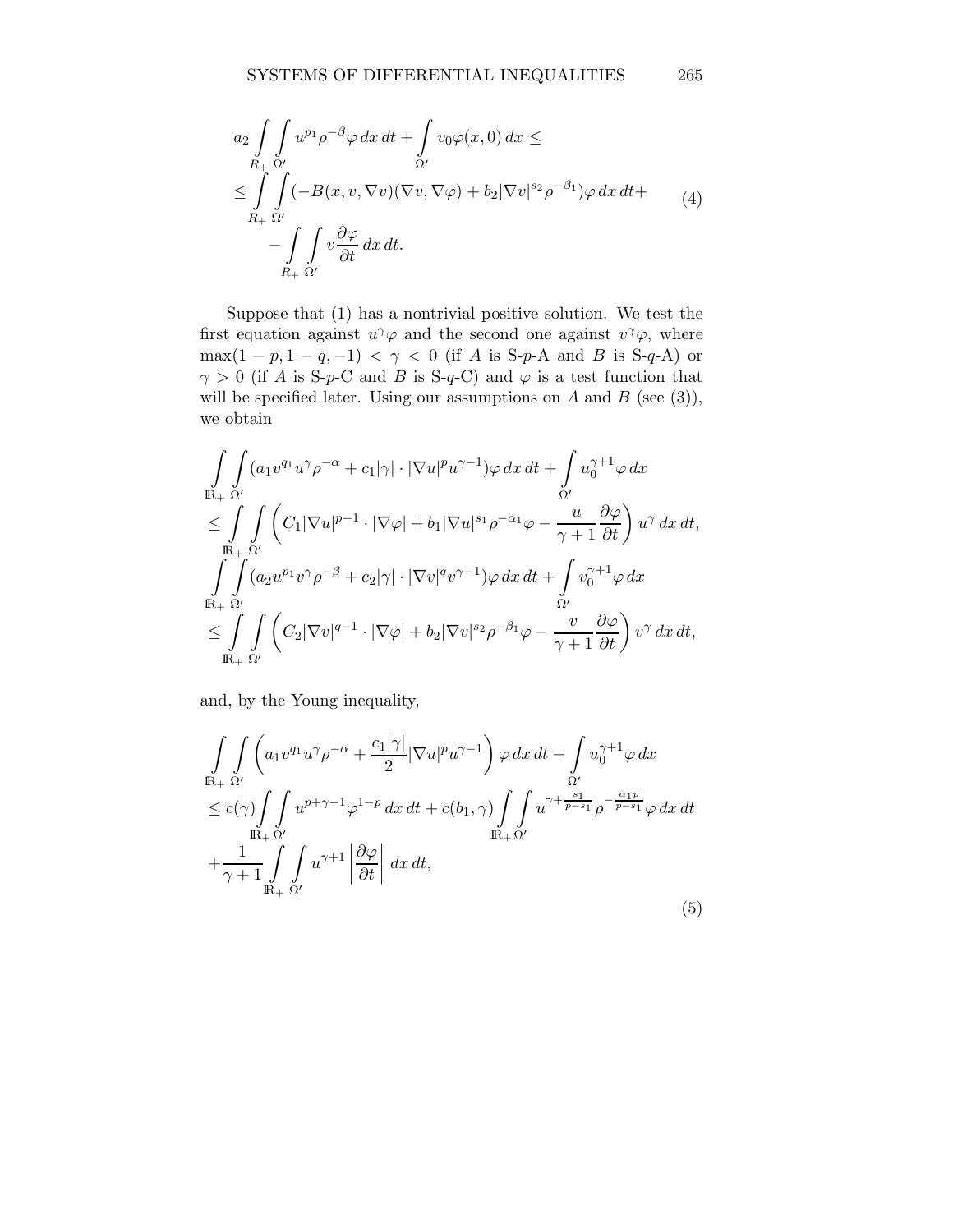266 E. GALAKHOV

$$
\int_{\mathbb{R}_{+}} \int_{\Omega'} \left( a_{2} u^{p_{1}} v^{\gamma} \rho^{-\beta} + \frac{c_{2} |\gamma|}{2} |\nabla v|^{q} v^{\gamma - 1} \right) \varphi \, dx \, dt + \int_{\Omega'} v_{0}^{\gamma + 1} \varphi \, dx
$$
\n
$$
\leq c(\gamma) \int_{\mathbb{R}_{+}} \int_{\Omega'} v^{q + \gamma - 1} \varphi^{1 - q} \, dx \, dt + c(b_{2}, \gamma) \int_{\mathbb{R}_{+}} \int_{\Omega'} v^{\gamma + \frac{s_{2}}{q - s_{2}}} \rho^{-\frac{\beta_{1} q}{q - s_{2}}} \varphi \, dx \, dt
$$
\n
$$
+ \frac{1}{\gamma + 1} \int_{\mathbb{R}_{+}} \int_{\Omega'} v^{\gamma + 1} \left| \frac{\partial \varphi}{\partial t} \right| \, dx \, dt.
$$
\n(6)

Now, testing both equations in (1) with  $\varphi$ , we get

$$
a_1 \int_{\mathbb{R}_+} \int_{\Omega'} v^{q_1} \rho^{-\alpha} \varphi \, dx \, dt + \int_{\Omega'} u_0 \varphi \, dx
$$
  
\n
$$
\leq \int_{\mathbb{R}_+} \int_{\Omega'} \left( -A(x, u, \nabla u)(\nabla u, \nabla \varphi) + b_1 |\nabla u|^{s_1} \rho^{-\alpha_1} \varphi - u \frac{\partial \varphi}{\partial t} \right) \, dx \, dt
$$
  
\n
$$
\leq \int_{\mathbb{R}_+} \int_{\Omega'} \left( C_1 |\nabla u|^{p-1} |\nabla \varphi| + b_1 |\nabla u|^{s_1} \rho^{-\alpha_1} \varphi + u \left| \frac{\partial \varphi}{\partial t} \right| \right) \, dx \, dt \quad (7)
$$

and likewise

$$
a_2 \int_{\mathbb{R}_+} \int_{\Omega'} u^{p_1} \rho^{-\beta} \varphi \, dx \, dt + \int_{\Omega'} v_0 \varphi(x,0) \, dx
$$
  
\n
$$
\leq \int_{\mathbb{R}_+} \int_{\Omega'} \left( -B(x,v,\nabla v)(\nabla v,\nabla \varphi) + b_2 |\nabla v|^{s_2} \rho^{-\beta_1} \varphi - v \frac{\partial \varphi}{\partial t} \right) \, dx \, dt
$$
  
\n
$$
\leq \int_{\mathbb{R}_+} \int_{\Omega'} \left( C_2 |\nabla v|^{q-1} |\nabla \varphi| + b_2 |\nabla v|^{s_2} \rho^{-\beta_1} \varphi + v \left| \frac{\partial \varphi}{\partial t} \right| \right) \, dx \, dt.
$$
  
\n(8)

Using the Young inequality again, we get

$$
\int_{\mathbb{R}_+} \int_{\Omega'} |\nabla u|^{p-1} |\nabla \varphi| \, dx \, dt
$$
\n
$$
\leq \int_{\mathbb{R}_+} \int_{\Omega'} \left( \eta |\nabla u|^p u^{\gamma - 1} \varphi + c_\eta u^{(1 - \gamma)(p - 1)} |\nabla \varphi|^p \varphi^{1 - p} \right) \, dx \, dt,
$$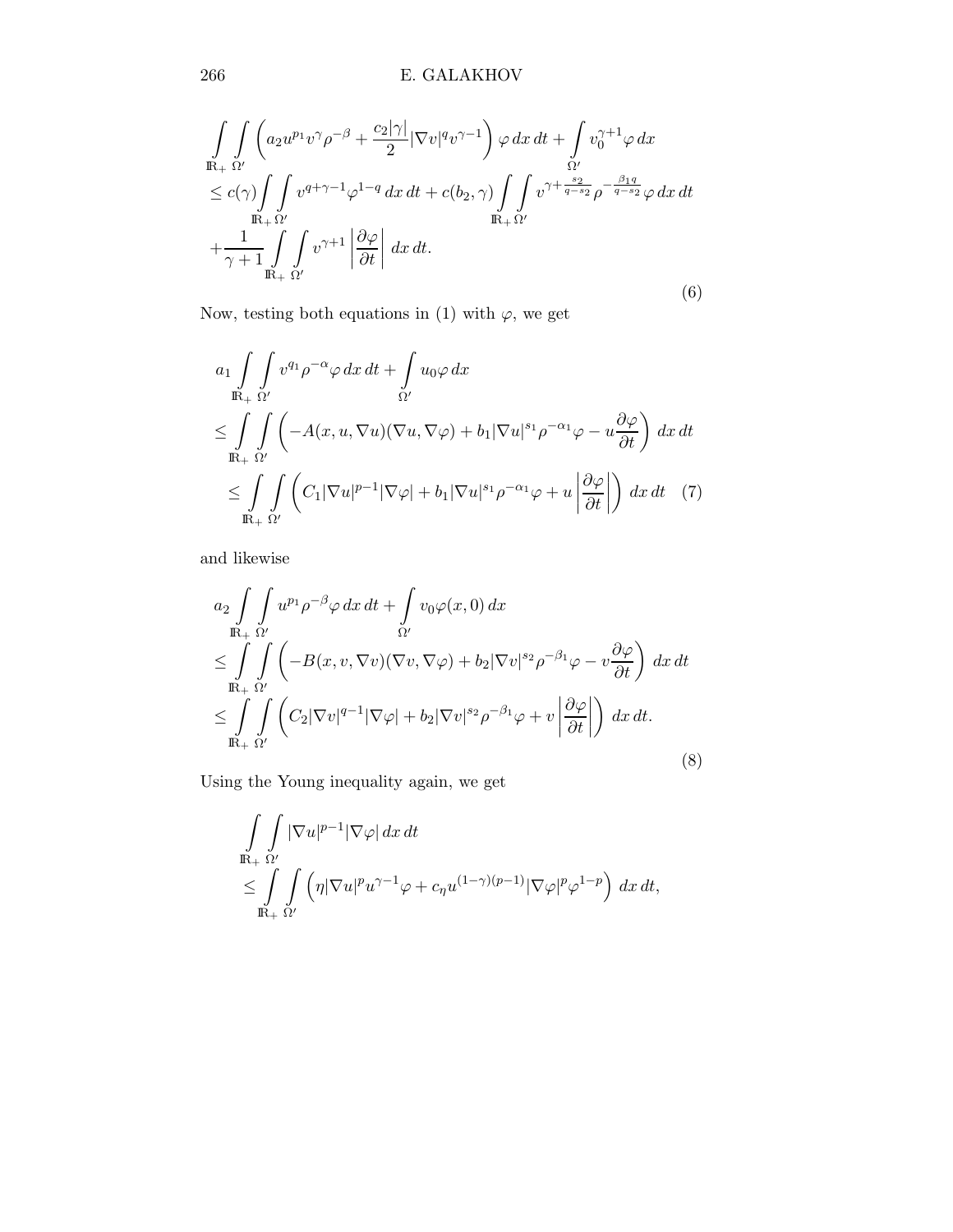$$
\int_{\mathbb{R}_+} \int_{\Omega'} |\nabla v|^{q-1} |\nabla \varphi| \, dx \, dt \n\leq \int_{\mathbb{R}_+} \int_{\Omega'} \left( \eta |\nabla v|^q v^{\gamma-1} \varphi + c_{\eta} v^{(1-\gamma)(q-1)} |\nabla \varphi|^q \varphi^{1-q} \right) \, dx \, dt,
$$

$$
\int_{\mathbb{R}_+} \int_{\Omega'} |\nabla u|^{s_1} \rho^{-\alpha_1} \varphi \, dx \, dt \n\leq \int_{\mathbb{R}_+} \int_{\Omega'} \left( \eta |\nabla u|^p u^{\gamma - 1} \varphi + c_{\eta} u^{\frac{(1 - \gamma)s_1}{p - s_1}} \rho^{-\frac{\alpha_1 p}{p - s_1}} \varphi \right) \, dx \, dt,
$$
\n(9)

$$
\int_{\mathbb{R}_+} \int_{\Omega'} |\nabla v|^{s_2} \rho^{-\beta_1} \varphi \, dx \, dt
$$
  
\n
$$
\leq \int_{\mathbb{R}_+} \int_{\Omega'} \left( \eta |\nabla v|^q v^{\gamma - 1} \varphi + c_\eta v^{\frac{(1 - \gamma)s_2}{q - s_2}} \rho^{-\frac{\beta_1 q}{q - s_2}} \varphi \right) \, dx \, dt.
$$

Combining  $(5) - (9)$  leads to

$$
a_{1} \int_{\mathbb{R}_{+}} \int_{\Omega'} v^{q_{1}} \rho^{-\alpha} \varphi \, dx \, dt + \int_{\Omega'} u_{0}^{\gamma+1} \varphi \, dx
$$
  
\n
$$
\leq c \int_{\mathbb{R}_{+}} \int_{\Omega'} (u^{p+\gamma-1} |\nabla \varphi|^{p} \varphi^{1-p} + u^{\gamma+\frac{s_{1}}{p-s_{1}}} \rho^{-\frac{\alpha_{1}p}{p-s_{1}}} \varphi) \, dx \, dt
$$
  
\n
$$
+ \int_{\mathbb{R}_{+}} \int_{\Omega'} (u^{(1-\gamma)(p-1)} |\nabla \varphi|^{p} \varphi^{1-p} + u^{\frac{(1-\gamma)s_{1}}{p-s_{1}}} \rho^{-\frac{\alpha_{1}p}{p-s_{1}}} \varphi) \, dx \, dt
$$
  
\n
$$
+ \int_{\mathbb{R}_{+}} \int_{\Omega'} (u^{\gamma+1} + 1) \left| \frac{\partial \varphi}{\partial t} \right| \, dx \, dt \Bigg), \qquad (10)
$$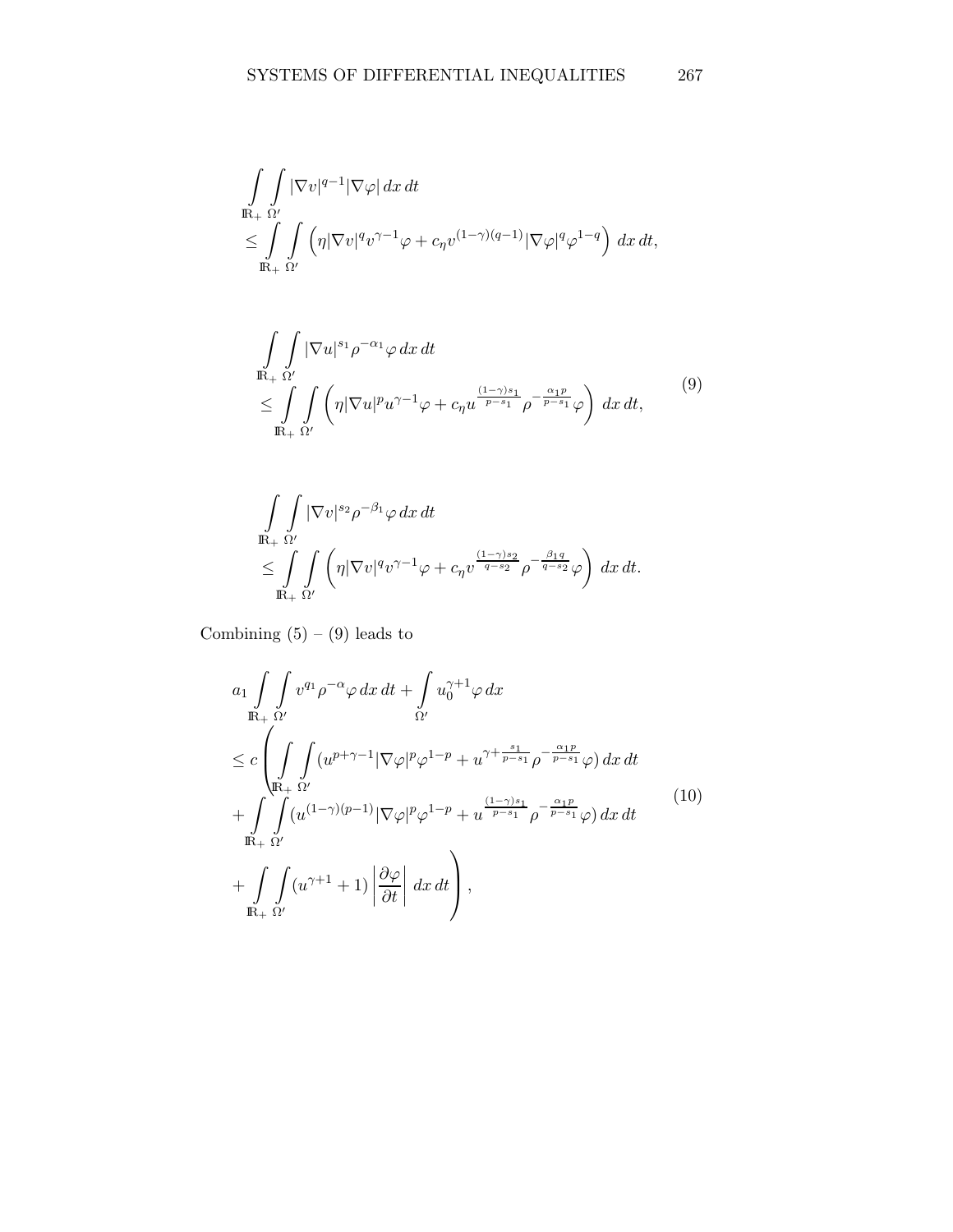$$
a_2 \int_{\mathbb{R}_+} \int u^{p_1} \rho^{-\beta} \varphi \, dx \, dt + \int_{\Omega'} v_0^{\gamma+1} \varphi \, dx
$$
  
\n
$$
\leq c \left( \int_{\mathbb{R}_+} \int (v^{q+\gamma-1} |\nabla \varphi|^q \varphi^{1-q} + v^{\gamma+\frac{s_2}{q-s_2}} \rho^{-\frac{\beta_1 q}{q-s_2}} \varphi) \, dx \, dt + \int_{\mathbb{R}_+} \int_{\Omega'} \left( v^{(1-\gamma)(q-1)} |\nabla \varphi|^q \varphi^{1-q} + v^{\frac{(1-\gamma)s_2}{q-s_2}} \rho^{-\frac{\beta_1 q}{q-s_2}} \varphi \right) dx \, dt + \int_{\mathbb{R}_+} \int_{\Omega'} (v^{\gamma+1} + 1) \left| \frac{\partial \varphi}{\partial t} \right| \, dx \, dt \right),
$$
\n(11)

where the constant  $c$  depends only on the parameters of the system and on the choice of  $\eta$ .

Now define parameters

$$
\gamma_1 = \frac{p_1}{p + \gamma - 1}, \qquad \delta_1 = \frac{q_1}{q + \gamma - 1},
$$
  
\n
$$
\gamma_2 = \frac{p_1(p - s_1)}{\gamma(p - s_1) + s_1}, \quad \delta_2 = \frac{q_1(q - s_2)}{\gamma(q - s_2) + s_2},
$$
  
\n
$$
\gamma_3 = \frac{p_1}{(1 - \gamma)(p - 1)}, \quad \delta_3 = \frac{q_1}{(1 - \gamma)(q - 1)},
$$
  
\n
$$
\gamma_4 = \frac{p_1(p - s_1)}{(1 - \gamma)s_1}, \qquad \delta_4 = \frac{q_1(q - s_2)}{(1 - \gamma)s_2},
$$
  
\n
$$
\gamma_5 = \frac{p_1}{\gamma + 1}, \qquad \delta_5 = \frac{q_1}{\gamma + 1},
$$
  
\n
$$
\gamma_6 = p_1, \qquad \delta_6 = q_1
$$
  
\n(12)

and

$$
\lambda_1 = \lambda_3 = 0, \quad \lambda_2 = \lambda_4 = -\frac{\alpha_1 p}{p - s_1},
$$
  

$$
\mu_1 = \mu_3 = 0, \quad \mu_2 = \mu_4 = -\frac{\beta_1 q}{q - s_2}.
$$
 (13)

Note that, for  $\gamma < 0$  small enough, we have  $\gamma_i' > 1$  and  $\delta_i' > 1$  (*i* =  $1, \ldots, 6$  due to (2). Thus applying the Young inequality with these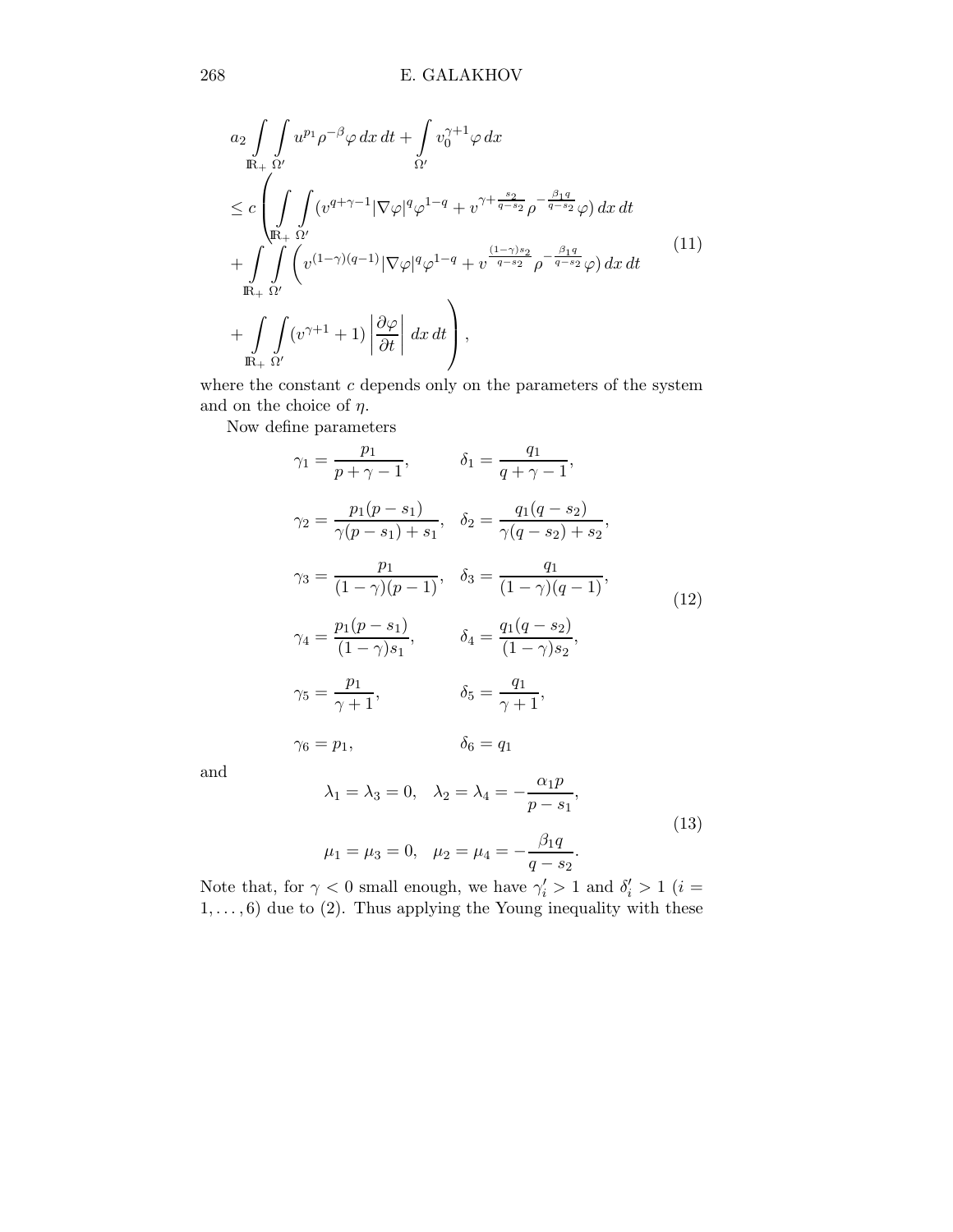parameters to respective terms on the right hand sides of  $(10) - (11)$ results in

$$
a_{1} \int_{\mathbb{R}_{+}} \int_{\Omega'} v^{q_{1}} \rho^{-\alpha} \varphi \, dx \, dt + \int_{\Omega'} u_{0}^{\gamma+1} \varphi \, dx
$$
\n
$$
\leq \eta \int_{\mathbb{R}_{+}} \int_{\Omega'} u^{p_{1}} \rho^{-\beta} \varphi \, dx \, dt
$$
\n
$$
+ c(\eta) \int_{\mathbb{R}_{+}} \int_{\Omega'} \sum_{i=1}^{4} \rho^{\gamma'_{i} \left(\frac{\beta}{\gamma_{i}} + \lambda_{i}\right)} |\nabla \varphi|^{p\gamma'_{i}} \varphi^{1-p\gamma'_{i}} \, dx \, dt
$$
\n
$$
+ c(\eta) \int_{\mathbb{R}_{+}} \int_{\Omega'} \sum_{i=5}^{6} \rho^{\frac{\gamma'_{i}\beta}{\gamma_{i}}} \left| \frac{\partial \varphi}{\partial t} \right|^{p\gamma'_{i}} \varphi^{1-p\gamma'_{i}} \, dx \, dt,
$$
\n
$$
a_{2} \int_{\mathbb{R}_{+}} \int_{\Omega'} u^{p_{1}} \rho^{-\beta} \varphi \, dx \, dt + \int_{\Omega'} v_{0}^{\gamma+1} \varphi \, dx
$$
\n
$$
\leq \eta \int_{\mathbb{R}_{+}} \int_{\Omega'} v^{q_{1}} \rho^{-\alpha} \varphi \, dx \, dt
$$
\n
$$
+ c(\eta) \int_{\mathbb{R}_{+}} \int_{\Omega'} \sum_{i=1}^{4} \rho^{\delta'_{i} \left(\frac{\alpha}{\delta_{i}} + \mu_{i}\right)} |\nabla \varphi|^{q\delta'_{i}} \varphi^{1-q\delta'_{i}} \, dx \, dt
$$
\n
$$
+ c(\eta) \int_{\mathbb{R}_{+}} \int_{\Omega'} \sum_{i=5}^{6} \rho^{\frac{\delta'_{i}\alpha}{\delta_{i}}} \left| \frac{\partial \varphi}{\partial t} \right|^{q\delta'_{i}} \varphi^{1-q\delta'_{i}} \, dx \, dt,
$$
\n(15)

 $\gamma'_i, \delta'_i$  ( $i = 1, \ldots, 6$ ) being conjugate exponents to  $\gamma_i, \delta_i$ , with  $\eta > 0$ arbitrary small.

Now suppose that  $S \subset \Omega$ , and choose a family of test functions  $\varphi(x,t) := \varphi_{\varepsilon}(x,t) = \chi_{\varepsilon}(x)T_{\varepsilon}(t)$  with  $\chi_{\varepsilon}$  satisfying (2), (3), and (5), and  $T_{\varepsilon}(t) = T(\varepsilon^{\theta} t)$  where  $T(t) \in C^{\infty}(\mathbb{R};[0,1]), T(t) = 1$   $(0 \le t \le$ 1/2) and  $T(t) = 0$   $(t \ge 3/4)$ ,  $\theta > 0$  is fixed,  $\varepsilon > 0$  arbitrary. We may assume  $\left|\frac{\partial T}{\partial t}\right| \leq c$  and thus

$$
\left| \frac{\partial T_{\varepsilon}(t)}{\partial t} \right| \le c \varepsilon^{-\theta} \ (t > 0)
$$
\n(16)

with some  $c > 0$  independent of t and  $\varepsilon$ . With this choice of  $\varphi$ , substituting (14) with  $\eta < \sqrt{a_1 a_2}$  into (15) and vice versa, and taking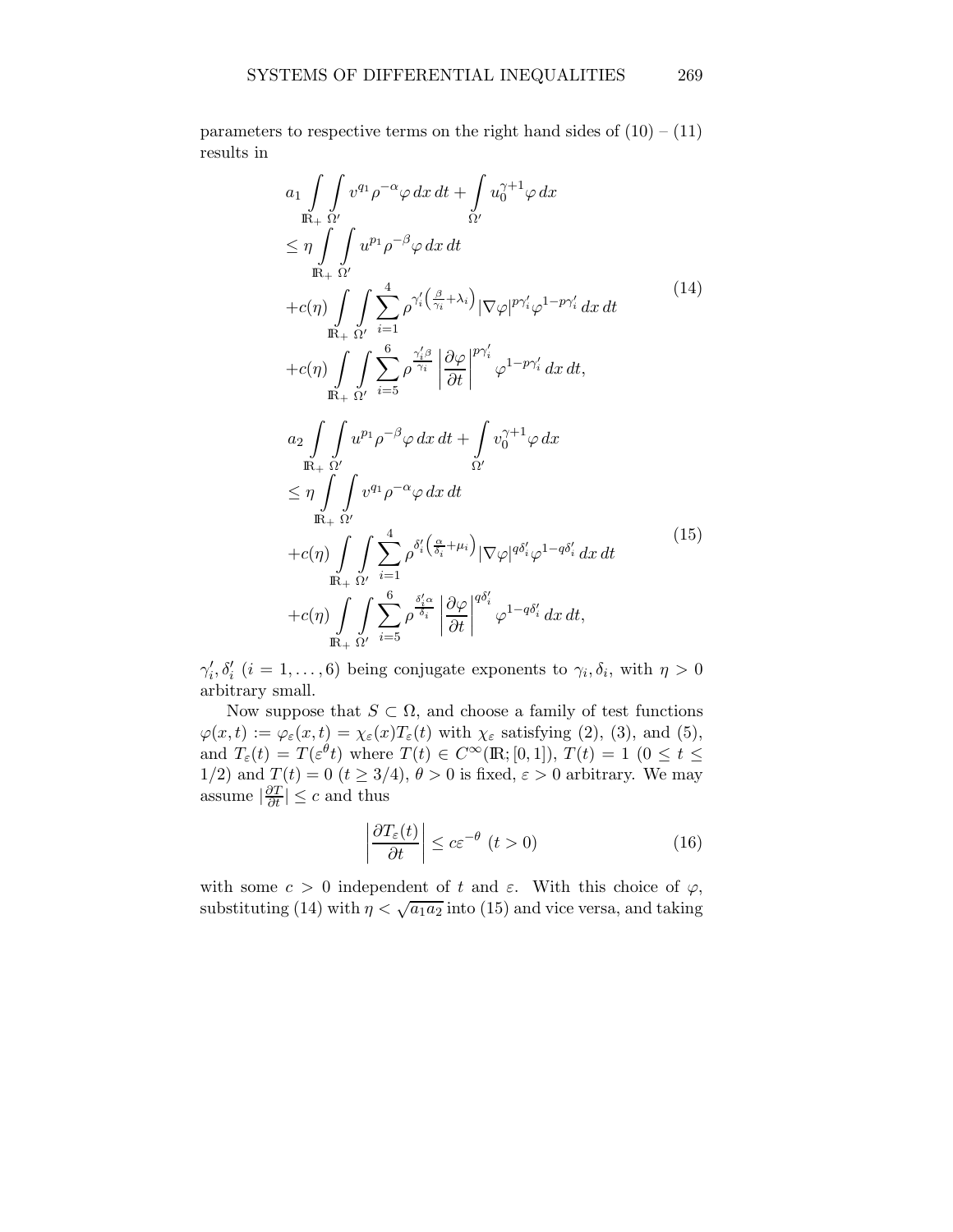into account that the solution is supposed to be nonnegative, we obtain

$$
\max\left(\int_{S^{4\varepsilon}\setminus S^{\varepsilon}} u_0 \varphi_{\varepsilon} dx, \int_{S^{4\varepsilon}\setminus S^{\varepsilon}} v_0 \varphi_{\varepsilon} dx\right) \le c\varepsilon^{\kappa_0+m},\qquad(17)
$$

where

$$
\kappa_0 = \min_{i=1,\dots,4} \kappa_i,
$$
  
\n
$$
\kappa_1 = \min_{i=1,\dots,4} \gamma'_i \left( \frac{\beta}{\gamma_i} + \lambda_i - p \right), \quad \kappa_2 = \min_{i=1,\dots,4} \delta'_i \left( \frac{\alpha}{\delta_i} + \mu_i - q \right),
$$
  
\n
$$
\kappa_3 = \min_{i=5,6} \gamma'_i \left( \frac{\beta}{\gamma_i} - \theta \right), \qquad \kappa_4 = \min_{i=5,6} \delta'_i \left( \frac{\alpha}{\delta_i} - \theta \right).
$$
  
\n(18)

Restricting integration on the right hand to the set  $S^{3\varepsilon} \setminus S^{2\varepsilon}$ , where  $\chi_{\varepsilon}(x) \equiv 1$ , yields

$$
\max \left( \int_{S^{3\varepsilon} \setminus S^{2\varepsilon}} u_0(x) \, dx, \int_{S^{3\varepsilon} \setminus S^{2\varepsilon}} v_0(x) \, dx \right) \le c \varepsilon^{\kappa_0 + m}
$$

and hence

$$
\max\left(\inf_{x \in S^{3\varepsilon}} u_0(x), \inf_{x \in S^{3\varepsilon}} v_0(x)\right) \le c\varepsilon^{\kappa_0}.\tag{19}
$$

Taking  $\varepsilon \to 0$ , we see that (19) contradicts (3) if  $\kappa_0 > \max(\delta_1, \delta_2)$ . Thus we come to the following result.

THEOREM 6.2. Let  $\kappa_0$  be defined by (12) and (18). Assume that (2) holds and one has  $\kappa_0 > \max(\delta_1, \delta_2)$ .

Then problem (1) has no strictly positive solution.

In a similar manner, for  $\Omega' = \mathbb{R}^n$  and  $\rho := |x|$ , we can choose  $\varphi(x,t) := \varphi_R(x,t) = \chi_R(x) T(R^{\theta}t)$  with  $\chi_R(x) = 1$  (|x| < R), supp $\varphi \subset B_{2R}(0)$ , and T and  $\theta$  defined as herefore. In this situation, an analogue of (17) with  $\varphi_R$  instead of  $\varphi_\varepsilon$  implies

$$
\max \left( \int_{0}^{R^{\theta}} \int_{B_R(0)} v^{q_1} |x|^{-\alpha} dx dt, \int_{0}^{R^{\theta}} \int_{B_R(0)} u^{p_1} |x|^{-\beta} dx dt \right) \leq c R^{M_0 + n + \theta},
$$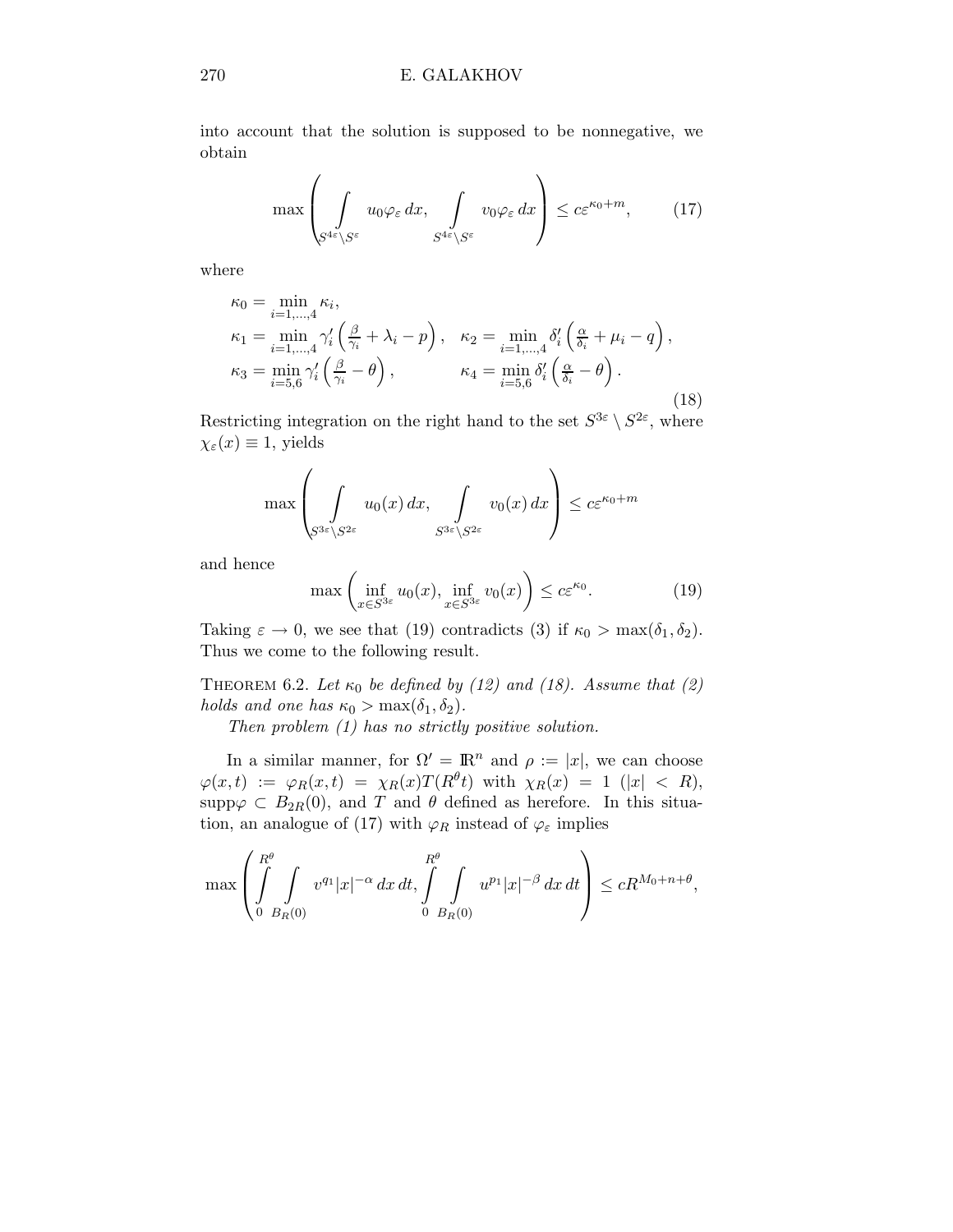where

$$
M_0 = \max_{i=1,\dots,4} M_i,
$$
  
\n
$$
M_1 = \max_{i=1,\dots,4} \gamma'_i \left(\frac{\beta}{\gamma_i} + \lambda_i - p\right), \quad M_2 = \max_{i=1,\dots,4} \delta'_i \left(\frac{\alpha}{\delta_i} + \mu_i - q\right),
$$
  
\n
$$
M_3 = \max_{i=5,6} \gamma'_i \left(\frac{\beta}{\gamma_i} - \theta\right), \qquad M_4 = \max_{i=5,6} \delta'_i \left(\frac{\alpha}{\delta_i} - \theta\right).
$$
\n(20)

Thus, taking  $R \to \infty$  leads to

THEOREM 6.3. Let (2) hold and  $M_0 > -n$  for some  $\theta > 0$ , where  $M_0$  is defined by (12) and (20).

Then problem (1) with  $\Omega' = \mathbb{R}^n$  and  $\rho := |x|$  has no positive solution.

#### **REFERENCES**

- [1] M. F. BIDAUT-VÉRON AND S. POHOZAEV, Nonexistence results and estimates for some nonlinear elliptic problems, Journ. An. Math. 84 (2001), 1–49.
- [2] M. CUESTA AND P. TAKÁČ, A strong comparison principle for positive solutions of degenerate elliptic equations, Diff. Int. Eq. 13 (2000), 721–746.
- [3] M. ESCOBEDO AND M.A. HERRERO, Boundedness and blow up for a semilinear reaction-diffusion system, Journ. Diff. Eq. 89 (1991), 176– 203.
- [4] M. ESCOBEDO AND H.A. LEVINE, Critical blow up and global existence numbers for a weakly coupled system of reaction-diffusion equations, Arch. Rational Mech. Anal. 129 (1995), 47–100.
- [5] E. GALAKHOV, Some nonexistence results for quasilinear elliptic problems, J. of Math. Anal. and Appl. 252 (2000), 256–277.
- [6] E. Galakhov, Some boundary value and mixed problems for quasilinear partial differential equations, Atti Sem. Univ. Modena 51 (2003), 295–314.
- [7] E. GALAKHOV, *Positive solutions of some semilinear differential in*equalities and systems, Diff. Eq.  $40$  (2004), 662–673.
- [8] E. MITIDIERI AND S. POHOZAEV, A priori estimates and nonexistence of solutions to nonlinear partial differential equations and inequalities, Proc. Steklov Inst. Math. 234 (2001), Nauka, Moscow.
- [9] E. MITIDIERI AND S.I. POHOZAEV, The absence of global positive solution to quasilinear elliptic inequalities, Dokl. Math. 57 (1998), no. 2, 250–254.